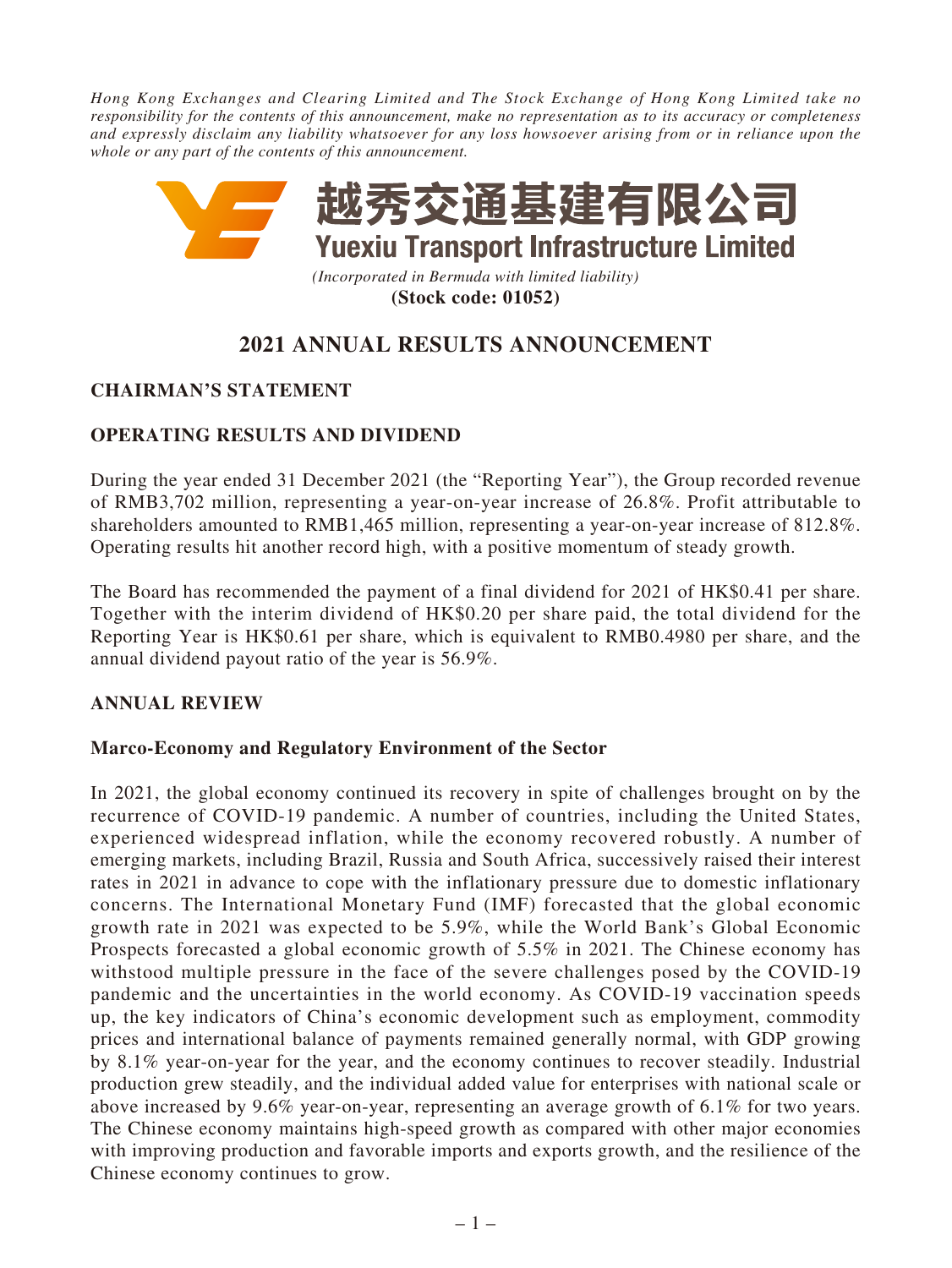Over the past year, the transport sector still faced the challenges posed by the resurgence of the pandemic. With the normalization of domestic pandemic prevention and control measures, the transport sector was generally stable. In terms of investment in transportation infrastructure construction, from January to November 2021, fixed asset investment was RMB3.28 trillion, including RMB2.53 trillion in highways and waterways, representing a year-on-year increase of 5.7%, with over 9,000 km of new highways expected to be built and expanded throughout the year. In terms of cargo transportation supply chain, while the stable and smooth operation of the global supply chain faced with great challenges due to the pandemic, China's cargo transportation continued to grow, achieving 39.1 billion tonnes of road cargo transportation for the year, representing a year-on-year increase of 14.2%, 15.55 billion tonnes of port cargo throughput, representing a year-on-year increase of 6.8%, and 108.3 billion pieces of express delivery, representing a year-on-year increase of 29.9%. In 2021, 11 infrastructure public offering REITs projects in mainland China were approved for launching, which revitalized the stock of assets and created a virtuous cycle of stock assets and new investments. It is of great significance in promoting the formation of an endogenous growth mechanism for marketdriven investment, enhancing the quality and effectiveness of the capital market in serving the real economy, and building a new development pattern in the investment sector.

### **Business Development**

During the Reporting Year, the Group recorded 26.8% increase in revenue. In view of the low comparability of the data for the same period in 2020, the Group's toll revenue recovered well during the period as compared to that in the same period in 2019. During the year, even though projects in Guangdong Province were affected by the recurring pandemic and the diversion of traffic to the surrounding road networks, the Group's earning gradually recovered thanks to regular pandemic prevention and control as well as fine management. Most of the projects in the central provinces have achieved growth in toll revenue and traffic volume as compared to those in 2019. Jinxiong Expressway is affected by the continuous diversion of the Jinshi Expressway. Guangdong Humen Bridge is expected to be closed for major repairs in the future, and affected by the diversion caused by the completion of Shenzhen-Zhongshan Bridge and Shiziyang Tunnel. The impairment was provided in 2021 after impairment assessment and measurement.

During the year, as a positive innovation in establishing the Group's mid- and long-term incentive mechanisms, the Group formally completed the initial grant proposal of share options, which aims to improve the Group's mid- and long-term incentive mechanisms to support the long-term development of the Group. After the proposal was considered and approved by shareholders' general meeting, the proposal was mandated and the first grant was made by the Company. The implementation of the proposal helps to maintain the Company's continued appeal to competent core talents, and motivate them to strive for the benefits of the Group, thereby drive the Group to keep achieving its mid- and long-term goals.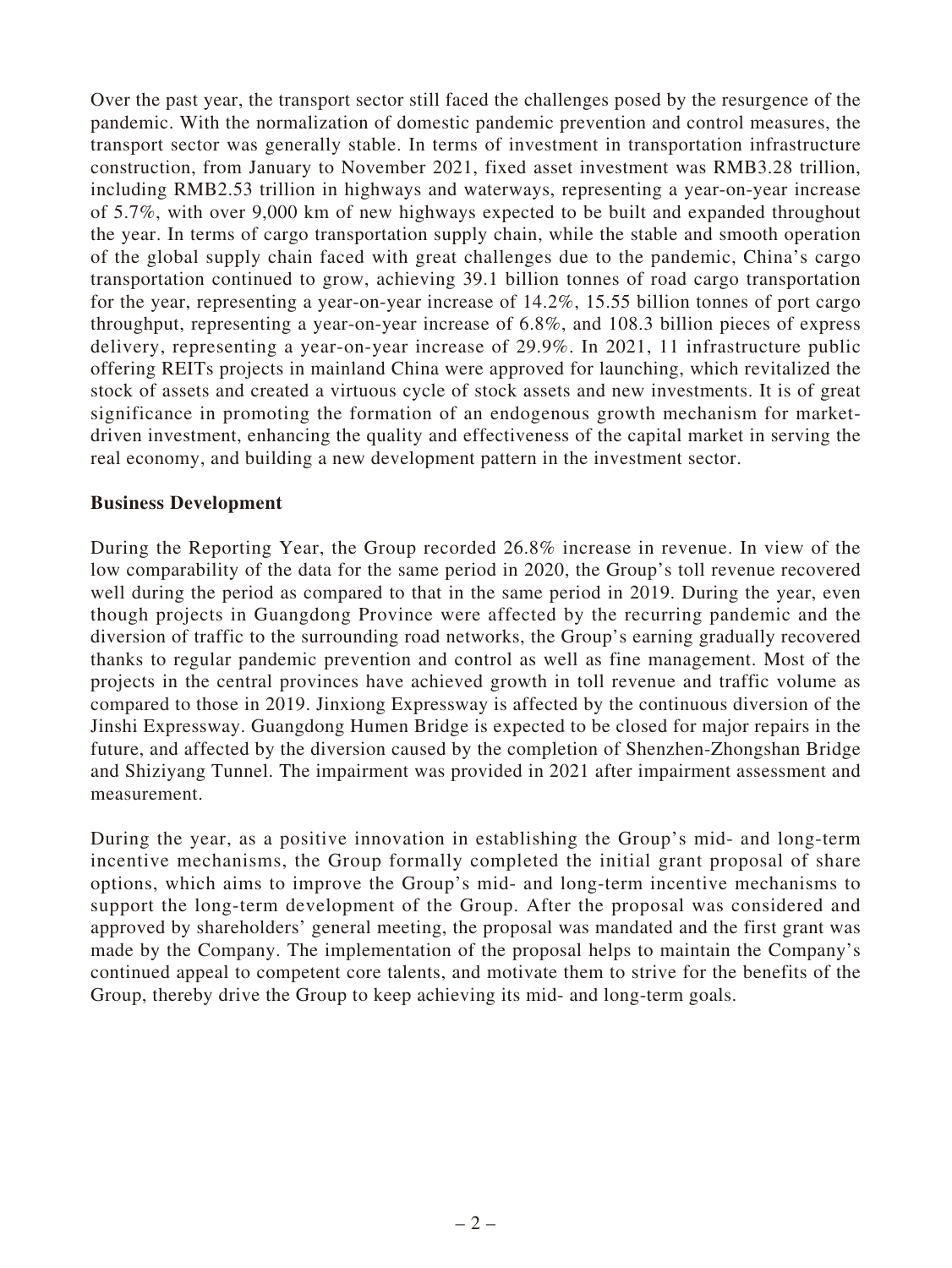On 14 December 2021, the Group's spin-off of Huaxia Yuexiu Expressway REIT offered by Wuhan-Xiaogan Expressway (漢孝高速公路) was successfully listed on the Shenzhen Stock Exchange, which was up to 46.76 times oversubscribed by public investors. The underlying asset of Huaxia Yuexiu Expressway REIT is the Han-Xiao Expressway project. The Group holds 30% of the REIT units, and accounts for REIT as an investment in an associate. The Group will continue to benefit from the future performance of the Han-Xiao Expressway projects, and recoup its upfront capital investment to maintain a reasonable debt ratio, investment grade credit rating and investment intensity, and achieve asset recycling to drive capital recycling. Meanwhile, the Group will generate sustainable management revenue from providing operation and management services for the REIT's assets.

### **FUTURE PROSPECT AND OUTLOOK**

#### **Macroeconomic Prospects**

From a global perspective, the international economy has shown signs of recovery with increasing rate of vaccination, but the uncertainty over the impact of variant viruses on economic recovery remains. In January 2022, the IMF released its updated World Economic Outlook report, which projects a global economic growth of 4.4% in 2022. The global economy continues to recover, but due to the impact of the pandemic, there is a risk that the recovery momentum in various countries will weaken, and the uncertainty of the economic outlook will increase. Outbreaks in countries that are at key links in the global supply chain have led to supply disruptions lasting longer than expected, and such global supply has caused further inflation in many countries. The shift in monetary policy in major developed economies has accelerated. In January 2022, the Federal Reserve indicated that it would soon begin increasing interest rates, with the initiation of shrinking balance sheet on a larger scale and at a faster pace expected following the first interest rate hike. The China Monetary Policy Report Q4 2021 of the People's Bank of China envisages the outlook for the world economic and financial situation and mentions that the pandemic situation, inflation trends and macro policy adjustments in developed economies remain highly uncertain and the economic and financial risks that may accompany should not be ignored. In 2022, monetary policies between China and the United States may likely become polarized, which will pose risks to the economic and financial operation in China. Since the PRC continued to benefit from pandemic control and economic recovery, there was more room for monetary policies and greater surplus balance of international payment, which provide better buffer against the spillover effects of tightened monetary policies by the Federal Reserve of the United States. It is expected that the possibility of strong crossborder capital flow impact faced by the PRC would be relatively low. In late February, with rising tensions in Ukraine, Russia has been sanctioned by countries, and the prices of energy, bulk commodities and agricultural products went up and the global inflation pressure increased. Due to the risks of rise in volatility in international market and geopolitics, the monetary policies of various countries are still subject to uncertainties in the near future. The two-way fluctuation of exchange rate of RMB against USD is expected to continue with greater volatility.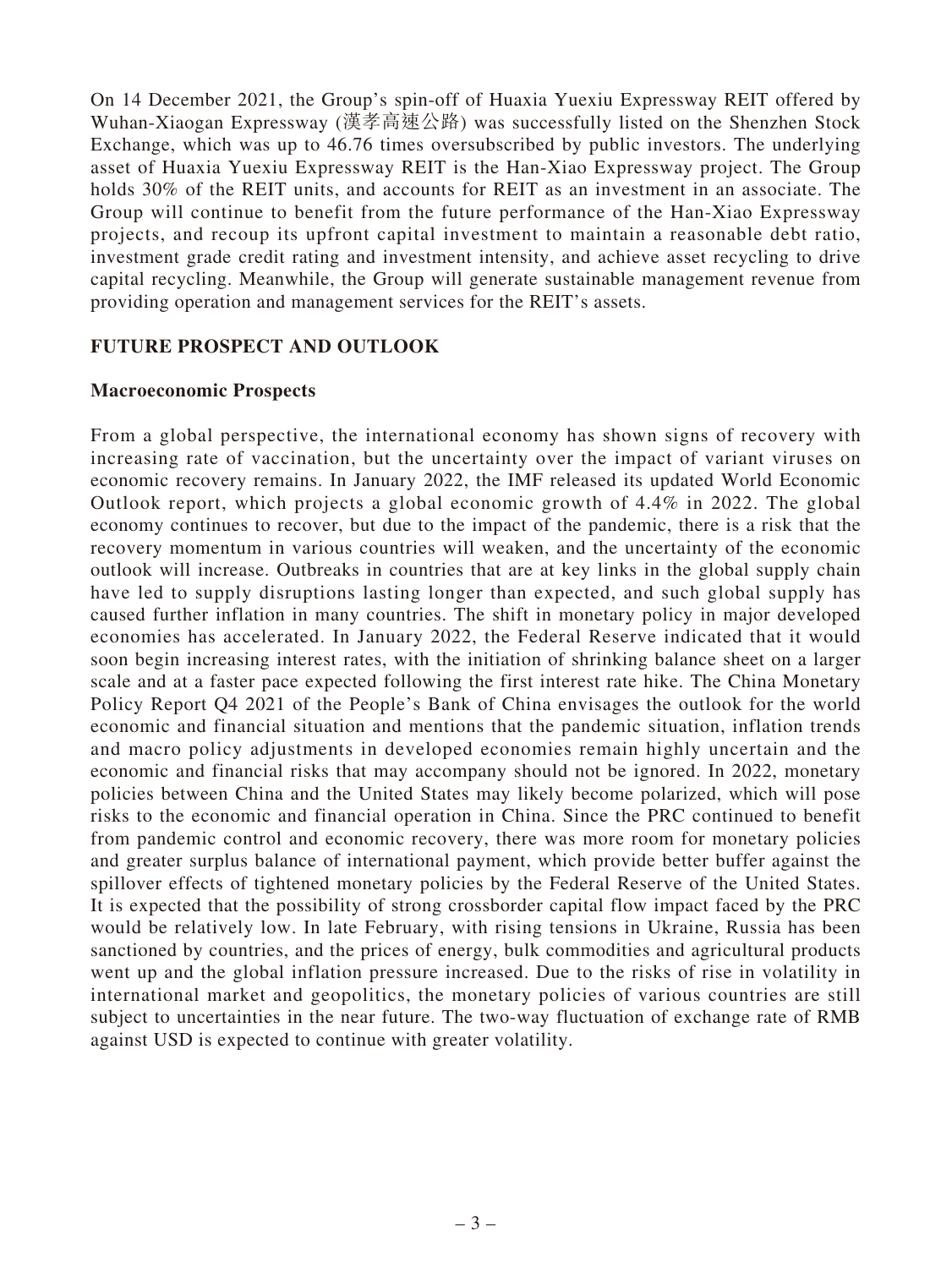The Chinese economy is also under pressure in the context of elevated uncertainty towards the global economic growth outlook. On 5 March 2022, Li Keqiang, the Premier of the State Council, stated in the government work report that the major expected development target in 2022 will be around 5.5% growth in GDP. China will focus on stabilizing macro-economic landscape and maintain economy to be operated within a reasonable range.

# **Traffic Sector Prospects**

In December 2021, the Central Committee of the Chinese Communist Party and the State Council issued the "14th Five-Year Plan for the Development of Modern Comprehensive Transportation System" (《「十 四 五」現 代 綜 合 交 通 運 輸 體 系 發 展 規 劃》). The Development Plan clearly targets that by 2025, the comprehensive transportation will basically achieve integrated development and transportation development will move towards world-class level. Looking forward to 2035, a modern, high-quality national comprehensive three-dimensional transportation network that is convenient and smooth, economical and efficient, safe and reliable, green and intensive, intelligent and advanced will be basically established, and the "National 123 Travel Traffic Circle" (1-hour commute in metropolitan areas, 2-hour access to urban agglomeration, and 3-hour coverage of major cities nationwide) and the "Global 123 Express Cargo Flow Circle" (1-day delivery of express cargo in China, 2-day delivery in neighboring countries, and 3-day delivery in major cities worldwide) will be basically established, and a strong transportation country will then be built. With the rising income levels and the increasing travel demand, room for growth in car ownership, steady growth in freight transport along with the social economy development, the operating performance of expressway assets remains promising. On 18 January 2022, the National Development and Reform Commission emphasized the need for appropriate advancement in policy development in response to the macro-control policy in 2022, with a focus on infrastructure investment and acceleration of progress of major projects under the "14th Five-Year Plan". It is expected to bring more investment opportunities in infrastructure projects.

# **Development Strategies and Investment Opportunities**

Yuexiu Transport is committed to becoming a leading transport infrastructure asset management company in China. Facing the 14th Five-Year Plan, the Group will build and improve the three platforms (listed platform, REITs platform, and incubation platform) under the guidance of the "3331" development strategy, enhance the three core ability (investment ability, operation and maintenance ability, financialization ability), adhere to focusing on three directions (expressway main business, key areas, expansion of related auxiliary businesses), and continue to strengthen and expand its transport infrastructure business.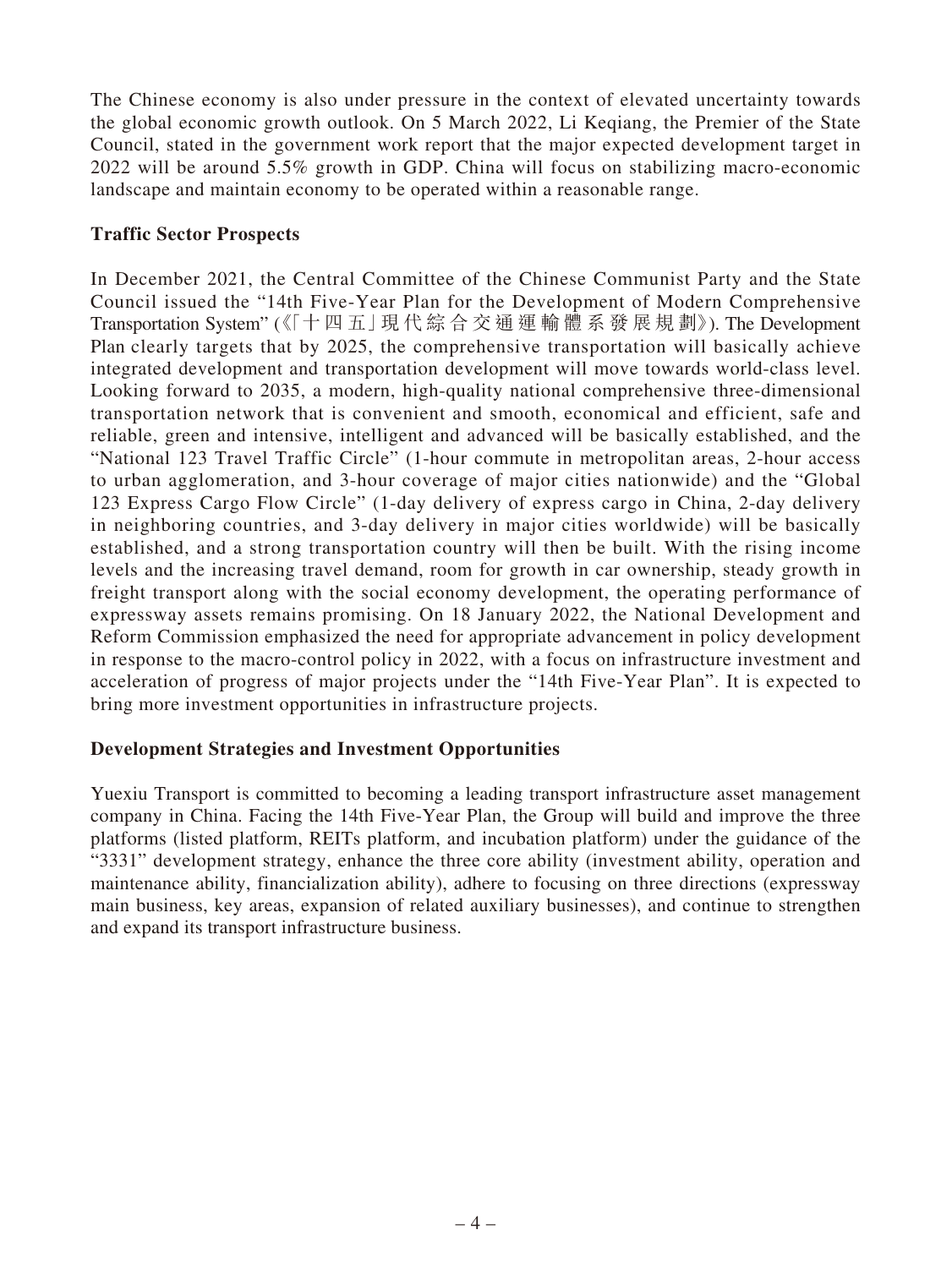The Group will firmly grasp the strategic opportunity period for expressway investment and mergers and acquisitions. Gaining a foothold in the Guangdong-Hong Kong-Macao Greater Bay Area and covering the regions benefiting from continued urbanization and rapid industrialization development in the future, with full utilization of collaboration and incubation platform model, the Group insists on strengthening and expanding its infrastructure business mainly based on toll roads. The Group disclosed the potential acquisition of Lan-Wei Expressway in the results announcement published on 9 March 2021, and relevant study is underway. During the Year, the Group also studied other potential acquisition targets. However, no formal agreement has been entered into in respect of any potential acquisition. The Board will make further announcement in this regard in accordance with the Listing Rules and applicable laws as and when appropriate.

In addition, the Group also actively explored investment opportunities of existing projects reconstruction and expansion. For example, the traffic volume of the GNSR Expressway, one of the Group's major project, has become substantially saturated, and to cater for more passing requirements, the Group is commencing the preliminary work for reconstruction and expansion of the GNSR Expressway, including communication with relevant government authorities, inspection of work design, etc. The Board will make relevant announcements in relation to the progress of reconstruction and expansion in due course.

During the Reporting Period, the infrastructure public offering of REITs pilot scheme in Mainland China was officially launched, offering channels and opportunities of liquidation and utilization of existing assets and optimization of asset structure to the Group. The Group captured the opportunity to successfully have Huaxia Yuexiu Expressway REIT listed. On one hand, the Group achieved early investment return for the entire project and received substantial cash proceeds in return. On the other hand, it retained 30% shareholding to enjoy stable distribution in proportion from the project in the future, while providing management service for the spin-off project to receive management fee for a better investment return for the shareholders of the Company as a whole.

Going forward, the Group will also continue to grasp the policy opportunities of the public offering of infrastructure REITs, and adhere to improving the strategies of "investment, financing, management and retreat". The Group will continue to play a positive role in the public offering of REITs and leverage on the positive interaction between the public offering of REITs and listed companies to realize asset inflow and outflow, optimize the Group's asset portfolio, and create greater value for shareholders.

# **APPRECIATION**

During the Reporting Year, our directors, senior management officers and all our staff continued to adhere to their pragmatic, diligent and resolute working attitude, in pursuit of excellent performance and quality work. On behalf of all members of our Group, I would like to express my gratitude and appreciation to all our shareholders, banks, business community and partners for their dedicated support over the years.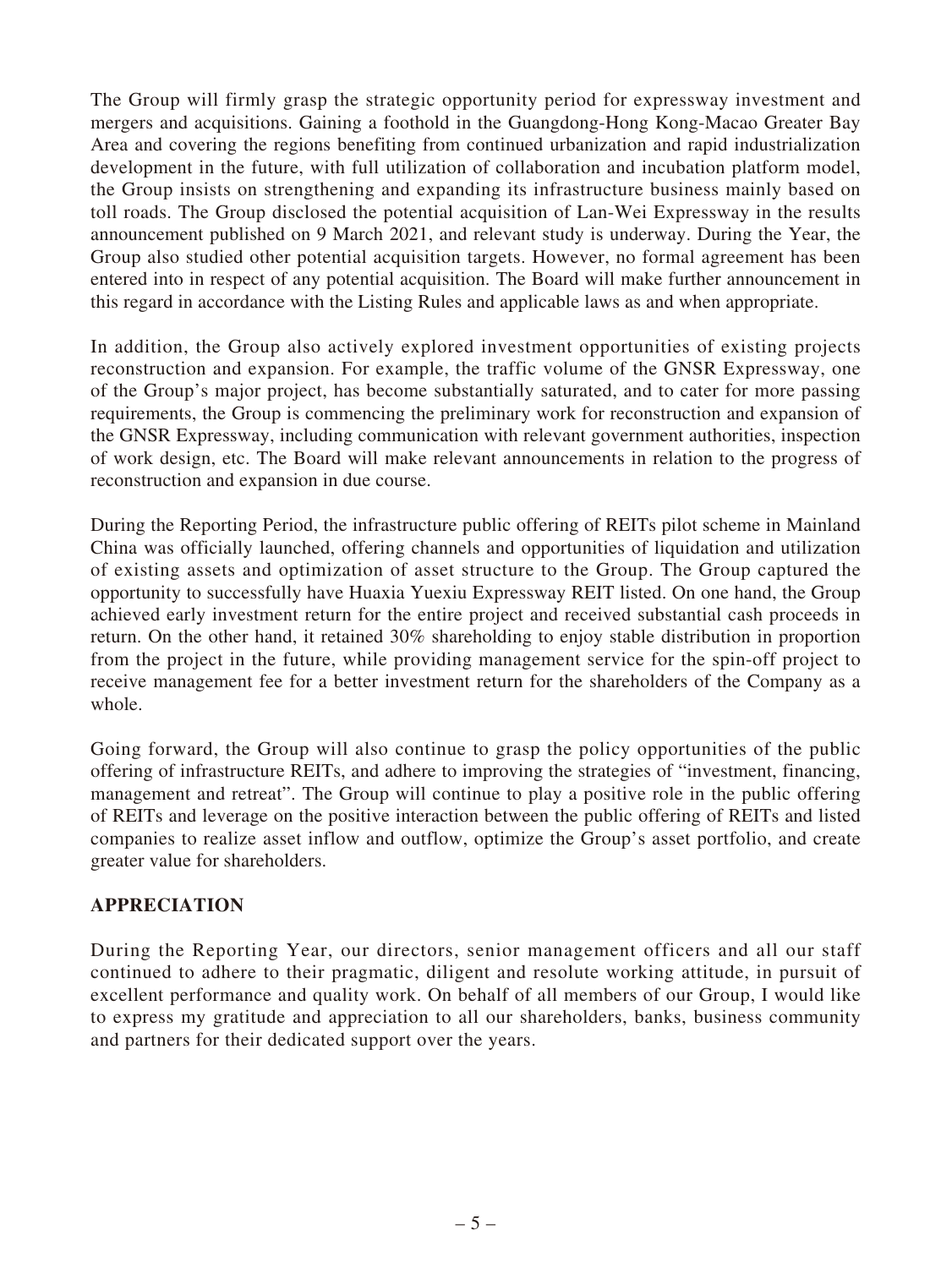# **CONSOLIDATED STATEMENT OF PROFIT OR LOSS**

For the year ended 31 December 2021

|                                                                  | <b>Notes</b>   | 2021<br><b>RMB'000</b> | 2020<br><b>RMB'000</b> |
|------------------------------------------------------------------|----------------|------------------------|------------------------|
| Revenue                                                          | $\overline{2}$ | 3,702,276              | 2,919,838              |
| Cost of services                                                 | 4,5            | (1,479,030)            | (1,360,577)            |
| Construction income under service concession<br>upgrade services |                | 179,847                | 307,235                |
| Construction costs under service concession<br>upgrade services  |                | (179, 847)             | (307, 235)             |
| Other income, gains and losses – net                             | 3              | 800,120                | 25,145                 |
| General and administrative expenses                              | 4,5            | (369, 664)             | (246, 942)             |
| <b>Operating profit</b>                                          |                | 2,653,702              | 1,337,464              |
| Finance income                                                   | 6              | 43,884                 | 26,359                 |
| Finance costs                                                    | 6              | (743, 027)             | (805, 757)             |
| Share of result of a joint venture, net of tax                   |                | 76,917                 | 56,533                 |
| Share of results of associates, net of tax                       |                | 186,874                | 67,822                 |
| Profit before income tax                                         |                | 2,218,350              | 682,421                |
| Income tax expense                                               | $\overline{7}$ | (425, 656)             | (278,085)              |
| Profit for the year                                              |                | 1,792,694              | 404,336                |
| <b>Attributable to:</b>                                          |                |                        |                        |
| Shareholders of the Company                                      |                | 1,464,984              | 160,491                |
| Non-controlling interests                                        |                | 327,710                | 243,845                |
|                                                                  |                | 1,792,694              | 404,336                |
|                                                                  |                | <b>RMB</b>             | <b>RMB</b>             |
| Earnings per share for profit attributable to the                |                |                        |                        |
| shareholders of the Company<br>Basic earnings per share          | 8              | 0.8756                 | 0.0959                 |
| Diluted earnings per share                                       |                | 0.8752                 | 0.0959                 |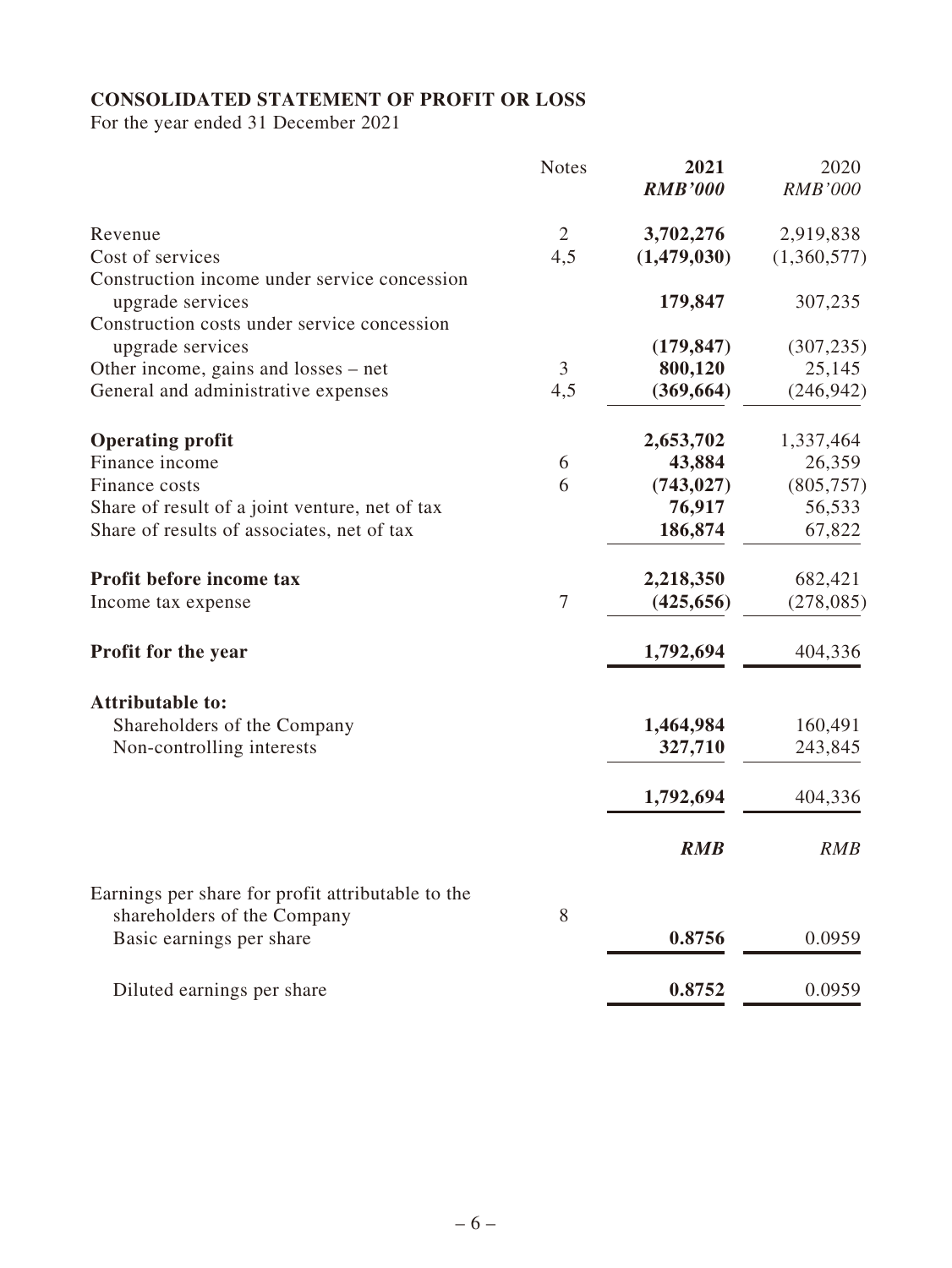# **CONSOLIDATED STATEMENT OF COMPREHENSIVE INCOME**

For the year ended 31 December 2021

|                                                                                              | 2021<br><b>RMB'000</b> | 2020<br><b>RMB'000</b> |
|----------------------------------------------------------------------------------------------|------------------------|------------------------|
| <b>Profit for the year</b>                                                                   | 1,792,694              | 404,336                |
| Other comprehensive income                                                                   |                        |                        |
| Items that may be reclassified to profit or loss in subsequent<br>period:                    |                        |                        |
| Currency translation differences                                                             | 276                    | 592                    |
| Cash flow hedges:                                                                            |                        |                        |
| Effective portion of changes in fair value of hedging<br>instruments arising during the year | (14,076)               | 6,637                  |
| Reclassification adjustments for gains included in the                                       |                        |                        |
| consolidated statement of profit or loss                                                     | 10,471                 |                        |
|                                                                                              | (3,605)                | 6,637                  |
| Other comprehensive (loss)/income for the year                                               | (3,329)                | 7,229                  |
| Total comprehensive income for the year                                                      | 1,789,365              | 411,565                |
|                                                                                              |                        |                        |
| Total comprehensive income attributable to:<br>Shareholders of the Company                   | 1,461,655              | 167,720                |
| Non-controlling interests                                                                    | 327,710                | 243,845                |
|                                                                                              |                        |                        |
|                                                                                              | 1,789,365              | 411,565                |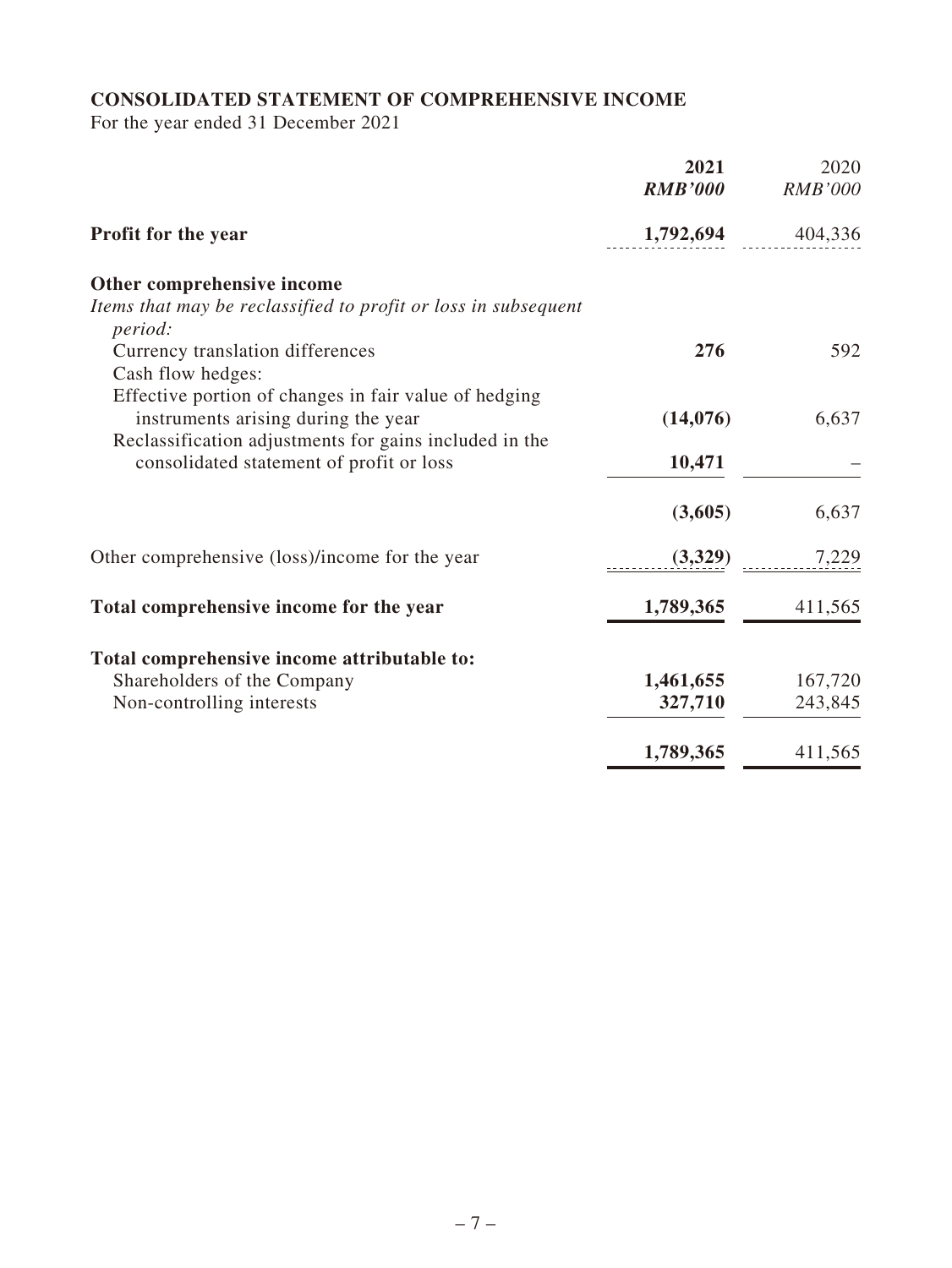# **CONSOLIDATED STATEMENT OF FINANCIAL POSITION**

As at 31 December 2021

|                                                           | <b>Notes</b> | 31 December<br>2021<br><b>RMB'000</b> | 31 December<br>2020<br><b>RMB'000</b> |
|-----------------------------------------------------------|--------------|---------------------------------------|---------------------------------------|
| <b>ASSETS</b>                                             |              |                                       |                                       |
| <b>Non-current assets</b>                                 |              |                                       |                                       |
| Intangible operating rights                               |              | 29,186,460                            | 31,712,956                            |
| Goodwill                                                  |              | 514,577                               | 632,619                               |
| Property, plant and equipment<br>Other intangible assets  |              | 39,125<br>8,444                       | 53,099                                |
| Investment properties                                     |              | 37,900                                | 37,144                                |
| Right-of-use assets                                       |              | 20,722                                | 30,021                                |
| Investment in a joint venture                             |              | 481,431                               | 487,605                               |
| Investments in associates                                 |              | 2,079,497                             | 1,536,113                             |
|                                                           |              | 32,368,156                            | 34,489,557                            |
| <b>Current assets</b>                                     |              |                                       |                                       |
| Trade receivables                                         | 10           | 153,028                               | 204,361                               |
| Other receivables, deposits and prepayments               | 10           | 139,963                               | 157,678                               |
| Amounts due from associates                               |              | 81,387                                |                                       |
| Cash and cash equivalents                                 |              | 2,918,574                             | 1,516,004                             |
|                                                           |              | 3,292,952                             | 1,878,043                             |
| <b>Total assets</b>                                       |              | 35,661,108                            | 36,367,600                            |
| <b>EQUITY</b>                                             |              |                                       |                                       |
| Equity attributable to the shareholders of<br>the Company |              |                                       |                                       |
| Share capital                                             |              | 147,322                               | 147,322                               |
| Reserves                                                  |              | 11,364,193                            | 10,277,569                            |
|                                                           |              | 11,511,515                            | 10,424,891                            |
| <b>Non-controlling interests</b>                          |              | 2,961,234                             | 3,228,854                             |
| <b>Total equity</b>                                       |              | 14,472,749                            | 13,653,745                            |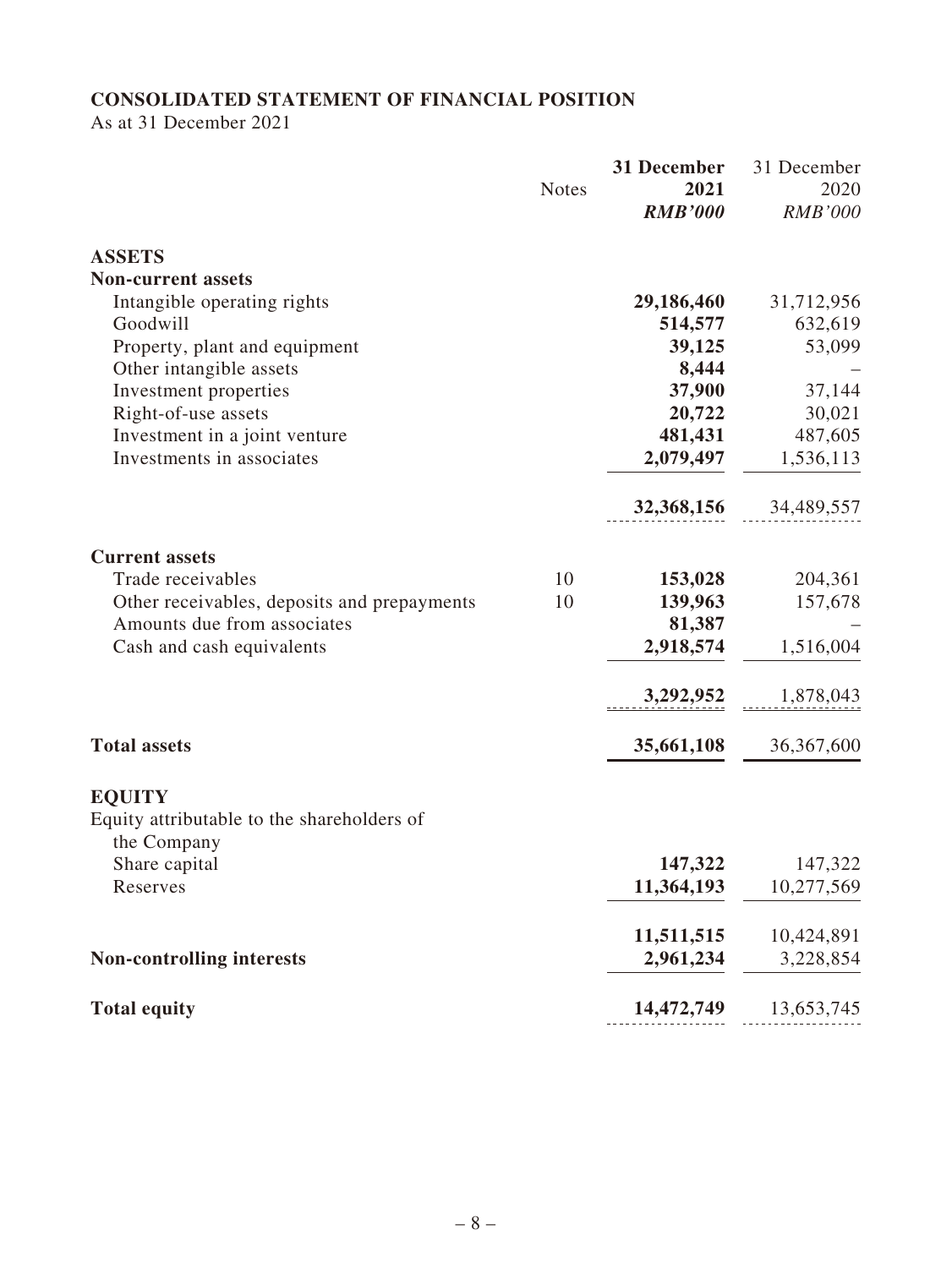|                                              | <b>Notes</b> | 31 December<br>2021<br><b>RMB'000</b> | 31 December<br>2020<br><b>RMB'000</b> |
|----------------------------------------------|--------------|---------------------------------------|---------------------------------------|
| <b>LIABILITIES</b>                           |              |                                       |                                       |
| <b>Non-current liabilities</b>               |              |                                       |                                       |
| <b>Borrowings</b>                            |              | 7,613,246                             | 12,321,643                            |
| Notes payable                                |              | 2,498,220                             | 2,492,974                             |
| Corporate bonds                              |              | 3,112,693                             |                                       |
| Contract liabilities and deferred revenue    |              | 312,584                               | 332,860                               |
| Deferred income tax liabilities              |              | 3,046,469                             | 3,300,573                             |
| Lease liabilities                            |              | 11,314                                | 19,510                                |
| Derivative financial instruments             |              |                                       | 13,365                                |
|                                              |              | 16,594,526                            | 18,480,925                            |
| <b>Current liabilities</b>                   |              |                                       |                                       |
| <b>Borrowings</b>                            |              | 2,318,081                             | 977,300                               |
| Notes payable                                |              | 1,074,013                             |                                       |
| Corporate bonds                              |              | 73,932                                | 1,909,152                             |
| Amount due to a non-controlling interest of  |              |                                       |                                       |
| a subsidiary                                 |              | 1,611                                 | 1,611                                 |
| Amounts due to holding companies             |              | 2,613                                 | 153                                   |
| Trade and other payables and accrued charges | 11           | 990,929                               | 1,219,362                             |
| Contract liabilities and deferred revenue    |              | 25,573                                | 22,309                                |
| Lease liabilities                            |              | 10,130                                | 10,511                                |
| Derivative financial instruments             |              | 26,758                                | 10,677                                |
| Current income tax liabilities               |              | 70,193                                | 81,855                                |
|                                              |              | 4,593,833                             | 4,232,930                             |
| <b>Total liabilities</b>                     |              | 21,188,359                            | 22,713,855                            |
| <b>Total equity and liabilities</b>          |              | 35,661,108                            | 36, 367, 600                          |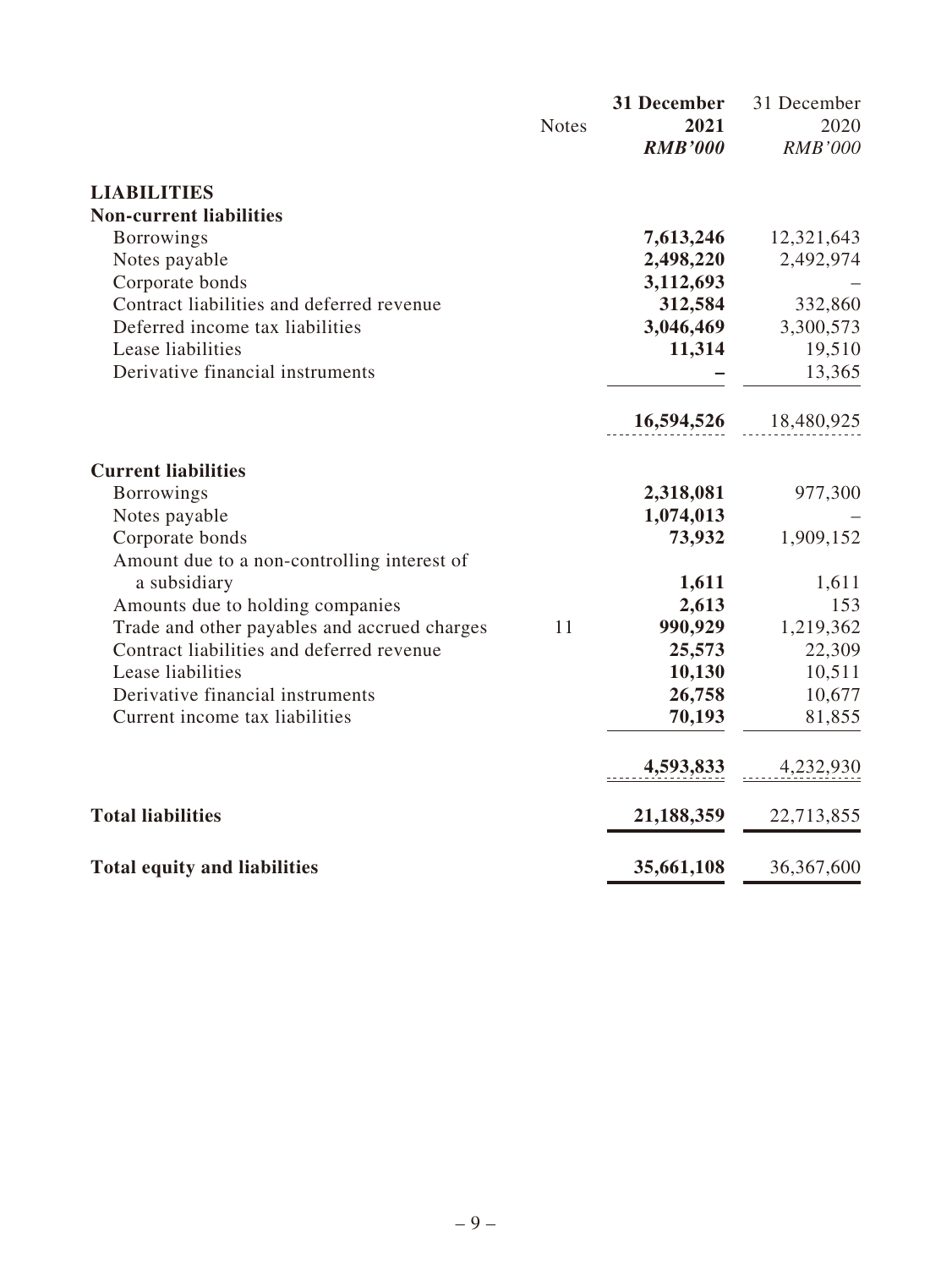#### **NOTES**

#### **1 BASIS OF PREPARATION**

#### **(i) Compliance with HKFRSs and HKCO**

These financial statements have been prepared in accordance with Hong Kong Financial Reporting Standards ("HKFRSs") (which include all Hong Kong Financial Reporting Standards, Hong Kong Accounting Standards ("HKASs") and Interpretations) issued by the Hong Kong Institute of Certified Public Accountants ("HKICPA") and the disclosure requirements of the Hong Kong Companies Ordinance ("HKCO").

#### **(ii) Going concern consideration**

As at 31 December 2021, the Group's current liabilities exceeded its current assets by RMB1,300,881,000. The Group's current liabilities primarily comprise current portion of borrowings, notes payable, corporate bonds, and trade and other payables and accrued charges of RMB2,318,081,000, RMB1,074,013,000, RMB73,932,000 and RMB990,929,000, respectively. Notwithstanding the above, the directors of the Company are confident that the Group will be able to meet its liabilities as they fall due in the next twelve months, taking into account the forecast cash flows including the banking facilities available to the Group and the internally generated funds from operations. Accordingly, these consolidated financial statements have been prepared on a going concern basis.

#### **(iii) Historical cost convention**

The consolidated financial statements have been prepared on a historical cost basis, except for certain financial assets and liabilities (including derivative financial instruments) and investment properties which are measured at fair value.

#### **(iv) New standards, amendments to standards**

The Group has adopted the following revised HKFRSs for the first time for the current year's financial statements.

| Amendments to HKFRS 9, HKAS 39, | Interest Rate Benchmark Reform – Phase 2 |
|---------------------------------|------------------------------------------|
| HKFRS 7. HKFRS 4 and HKFRS 16   |                                          |
| Amendment to HKFRS 16           | Covid-19-Related Rent Concessions        |
| Amendment to HKFRS 16           | Covid-19-Related Rent Concessions beyond |
|                                 | 30 June 2021 (early adopted)             |

The above new standards, amendments, effective or early adopted for the financial year beginning 1 January 2021 do not have a material impact on the Group.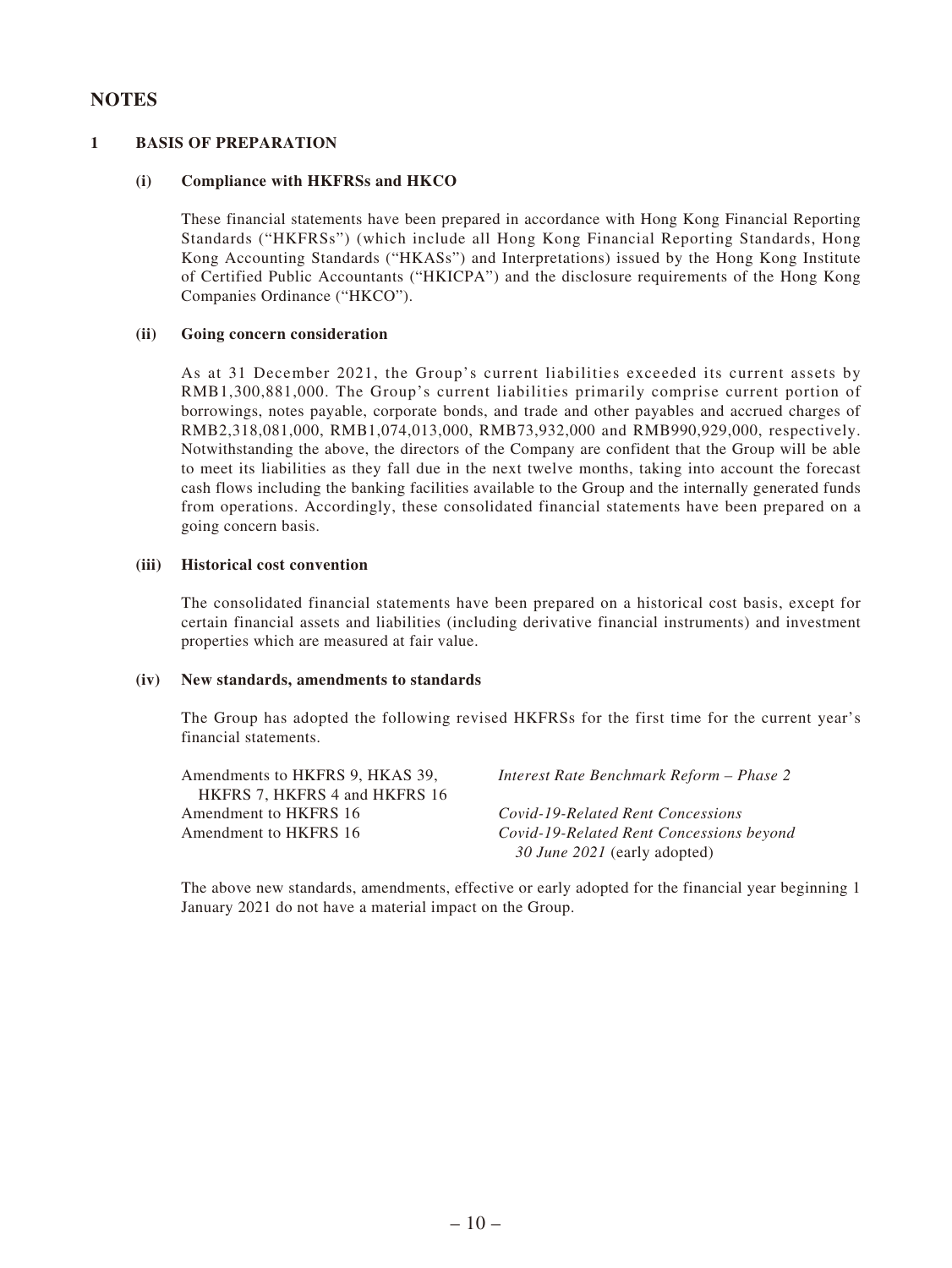The Group has not applied the following new and revised HKFRSs, that have been issued but are not yet effective, in these financial statements.

**Effective** for  $\theta$ 

| New standards, amendments, improvements                      |                                                                                             | <b>Effective for</b><br>accounting periods<br>beginning on or after |
|--------------------------------------------------------------|---------------------------------------------------------------------------------------------|---------------------------------------------------------------------|
| <b>HKFRS 3 (Amendments)</b>                                  | Reference to the Conceptual Framework                                                       | 1 January 2022                                                      |
| HKFRS 10 and HKAS 28 (2011)<br>(Amendments)                  | Sale or Contribution of Assets between<br>an Investor and its Associate or Joint<br>Venture | To be announced                                                     |
| <b>HKFRS 17</b>                                              | Insurance Contracts*                                                                        | 1 January 2023                                                      |
| HKFRS 17 (Amendments)                                        | Insurance Contracts*                                                                        | 1 January 2023                                                      |
| HKAS 1 (Amendments)                                          | Classification of Liabilities as<br>Current or Non-current**                                | 1 January 2023                                                      |
| <b>HKAS 1 and HKFRS Practice</b><br>Statement 2 (Amendments) | Disclosure of Accounting Policies**                                                         | 1 January 2023                                                      |
| HKAS 8 (Amendments)                                          | Definition of Accounting Estimates                                                          | 1 January 2023                                                      |
| HKAS 12 (Amendments)                                         | Deferred Tax related to Assets and<br>Liabilities arising from a Single<br>Transaction      | 1 January 2023                                                      |
| HKAS 16 (Amendments)                                         | Property, Plant and Equipment:<br>Proceeds before intended use                              | 1 January 2022                                                      |
| HKAS 37 (Amendments)                                         | Onerous Contracts - Cost of Fulfilling<br>a Contract                                        | 1 January 2022                                                      |
| Amendments to annual<br>improvements project                 | Annual Improvements to<br>HKFRSs 2018-2020                                                  | 1 January 2022                                                      |

\* As a consequence of the amendments to HKFRS 17 issued in October 2020, HKFRS 4 was amended to extend the temporary exemption that permits insurers to apply HKAS 39 rather than HKFRS 9 for annual periods beginning before 1 January 2023.

\*\* As a consequence of the amendments to HKAS 1, Hong Kong Interpretation 5 *Presentation of Financial Statements – Classification by the Borrower of a Term Loan that Contains a Repayment on Demand Clause* was revised in October 2020 to align the corresponding wording with no change in conclusion.

Management considers that the adoption of the above mentioned new standards, amendments are not expected to have a material impact on the Group in future reporting periods when they become effective.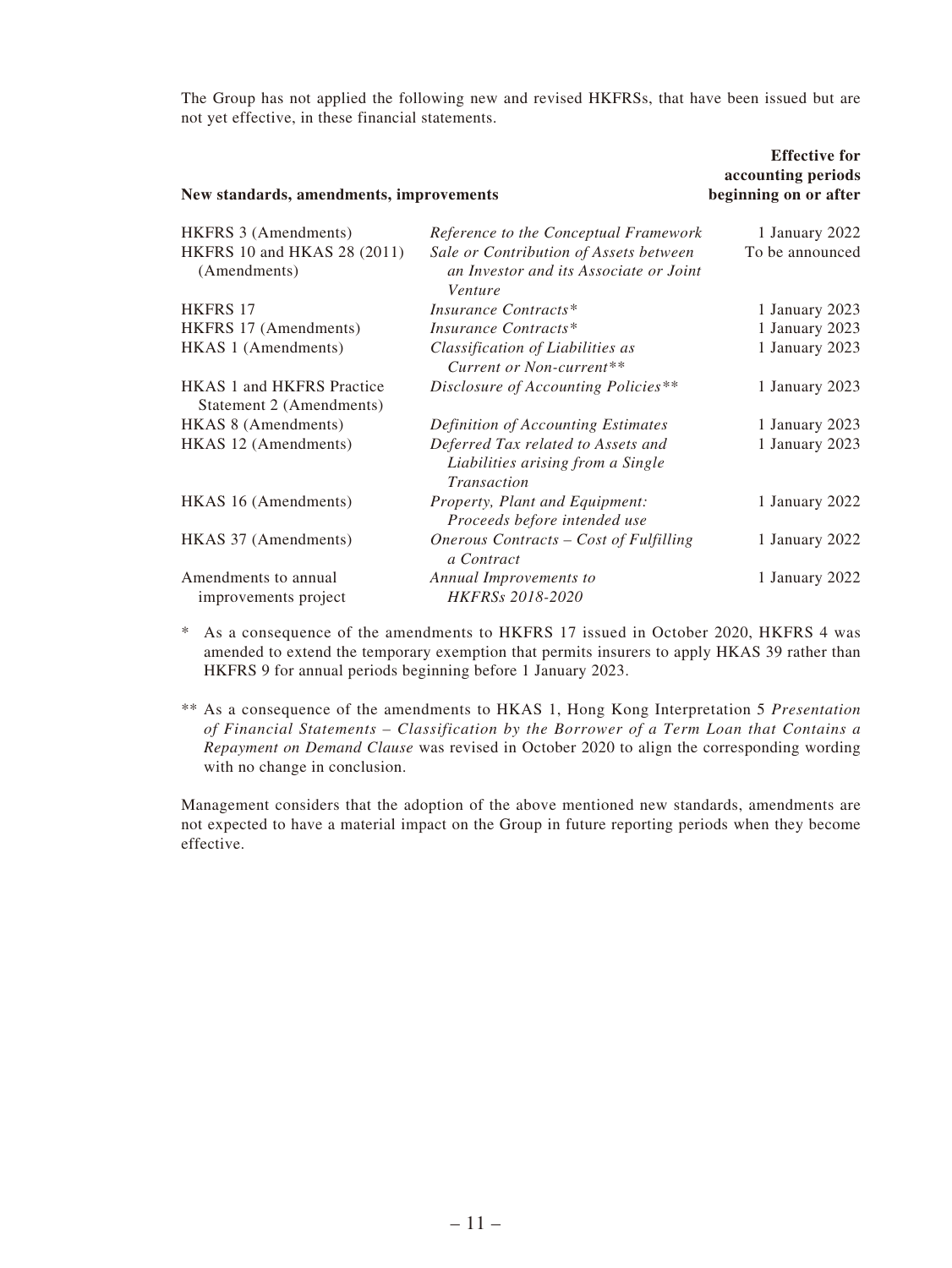#### **2 SEGMENT INFORMATION**

The Group is principally engaged in the operation and management of toll highways and bridges in the PRC.

The chief operating decision-maker (the "CODM") has been identified as the Executive Directors. The Executive Directors review the Group's internal reporting in order to assess performance of the Group's main reporting segment – Toll highways and bridges projects in the PRC. The Executive Directors assess the performance of this main reporting segment based on measurement of profit after income tax for the year. Other operations mainly comprise investment and others. There have been no sales carried out between segments. None of these operations constitutes a separate segment. The financial information provided to the CODM is measured in a manner consistent with that of the consolidated financial statements.

|                                                    | <b>Toll roads</b><br>operations<br><b>RMB'000</b> | All other<br>segments<br><b>RMB'000</b> | <b>Total</b><br><b>RMB'000</b> |
|----------------------------------------------------|---------------------------------------------------|-----------------------------------------|--------------------------------|
| Year ended 31 December 2021                        |                                                   |                                         |                                |
| Revenue (from external customers)                  |                                                   |                                         |                                |
| - Toll revenue                                     | 3,649,754                                         |                                         | 3,649,754                      |
| - Other toll operating income                      | 12,053                                            |                                         | 12,053                         |
| - Income from service area and gas station         | 40,469                                            |                                         | 40,469                         |
|                                                    | 3,702,276                                         |                                         | 3,702,276                      |
| Amortisation of                                    |                                                   |                                         |                                |
| - Intangible operating rights                      | (1,061,270)                                       |                                         | (1,061,270)                    |
| - Other intangible asset                           | (1,884)                                           |                                         | (1, 884)                       |
| Depreciation of<br>- property, plant and equipment | (13, 167)                                         | (677)                                   | (13, 844)                      |
| - right-of-use assets                              | (10, 665)                                         | (336)                                   | (11,001)                       |
| Other compensation income                          | 10,824                                            |                                         | 10,824                         |
| Government subsidy                                 | 14,169                                            |                                         | 14,169                         |
| Impairment of intangible operating right           | (97, 302)                                         |                                         | (97, 302)                      |
| Impairment of investment in an associate           | (128, 186)                                        |                                         | (128, 186)                     |
| Gain from disposal of a subsidiary                 | 960,976                                           |                                         | 960,976                        |
| Operating profit                                   | 2,653,296                                         | 406                                     | 2,653,702                      |
| Finance income                                     | 43,884                                            |                                         | 43,884                         |
| Finance costs                                      | (743, 027)                                        |                                         | (743, 027)                     |
| Share of result of a joint venture, net of tax     | 76,917                                            |                                         | 76,917                         |
| Share of results of associates, net of tax         | 196,300                                           | (9, 426)                                | 186,874                        |
| Profit/(loss) before income tax                    | 2,227,370                                         | (9,020)                                 | 2,218,350                      |
| Income tax expense                                 | (425, 656)                                        |                                         | (425, 656)                     |
| Profit/(loss) for the year                         | 1,801,714                                         | (9,020)                                 | 1,792,694                      |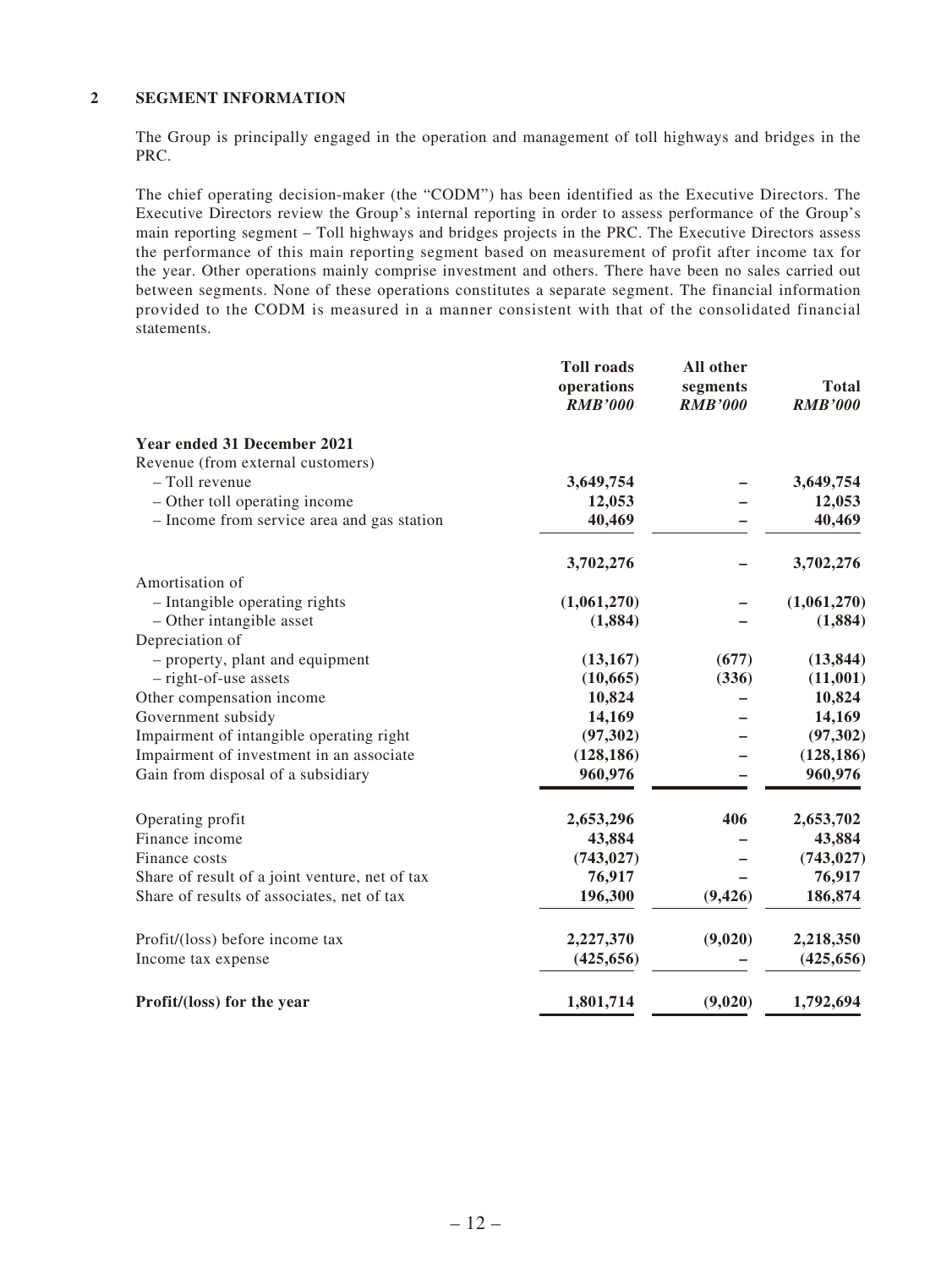|                                                | Toll roads                   | All other                  |                  |
|------------------------------------------------|------------------------------|----------------------------|------------------|
|                                                | operations<br><b>RMB'000</b> | segments<br><b>RMB'000</b> | Total<br>RMB'000 |
|                                                |                              |                            |                  |
| Year ended 31 December 2020                    |                              |                            |                  |
| Revenue (from external customers)              |                              |                            |                  |
| - Toll revenue                                 | 2,872,041                    |                            | 2,872,041        |
| - Other toll operating income                  | 11,590                       |                            | 11,590           |
| - Income from service area and gas station     | 36,207                       |                            | 36,207           |
|                                                | 2,919,838                    |                            | 2,919,838        |
| Amortisation of intangible operating rights    | (949, 918)                   |                            | (949, 918)       |
| Depreciation of                                |                              |                            |                  |
| - property, plant and equipment                | (15,292)                     | (761)                      | (16, 053)        |
| - right-of-use assets                          | (10, 187)                    |                            | (10, 187)        |
| Other compensation income                      | 1,071                        |                            | 1,071            |
| Government subsidy                             | 16,373                       |                            | 16,373           |
| Operating profit/(loss)                        | 1,339,780                    | (2,316)                    | 1,337,464        |
| Finance income                                 | 26,359                       |                            | 26,359           |
| Finance costs                                  | (805, 757)                   |                            | (805, 757)       |
| Share of result of a joint venture, net of tax | 56,533                       |                            | 56,533           |
| Share of results of associates, net of tax     | 67,822                       |                            | 67,822           |
| Profit/(loss) before income tax                | 684,737                      | (2,316)                    | 682,421          |
| Income tax expense                             | (278,085)                    |                            | (278, 085)       |
| Profit/(loss) for the year                     | 406,652                      | (2,316)                    | 404,336          |
|                                                | <b>Toll roads</b>            | All other                  |                  |
|                                                | operations                   | segments                   | <b>Total</b>     |
|                                                | <b>RMB'000</b>               | <b>RMB'000</b>             | <b>RMB'000</b>   |
| Assets and liabilities                         |                              |                            |                  |
| As at 31 December 2021                         |                              |                            |                  |
| Total segment assets                           | 35,563,329                   | 97,779                     | 35,661,108       |
| Addition to non-current assets                 | 193,736                      | 1,702                      | 195,438          |
| Total segment assets include:                  |                              |                            |                  |
| Investment in a joint venture                  | 481,431                      |                            | 481,431          |
| Investments in associates                      | 2,015,237                    | 64,260                     | 2,079,497        |
| Total segment liabilities                      | (21, 188, 074)               | (285)                      | (21, 188, 359)   |
| As at 31 December 2020                         |                              |                            |                  |
| Total segment assets                           | 36,259,700                   | 107,900                    | 36,367,600       |
| Addition to non-current assets                 | 311,847                      |                            | 311,847          |
| Total segment assets include:                  |                              |                            |                  |
| Investment in a joint venture                  | 487,605                      |                            | 487,605          |
| Investments in associates                      | 1,455,653                    | 80,460                     | 1,536,113        |
| Total segment liabilities                      | (22, 637, 538)               | (76,317)                   | (22, 713, 855)   |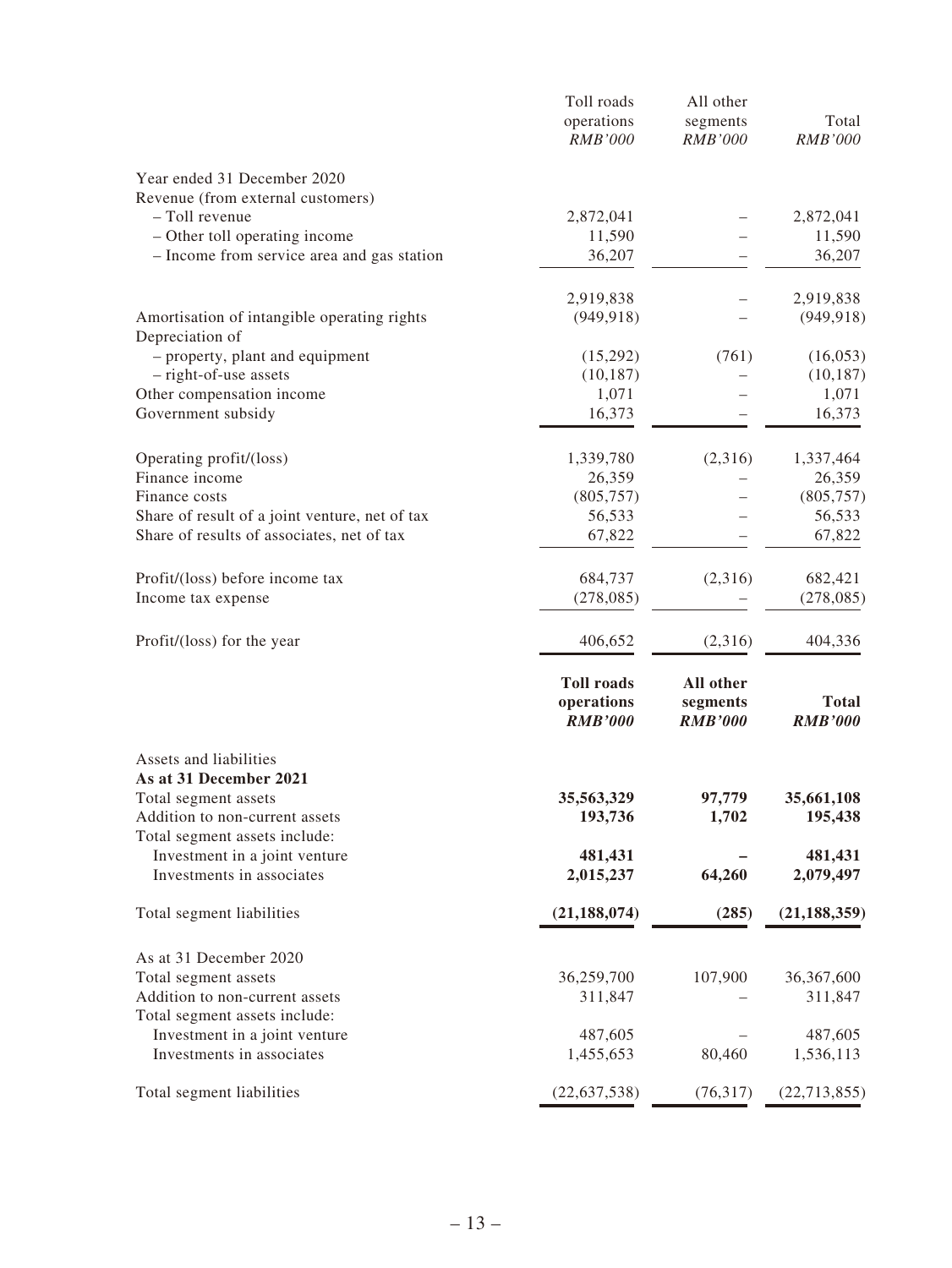All major operating entities are domiciled in the PRC. All revenues of the Group from external customers are generated in the PRC. Besides, most of the assets of the Group are located in the PRC. Thus, no geographic information is presented.

Information about the Group's performance obligations is summarised below:

#### **Toll revenue and other toll operating income**

The performance obligation is satisfied when the relevant services have been provided upon the completion of passing through the road and bridge. Payment is due immediately when the service is provided.

#### **Income from service area and gas station**

The performance obligation is satisfied over time on a straight-line basis over the service period. Payment in advance is normally required for income from service area and gas station.

#### **3 OTHER INCOME, GAINS AND LOSSES – NET**

|                                                          | 2021           | 2020           |
|----------------------------------------------------------|----------------|----------------|
|                                                          | <b>RMB'000</b> | <i>RMB'000</i> |
| Gain on disposal of a subsidiary (note 12)               | 960,976        |                |
| Impairment of intangible operating right (note a)        | (97,302)       |                |
| Impairment of investment in an associate (note b)        | (128, 186)     |                |
| Fair value gain/(loss) on investment properties          | 1,404          | (1,312)        |
| (Loss)/gain on disposal of property, plant and equipment | (211)          | 720            |
| Compensation for expressways and bridges damages         | 28,432         | 7,362          |
| Other compensation income (note c)                       | 10.824         | 1.071          |
| Management service income                                | 6,035          | 2,778          |
| Government subsidy (note d)                              | 14,169         | 16,373         |
| Others                                                   | 3,979          | (1,847)        |
|                                                          | 800,120        | 25,145         |

#### Notes:

- (a) During the year, the average daily toll traffic volume and average daily toll revenue of Jinxiong Expressway recorded a decrease, which was mainly due to the diversion of the Jinshi Expressway. An impairment test for the intangible operating right of Jinxiong Expressway was performed and an impairment loss of RMB97,302,000 was recognised for the current year (2020: nil). The recoverable amount of the cash-generating unit was determined based on a value-in-use calculation using cash flow projections based on financial budgets approved by management covering the remaining concession period of Jinxiong Expressway with budgeted revenue growth rate of 4% to 6% per annum.
- (b) During the year, the forecast future toll traffic volume and toll revenue of Guangdong Humen Bridge Co., Ltd. is expected to record a decrease, which was mainly due to the overhaul and diversion of Shenzhong tunnel and Shiziyang tunnel in the coming years. An impairment test for the investments in Guangdong Humen Bridge Co., Ltd was performed and an impairment loss of RMB128,186,000 against investment in associate was recognised for the current year (2020: nil). The recoverable amount of the investments was determined based on a value-in-use calculation using cash flow projections based on financial budgets approved by management covering the remaining concession period of Guangdong Humen Bridge Co., Ltd. with budgeted revenue growth rate of -18% to 10% per annum excluding the growth rates in the year of performing significant repair and maintenance.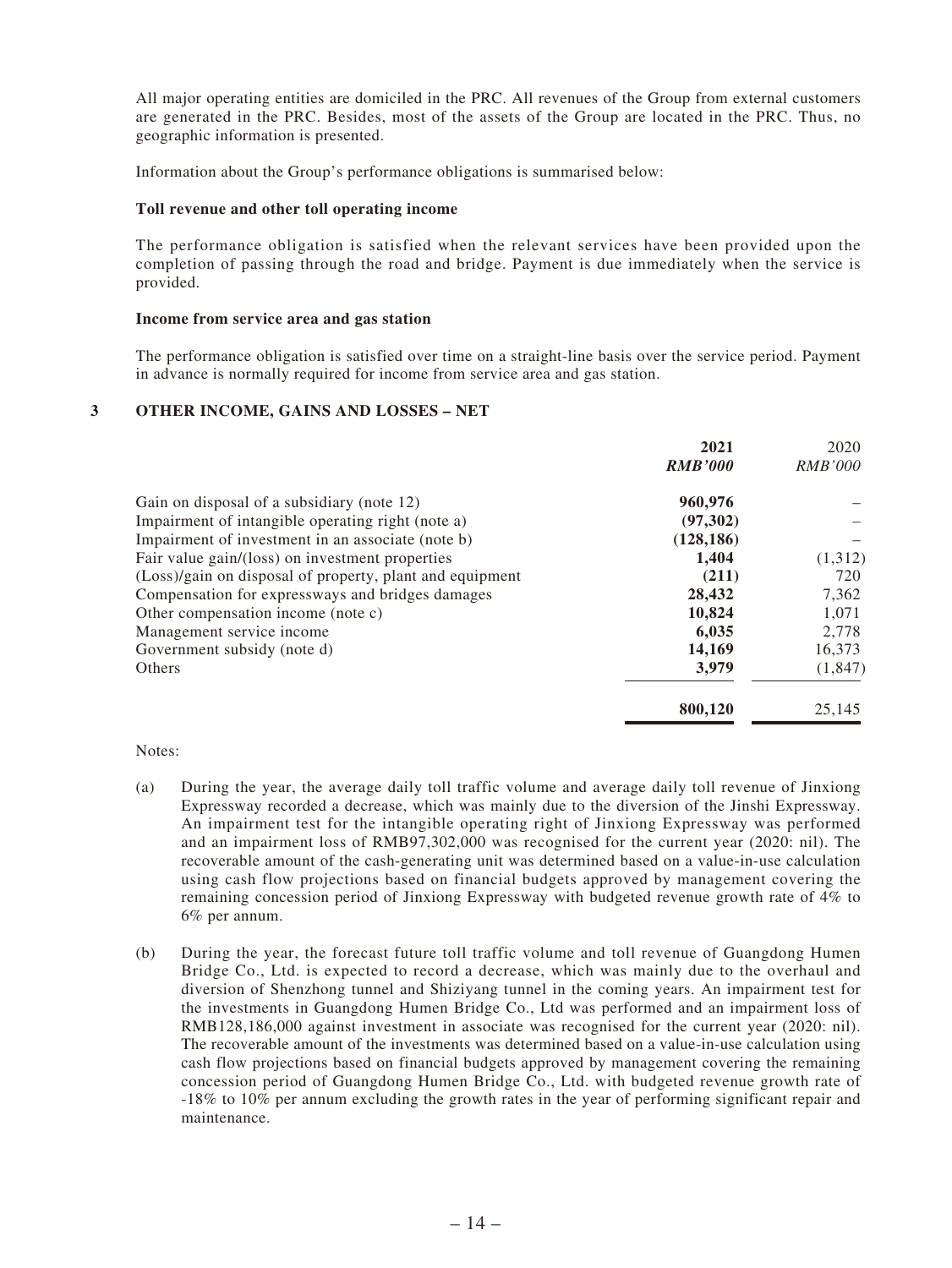- (c) The amount mainly represented compensation from third parties and the government on requisition of land and demolishment of plants and other greening facilities.
- (d) The amount mainly represented a one-off non-assets related government subsidy of RMB5,999,000 (2020: RMB7,162,000) received from the Guangzhou Municipal Bureau of Commerce and RMB4,660,000 (2020: RMB6,460,000) from the Wuhan Municipal Bureau of Commerce in 2021.

#### **4 EXPENSES BY NATURE**

Expenses included in cost of services and general and administrative expenses primarily comprise the following items:

|                                                | 2021           | 2020           |
|------------------------------------------------|----------------|----------------|
|                                                | <b>RMB'000</b> | <i>RMB'000</i> |
| Taxes and surcharges                           | 19,073         | 15,074         |
| Amortisation of                                |                |                |
| - Intangible operating rights                  | 1,061,270      | 949,918        |
| - Other intangible asset                       | 1,884          |                |
| Depreciation of                                |                |                |
| - Property, plant and equipment                | 13,844         | 16,053         |
| - Right-of-use assets                          | 11,001         | 10,187         |
| Employee benefit expense (note 5)              | 437,441        | 320,039        |
| Toll highways and bridges maintenance expenses | 121,334        | 139,151        |
| Toll highways and bridges operating expenses   | 105,737        | 102,257        |
| Auditor's remuneration                         |                |                |
| - Audit services                               | 2,700          | 3,300          |
| - Non-audit services                           | 386            | 3,143          |
| Legal and professional fees                    | 34,580         | 14,572         |

#### **5 EMPLOYEE BENEFIT EXPENSE**

|                                                    | 2021           | 2020           |
|----------------------------------------------------|----------------|----------------|
|                                                    | <b>RMB'000</b> | <i>RMB'000</i> |
| Staff costs (including directors' emoluments)      |                |                |
| - Wages and salaries                               | 331,617        | 251,676        |
| - Pension costs (defined contribution plan) (note) | 32,187         | 6,251          |
| - Social security costs                            | 36,585         | 29,890         |
| - Staff welfare and other benefits                 | 36,057         | 32,222         |
| - Equity-settled share option expense              | 995            |                |
| Total employee benefit expense                     | 437,441        | 320,039        |

Employee benefit expenses are included in "cost of services" and "general and administrative expenses" of RMB165,840,000 (2020: RMB145,690,000) and RMB271,601,000 (2020: RMB174,349,000) respectively in the consolidated statement of profit or loss.

#### Notes:

The Group also participates in the Mandatory Provident Fund Scheme ("MPF Scheme") for other Hong Kong employees. The Group's MPF Scheme contributions are at 5% of the employees' relevant income as defined in the Hong Kong Mandatory Provident Fund Schemes Ordinance up to a maximum of HKD1,500 (equivalent to RMB1,301) per employee per month. The employees also contribute a corresponding amount to the MPF Scheme if their relevant income is more than HKD7,100 per month (equivalent to RMB6,158). The MPF contributions are fully and immediately vested in the employees as accrued benefits once they are paid.

Subsidiaries of the Company in the PRC are required to participate in defined contribution retirement plans organised by the respective Provincial or Municipal People's Governments.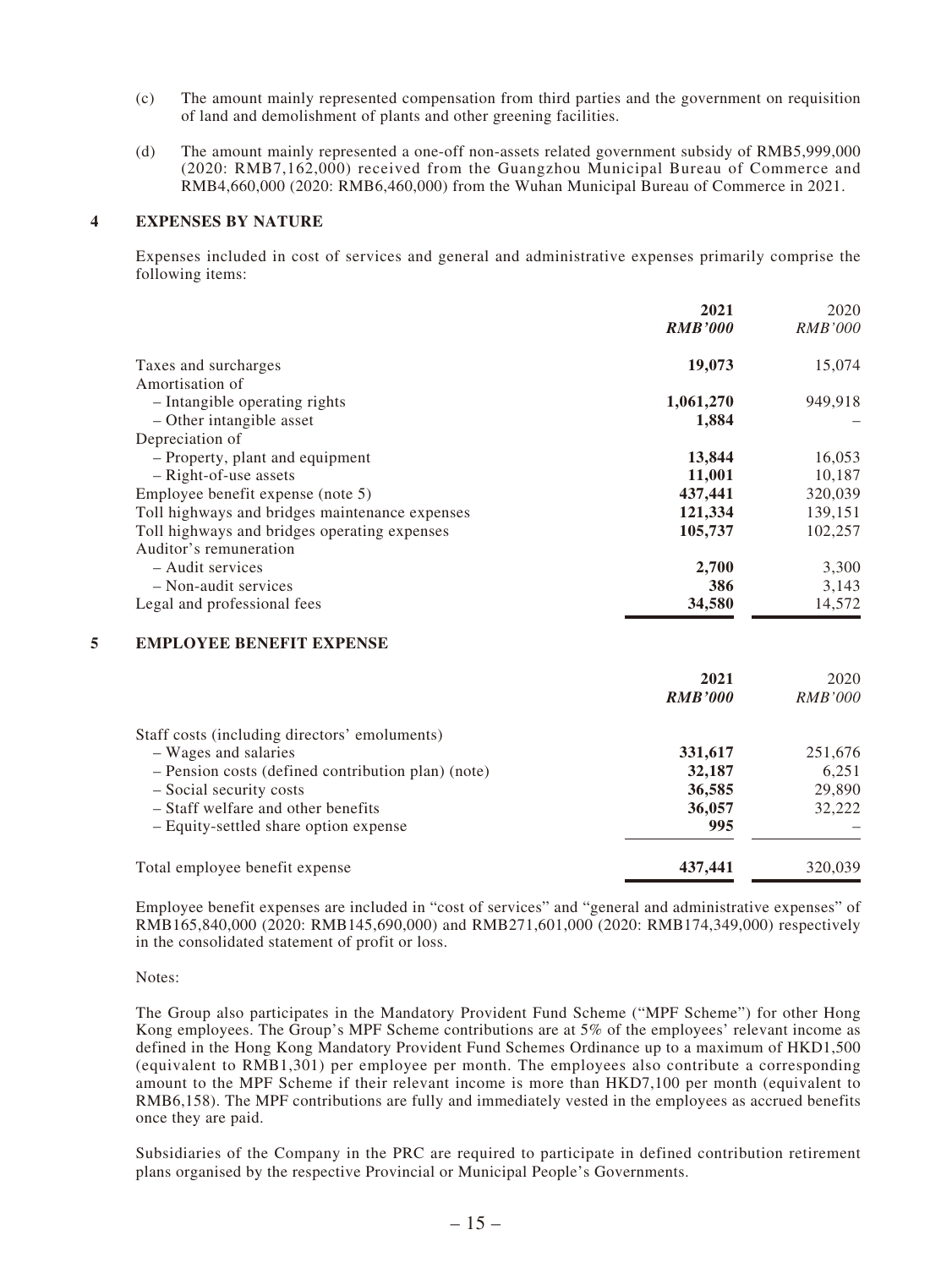There was no forfeited contribution as at 31 December 2021 (2020: Nil). No forfeited contribution was utilised during the year (2020: Nil). Contributions totalling RMB32,187,000 (2020: RMB6,251,000) were payable to the fund during the year. There are no forfeited contributions that may be used by the Group as the employer to reduce the existing level of contributions.

#### **6 FINANCE INCOME/(COSTS)**

|                                                                | 2021           | 2020       |
|----------------------------------------------------------------|----------------|------------|
|                                                                | <b>RMB'000</b> | RMB'000    |
| Bank interest income                                           | 38,167         | 23,627     |
| Interest income on other non-current receivables               | 1,828          | 2,732      |
| Net other exchange gain                                        | 3,889          |            |
| Finance income                                                 | 43,884         | 26,359     |
| Interest expenses:                                             |                |            |
| - Bank borrowings                                              | (459, 608)     | (607, 589) |
| $-$ Other borrowing                                            | (15, 839)      | (14, 558)  |
| - Bank facility fees                                           | (3,573)        | (4,143)    |
| - Loan from a joint venture                                    | (5,920)        | (6,389)    |
| - Loans from non-controlling interests of certain subsidiaries | (76)           | (191)      |
| - Notes payable                                                | (127, 402)     | (78, 819)  |
| - Corporate bonds                                              | (107, 965)     | (67,087)   |
| - Lease liabilities                                            | (1,636)        | (975)      |
| Net other exchange loss                                        |                | (10, 287)  |
| Others                                                         | (21,008)       | (15, 719)  |
| Finance costs                                                  | (743, 027)     | (805, 757) |

#### **7 INCOME TAX EXPENSE**

- (a) No provision for Hong Kong profits tax has been made in the consolidated financial statements as the Group had no assessable income subject to Hong Kong profits tax during the year (2020: Nil).
- (b) During the year ended 31 December 2021, PRC enterprises income tax was provided on the profits of the Group's subsidiaries, associates and joint venture in the PRC in accordance with the Corporate Income Tax Law of China. The applicable principal income tax rate for the year ended 31 December 2021 is 25% (2020: 25%). Guangzhou North Second Ring Transport Technology Company Limited ("GNSR"), a subsidiary of the Group, has been recognised as an eligible entity in 2019 to enjoy three years' preferential tax treatment of income tax, at a preferential income tax rate of 15%, started from 2018. During the year ended 31 December 2021, the preferential tax treatment of income tax has been extended to the year ended 31 December 2023. Guangxi Yuexiu Cangyu Expressway Company Limited, a subsidiary of the Group, has been recognised as an eligible entity to enjoy preferential tax treatment of income tax, at a preferential income tax rate of 15%, started from 2013 and extended to the year ended 31 December 2030 during the year ended 31 December 2020.

In addition, dividend distribution out of profit of foreign-invested enterprises earned after 1 January 2008 is subject to withholding income tax at a rate of 5% or 10%. During the year, withholding income tax was provided for undistributed profits of certain of the Group's subsidiaries and associates in the PRC at a rate of 5% or 10% (2020: 5% or 10%).

As at 31 December 2021, deferred tax liabilities of RMB113,942,000 (2020: RMB85,863,000) were not recognised in respect of withholding tax on the unremitted earnings of certain entities in the PRC, as these earnings are expected to be reinvested in the PRC.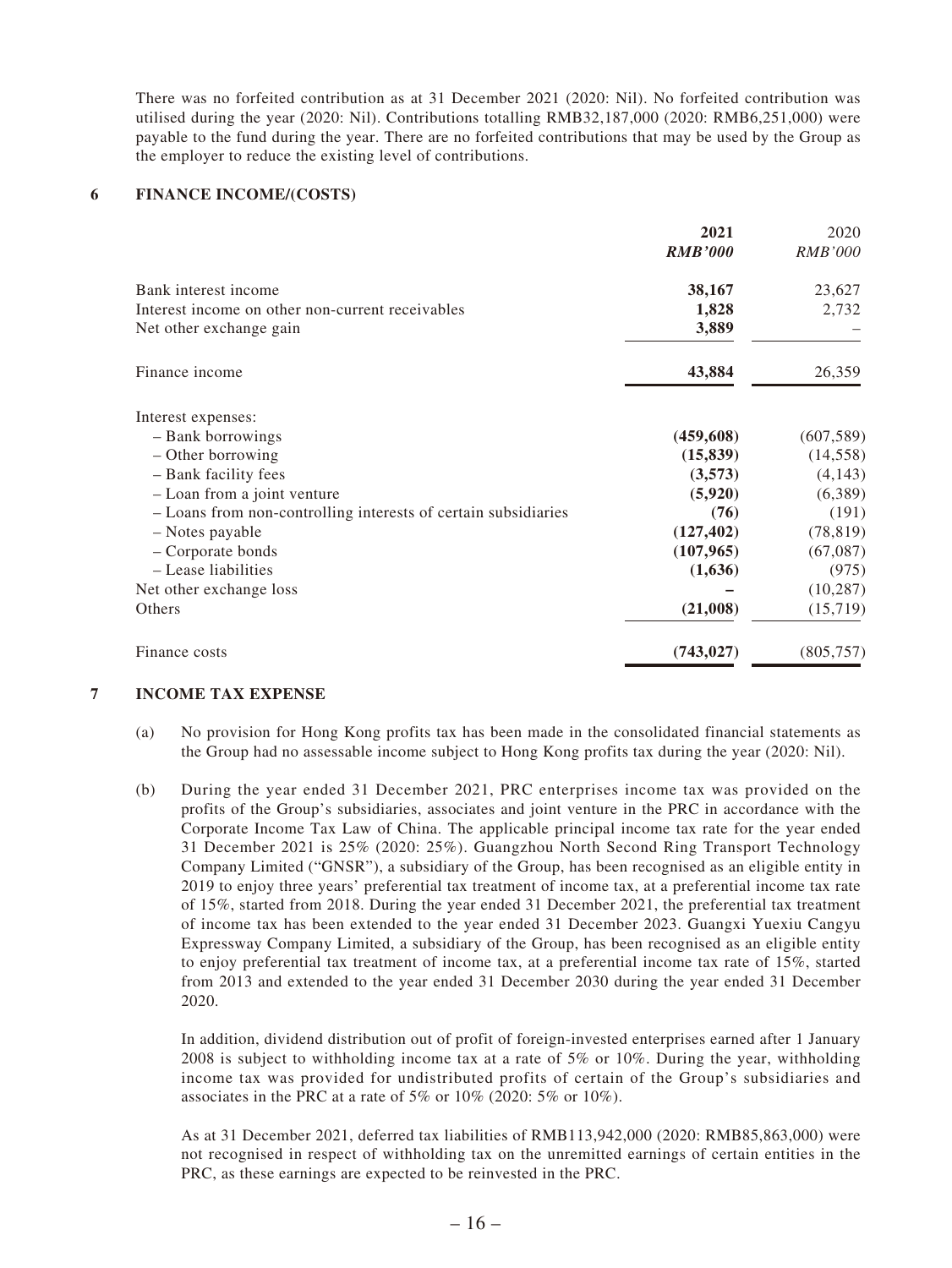(c) The amount of income tax charged/(credited) to the consolidated statement of profit or loss represents:

|                           | 2021           | 2020           |
|---------------------------|----------------|----------------|
|                           | <b>RMB'000</b> | <i>RMB'000</i> |
| Current income tax        |                |                |
| PRC enterprise income tax | 480,970        | 221,810        |
| Deferred income tax       | (55,314)       | 56,275         |
|                           | 425,656        | 278,085        |

The tax on the Group's profit before income tax less share of results of associates and a joint venture differs from the theoretical amount that would arise using the principal applicable tax rate as follows:

|                                                             | 2021           | 2020           |
|-------------------------------------------------------------|----------------|----------------|
|                                                             | <b>RMB'000</b> | <i>RMB'000</i> |
| Profit before income tax                                    | 2,218,350      | 682,421        |
| Less: share of results of associates, net of tax            | (186, 874)     | (67, 822)      |
| Less: share of result of a joint venture, net of tax        | (76, 917)      | (56, 533)      |
|                                                             | 1,954,559      | 558,066        |
| Calculated at a tax rate of $25\%$ (2020: 25%)              | 488,640        | 139,517        |
| Income not subject to tax                                   | (82,704)       | (3,105)        |
| Expenses not deductible for tax purposes                    | 129,329        | 64,929         |
| Profit of subsidiaries with preferential tax treatment      | (95,318)       | (73,328)       |
| Tax losses not recognised (note (i))                        | 77,746         | 124,749        |
| Utilisation of previously unrecognised tax losses           | (90, 266)      |                |
| Over provision in the prior year                            | (2,559)        | (3,731)        |
| Effect of change in tax rate on the balance of deferred tax | (17, 028)      |                |
| Effect of income tax on the distributable profits of        |                |                |
| subsidiaries and associates                                 | 17,816         | 29,054         |
| Income tax expense                                          | 425,656        | 278,085        |

Note:

(i) Deferred income tax assets are recognised for tax losses carried forward to the extent that the realisation of the related tax benefit through future taxable profits is probable. The Group did not recognise deferred income tax assets of approximately RMB72,377,000 (2020: RMB244,017,000) in respect of unused losses amounting to approximately RMB289,508,000 (2020: RMB976,069,000). Unused tax losses of approximately RMB81,291,000 (2020: RMB160,454,000) will expire in 1 year and the remaining unused tax losses will expire prior to 2026.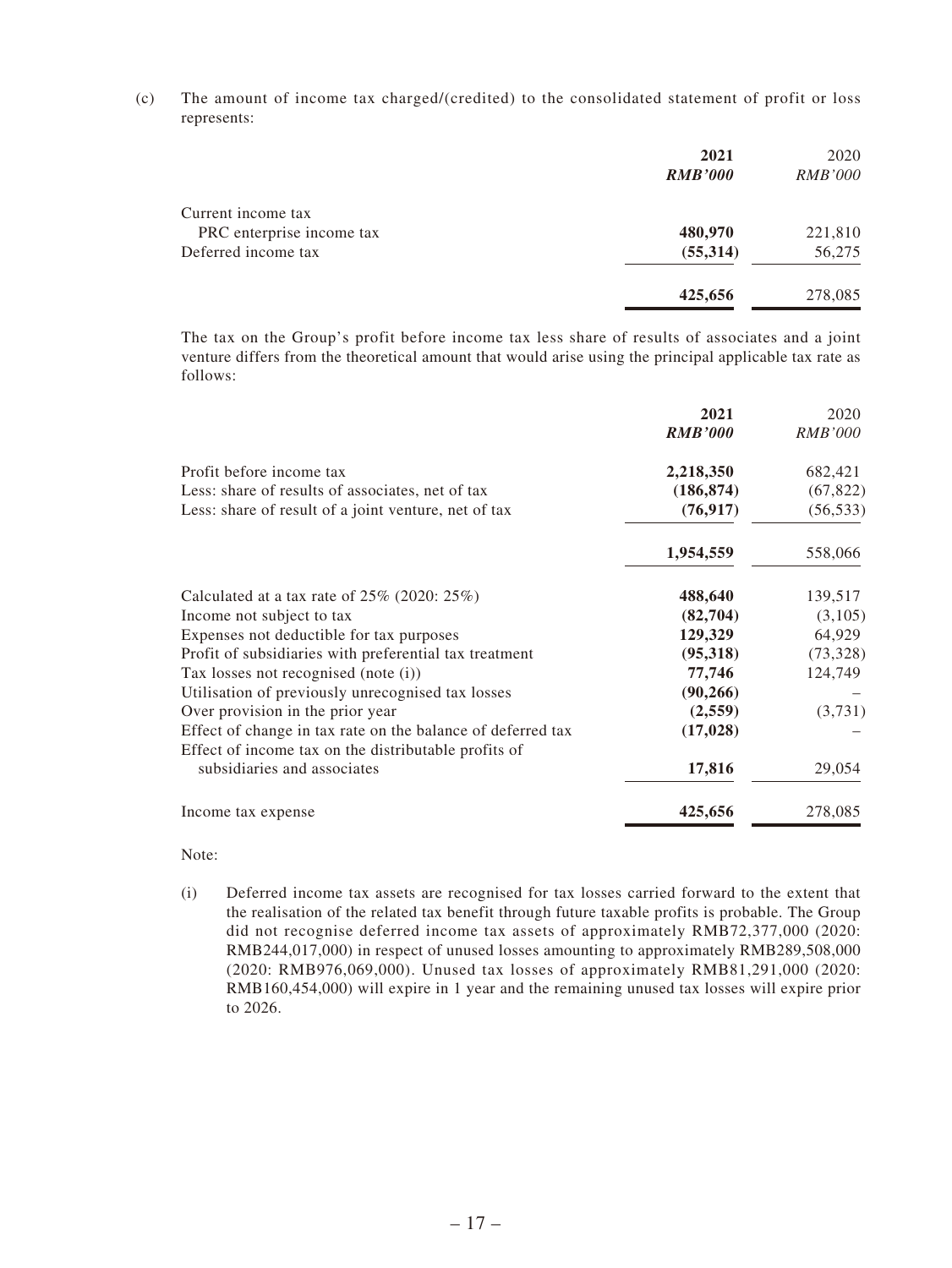#### **8 EARNINGS PER SHARE**

The calculation of basic earnings per share is based on the profit for the year attributable to ordinary equity holders of the Company, and the weighted average number of ordinary shares of 1,673,162,000 (2020: 1,673,162,000) during the year.

The calculation of diluted earnings per share is based on the profit for the year attributable to ordinary equity holders of the Company, adjusted to reflect the interest on the share options, where applicable (see below). The weighted average number of ordinary shares used in the calculation is the number of ordinary shares in issue during the year, as used in the basic earnings per share calculation, and the weighted average number of ordinary shares assumed to have been issued at no consideration on the deemed exercise of all dilutive potential ordinary shares into ordinary shares.

The calculations of basic and diluted earnings per share are based on:

|                                                                                                                     | 2021           | 2020           |
|---------------------------------------------------------------------------------------------------------------------|----------------|----------------|
| Earnings                                                                                                            |                |                |
| Profit attributable to shareholders of the Company used in                                                          |                |                |
| the basic earnings per share calculation (RMB'000)                                                                  | 1,464,984      | 160,491        |
| <b>Shares</b>                                                                                                       |                |                |
| Weighted average number of ordinary shares in issue during the year                                                 |                |                |
| used in the basic earnings per share calculation ('000)                                                             | 1,673,162      | 1,673,162      |
| Effect of dilution – weighted average number of ordinary shares:                                                    |                |                |
| Share options('000)                                                                                                 | 686            |                |
| Weighted average number of ordinary shares in issue and                                                             |                |                |
| potential ordinary shares during the year used in the diluted                                                       |                |                |
| earnings per share calculation ('000)                                                                               | 1,673,848      | 1,673,162      |
| <b>DIVIDENDS</b>                                                                                                    |                |                |
|                                                                                                                     | 2021           | 2020           |
|                                                                                                                     | <b>RMB'000</b> | <b>RMB'000</b> |
| Interim, paid, HKD0.20 equivalent to approximately                                                                  |                |                |
| RMB0.17 (2020: nil) per share                                                                                       | 278,320        |                |
| Final, proposed, HKD0.41 equivalent to approximately<br>RMB0.33 (2020: HKD0.07 equivalent to approximately RMB0.06) |                |                |
| per share                                                                                                           | 555,003        | 97,706         |
|                                                                                                                     | 833,323        | 97,706         |
|                                                                                                                     |                |                |

The final dividend was proposed after the end of the reporting period and has not been recognised as a liability at the end of the reporting period.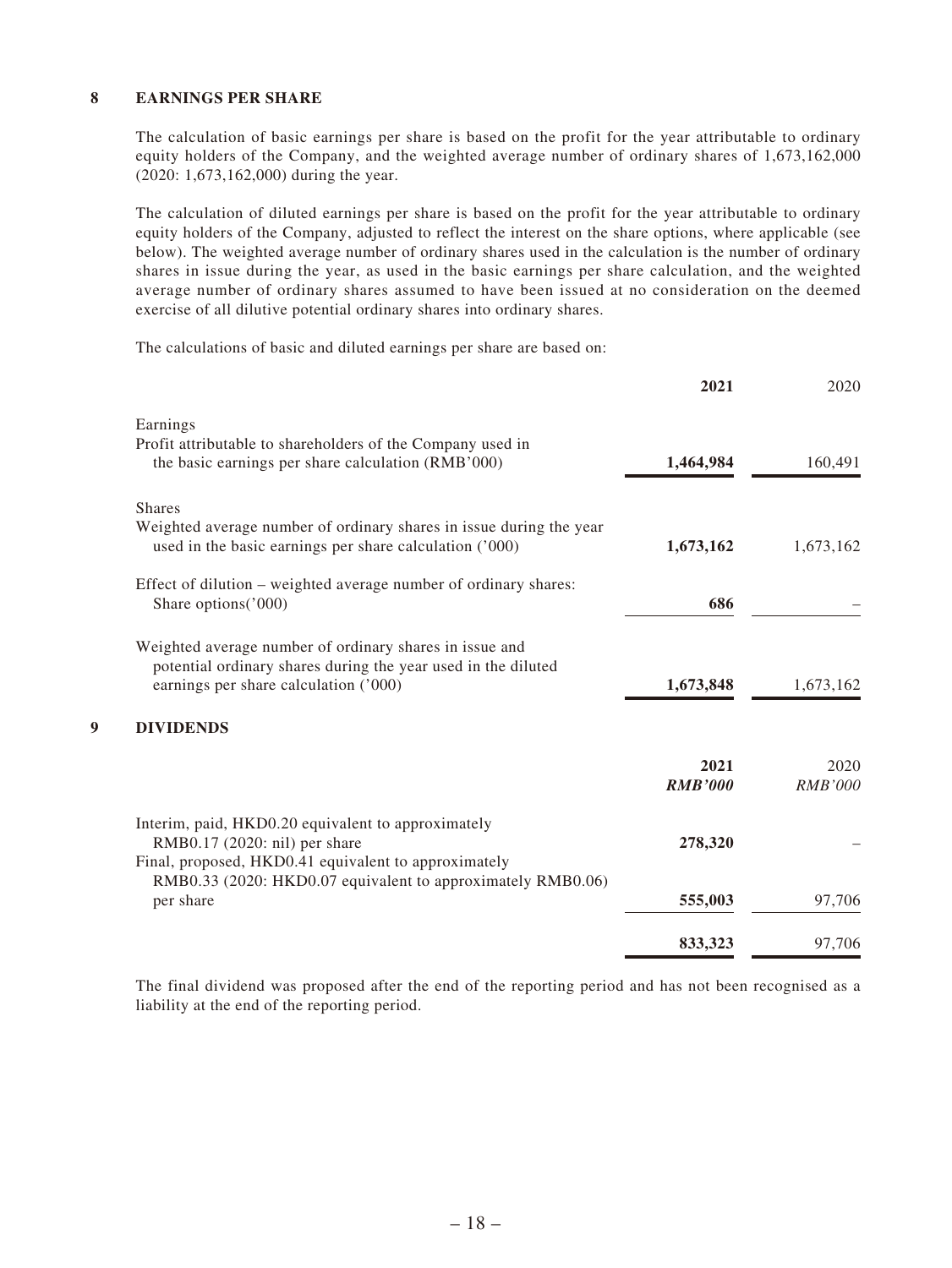#### **10 TRADE AND OTHER RECEIVABLES, DEPOSITS AND PREPAYMENTS**

|                                             | 2021<br><b>RMB'000</b> | 2020<br><b>RMB'000</b> |
|---------------------------------------------|------------------------|------------------------|
| Trade receivables                           | 153,028                | 204,361                |
| Other receivables, deposits and prepayments | 139,963                | 157,678                |
|                                             | 292,991                | 362,039                |

As at 31 December 2021, trade receivables were all aged below 30 days (2020: 30 days) by invoice date.

The Group's revenue is generally settled in cash and it usually does not maintain any account balances owing. The trade receivables represented amounts due from local transport departments which collected the toll revenue for all operating entities due to the implementation of unified toll collection policy on expressways and highways in China. The settlement period is normally within a month.

The carrying amounts of trade and other receivables and deposits approximated to their fair values and were mainly denominated in RMB. The trade and other receivables are measured at amortised cost.

#### **11 TRADE AND OTHER PAYABLES AND ACCRUED CHARGES**

|                                            | 2021<br><b>RMB'000</b> | 2020<br><i>RMB'000</i> |
|--------------------------------------------|------------------------|------------------------|
| Trade payables                             | 60,768                 | 73,232                 |
| Other payables and accrued charges         | 688,368                | 789,828                |
| Construction related accruals and payables | 241,793                | 356,302                |
|                                            | 990,929                | 1,219,362              |

The ageing analysis of trade payables and construction related accruals and payables by invoice date is as follows:

|               | 2021           | 2020           |
|---------------|----------------|----------------|
|               | <b>RMB'000</b> | <b>RMB'000</b> |
| $0 - 30$ days | 44,580         | 162,111        |
| $31-90$ days  | 23,032         | 43,679         |
| Over 90 days  | 234,949        | 223,744        |
|               | 302,561        | 429,534        |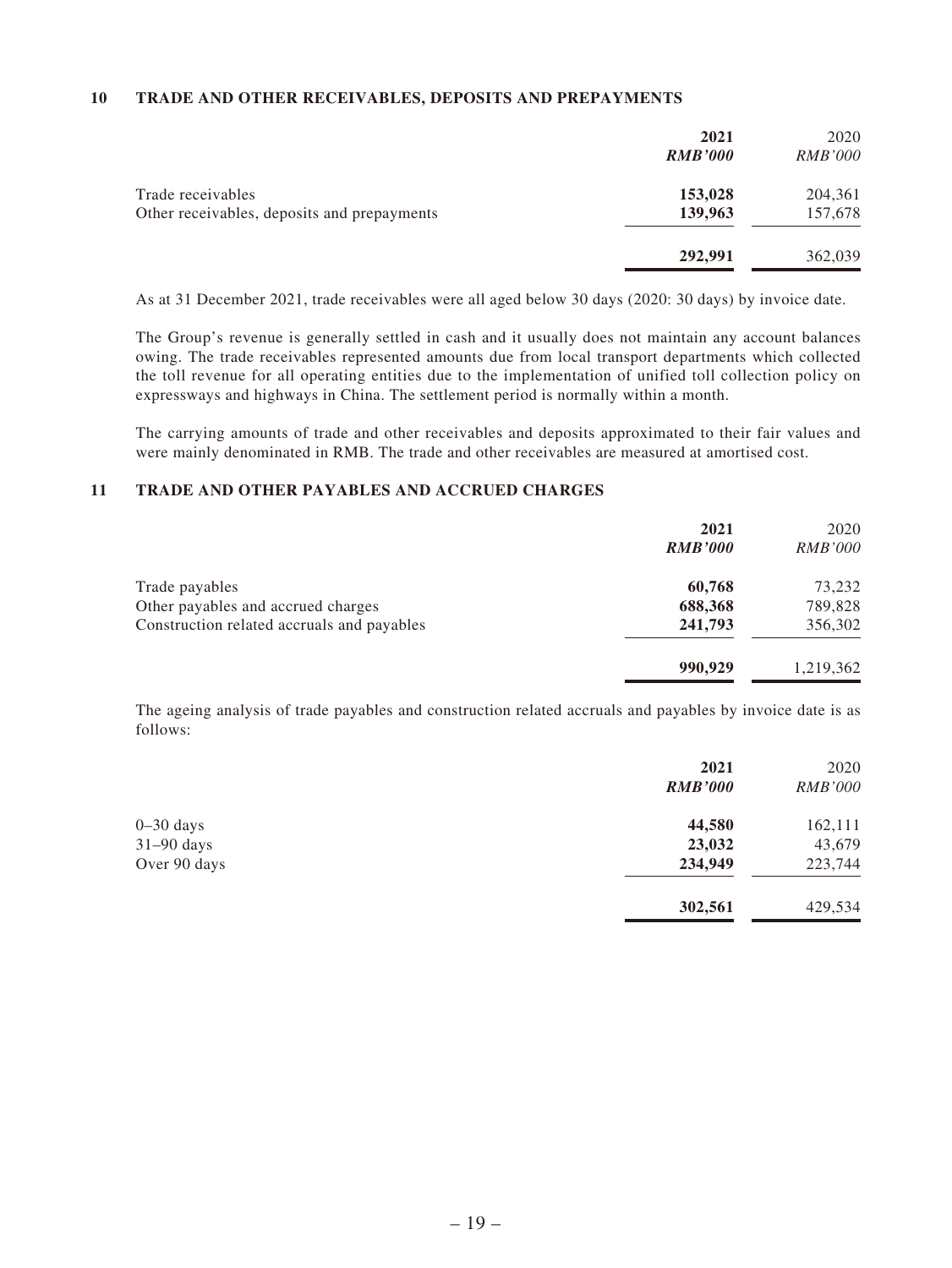#### **12 DISPOSAL OF A SUBSIDIARY**

During the year, the Group completed the spin-off of Hubei Hanxiao Expressway for the public offering of REIT and had it listed in Shenzhen Stock Exchange on 14 December 2021. Hubei Hanxiao Expressway was no longer a subsidiary of the Group after the completion of the spin-off.

|                                              | 2021<br><b>RMB'000</b> |
|----------------------------------------------|------------------------|
| Net assets disposed of:                      |                        |
| Intangible operating rights                  | 1,544,428              |
| Property, plant and equipment                | 2,361                  |
| Other intangible assets                      |                        |
| Trade receivables                            | 23,531                 |
| Other receivables, deposits and prepayments  | 1,225                  |
| Cash and cash equivalents                    | 97,443                 |
| <b>Borrowings</b>                            | (350,000)              |
| Deferred income tax liabilities              | (187, 061)             |
| Trade and other payables and accrued charges | (31,570)               |
| Current income tax liabilities               | (5,201)                |
| Amount due to a holding company              | (45, 678)              |
|                                              | 1,049,482              |
| Goodwill                                     | 118,042                |
|                                              | 1,167,524              |
| Gain on disposal of a subsidiary             | 960,976                |
|                                              | 2,128,500              |
| Satisfied by:                                |                        |
| Cash                                         | 2,128,500              |

An analysis of the net inflow of cash and cash equivalents in respect of the disposal of a subsidiary is as follows:

|                                                                                    | 2021<br><b>RMB'000</b> |
|------------------------------------------------------------------------------------|------------------------|
| Cash consideration<br>Cash and bank balances disposed of                           | 2,128,500<br>(97, 443) |
| Net inflow of cash and cash equivalents in respect of the disposal of a subsidiary | 2,031,057              |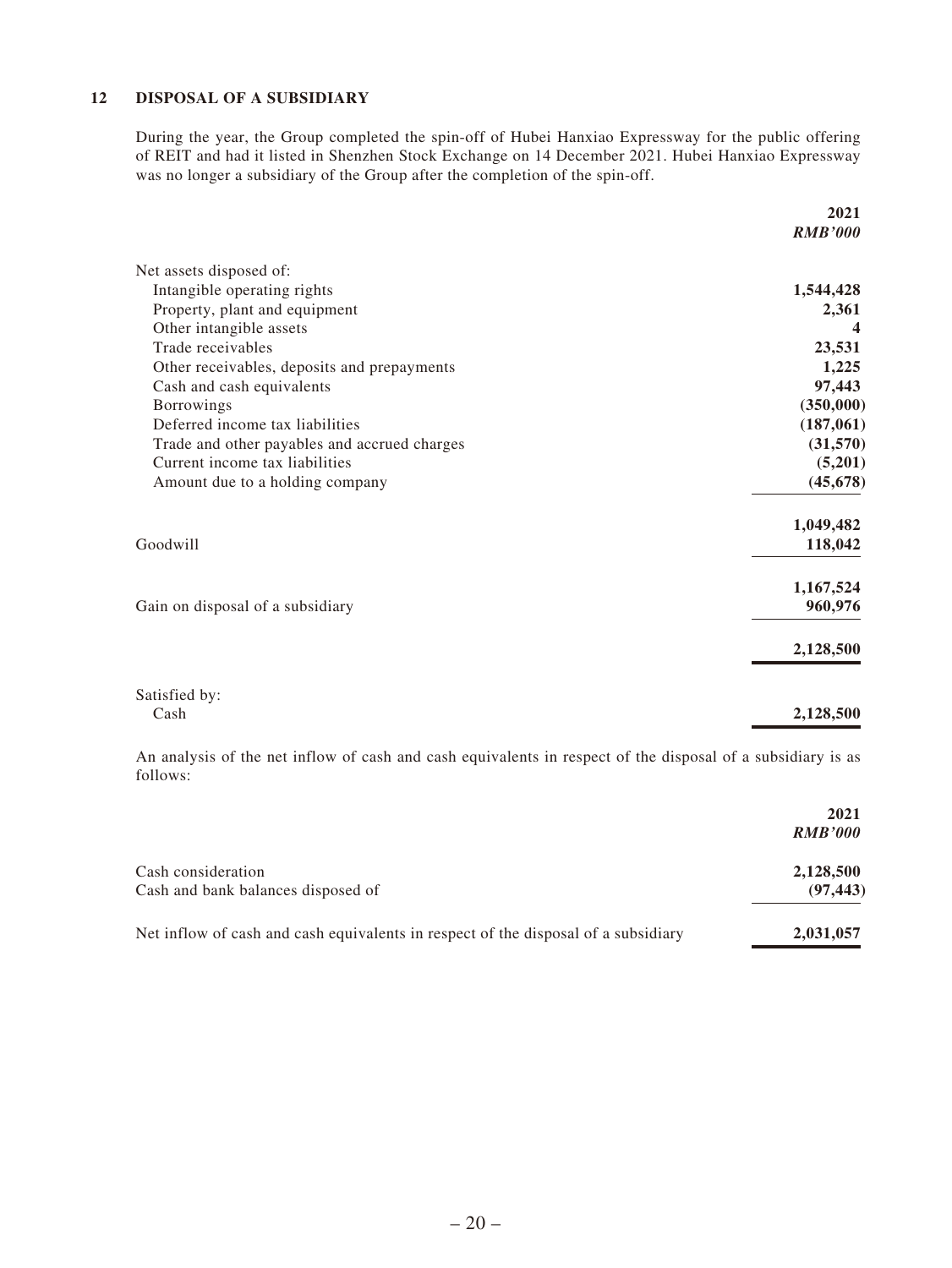# **MANAGEMENT DISCUSSION AND ANALYSIS**

#### **BUSINESS REVIEW**

# **SUMMARY INFORMATION OF OPERATING TOLL ROADS AND BRIDGES**

|                                    | <b>Toll Mileage</b> | Width       | <b>Toll</b>    | Road          | Attributable<br><b>Interests</b> | Remaining<br>Operating |
|------------------------------------|---------------------|-------------|----------------|---------------|----------------------------------|------------------------|
|                                    | (km)                | (lanes)     | Station(s)     | <b>Type</b>   | $(\%)$                           | Term (year)            |
| <b>SUBSIDIARIES</b>                |                     |             |                |               |                                  |                        |
| <b>GNSR Expressway</b>             | 42.5                | 6           | 6              | Expressway    | 60.00                            | 11                     |
| Cangyu Expressway                  | 22.0                | 4           | $\theta$       | Expressway    | 100.00                           | 9                      |
| Jinxiong Expressway                | 23.9                | 4           | 2              | Expressway    | 60.00                            | 9                      |
| Changzhu Expressway                | 46.5                | 4           | 5              | Expressway    | 100.00                           | 19                     |
| Weixu Expressway                   | 64.3                | 4           | 2              | Expressway    | 100.00                           | 14                     |
| Suiyuenan Expressway               | 98.1                | 4           | $\overline{4}$ | Expressway    | 70.00                            | 19                     |
| Hancai Expressway                  | 36.0                | $4/6^{(1)}$ | 2              | Expressway    | 67.00                            | 17                     |
| Han'e Expressway                   | 54.8                | 4           | 5              | Expressway    | 100.00                           | 21                     |
| Daguangnan Expressway              | 107.1               | 4           | 6              | Expressway    | 90.00                            | 21                     |
| <b>ASSOCIATES AND</b>              |                     |             |                |               |                                  |                        |
| <b>JOINT VENTURE</b>               |                     |             |                |               |                                  |                        |
| Han-Xiao Expressway <sup>(2)</sup> | 38.5                | $4/6^{(2)}$ | $\overline{2}$ | Expressway    | 30.00                            | 15                     |
| <b>GWSR Expressway</b>             | 42.1                | 6           | $\overline{2}$ | Expressway    | 35.00                            | $\boldsymbol{9}$       |
| Humen Bridge                       | 15.8                | 6           | $\overline{4}$ | Suspension    | $27.78^{(3)}$                    | 8                      |
|                                    |                     |             |                | <b>Bridge</b> |                                  |                        |
| Northern Ring Road                 | 22.0                | 6           | 8              | Expressway    | 24.30                            | $\sqrt{2}$             |
| Shantou Bay Bridge                 | 6.5                 | 6           | 3              | Suspension    | 30.00                            | $\tau$                 |
|                                    |                     |             |                | <b>Bridge</b> |                                  |                        |
| Qinglian Expressway                | 215.2               | 4           | 15             | Expressway    | 23.63                            | 13                     |

Notes:

(1) There are 6 lanes at the section from Miliang Shan to Wuhan Outer Ring Road, and 4 lanes on the remaining expressway.

(2) The Group successfully completed the spin-off of Hubei Hanxiao Expressway for the public offering of REIT and had it listed in Shenzhen Stock Exchange on 14 December 2021. Hubei Hanxiao is no longer a subsidiary of the Group. There are 6 lanes at the sections of Airport North Extension as well as from Taoyuanji interchange to Hengdian interchange. There are 4 lanes for other sections.

(3) The profit-sharing ratio was 18.446% from 2010 onwards.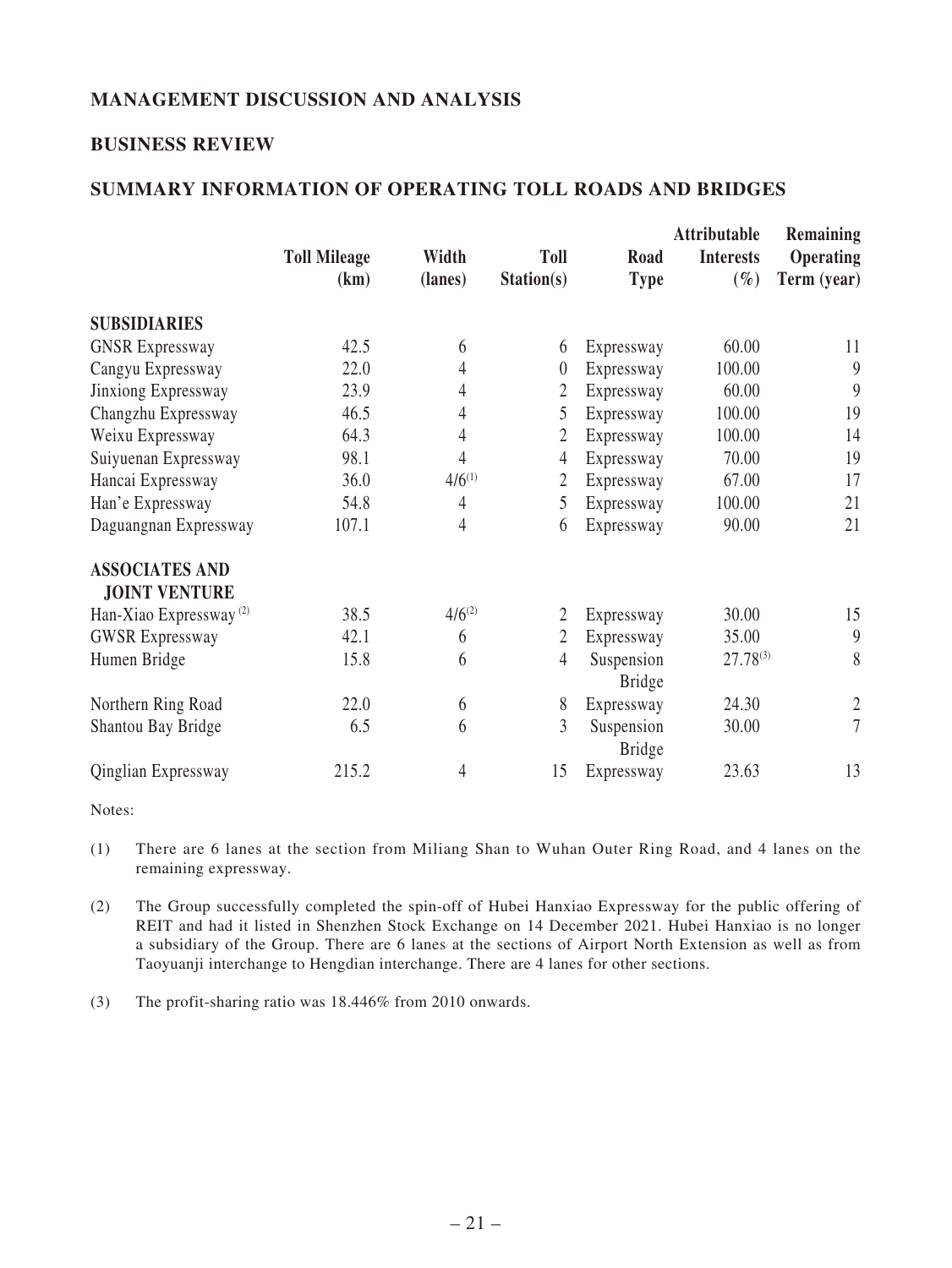# **TOLL SUMMARY OF TOLL ROADS AND BRIDGES**

#### For the twelve months ended 31 December 2021<sup>(1)</sup>

|                                     |                                                                                               |                                  | Average<br>daily toll<br>traffic                        |
|-------------------------------------|-----------------------------------------------------------------------------------------------|----------------------------------|---------------------------------------------------------|
|                                     | Average daily toll revenue <sup>(2)</sup><br><b>Full year of</b><br>$2021^{(3)}$<br>(RMB/day) | $Y-O-Y$<br><b>Change</b><br>$\%$ | volume<br><b>Full year of</b><br>2021<br>(Vehicle /day) |
| <b>SUBSIDIARIES</b>                 |                                                                                               |                                  |                                                         |
| <b>GNSR Expressway</b>              | 3,071,713                                                                                     | $-3.0\%$                         | 280,865                                                 |
| Cangyu Expressway                   | 244,986                                                                                       | 28.2%                            | 15,550                                                  |
| Jinxiong Expressway                 | 219,858                                                                                       | $-13.9\%$                        | 34,444                                                  |
| Changzhu Expressway                 | 736,261                                                                                       | $2.4\%$                          | 73,797                                                  |
| Weixu Expressway                    | 956,762                                                                                       | $-5.0\%$                         | 23,531                                                  |
| Suiyuenan Expressway                | 1,682,398                                                                                     | $-7.3\%$                         | 30,465                                                  |
| Hancai Expressway                   | 707,042                                                                                       | 13.3%                            | 50,878                                                  |
| Han'e Expressway                    | 573,636                                                                                       | 11.9%                            | 41,436                                                  |
| Daguangnan Expressway               | 1,233,114                                                                                     | $4.2\%$                          | 29,528                                                  |
| <b>ASSOCIATES AND JOINT VENTURE</b> |                                                                                               |                                  |                                                         |
| Han-Xiao Expressway                 | 618,680                                                                                       | 16.4%                            | 33,520                                                  |
| <b>GWSR Expressway</b>              | 1,380,419                                                                                     | $-9.4\%$                         | 92,549                                                  |
| Humen Bridge                        | 2,370,809                                                                                     | 51.6%                            | 89,498                                                  |
| Northern Ring Road                  | 1,958,835                                                                                     | $4.7\%$                          | 372,746                                                 |
| Shantou Bay Bridge                  | 518,590                                                                                       | $9.8\%$                          | 29,553                                                  |
| <b>Qinglian Expressway</b>          | 2,399,503                                                                                     | 4.3%                             | 53,050                                                  |

Notes:

- (1) Since the closure of the provincial border toll stations on 1 January 2020 due to the outbreak of COVID-19 and the instability of the new system at its initial stage of operation, the industry supervising authorities of the provinces (municipalities) where the projects are located were unable to provide accurate data of toll traffic volume for the full year of 2020, and thus the Group is unable to disclose the toll traffic volume and its year-on-year changes.
- (2) Average daily toll revenue does not include value-added tax.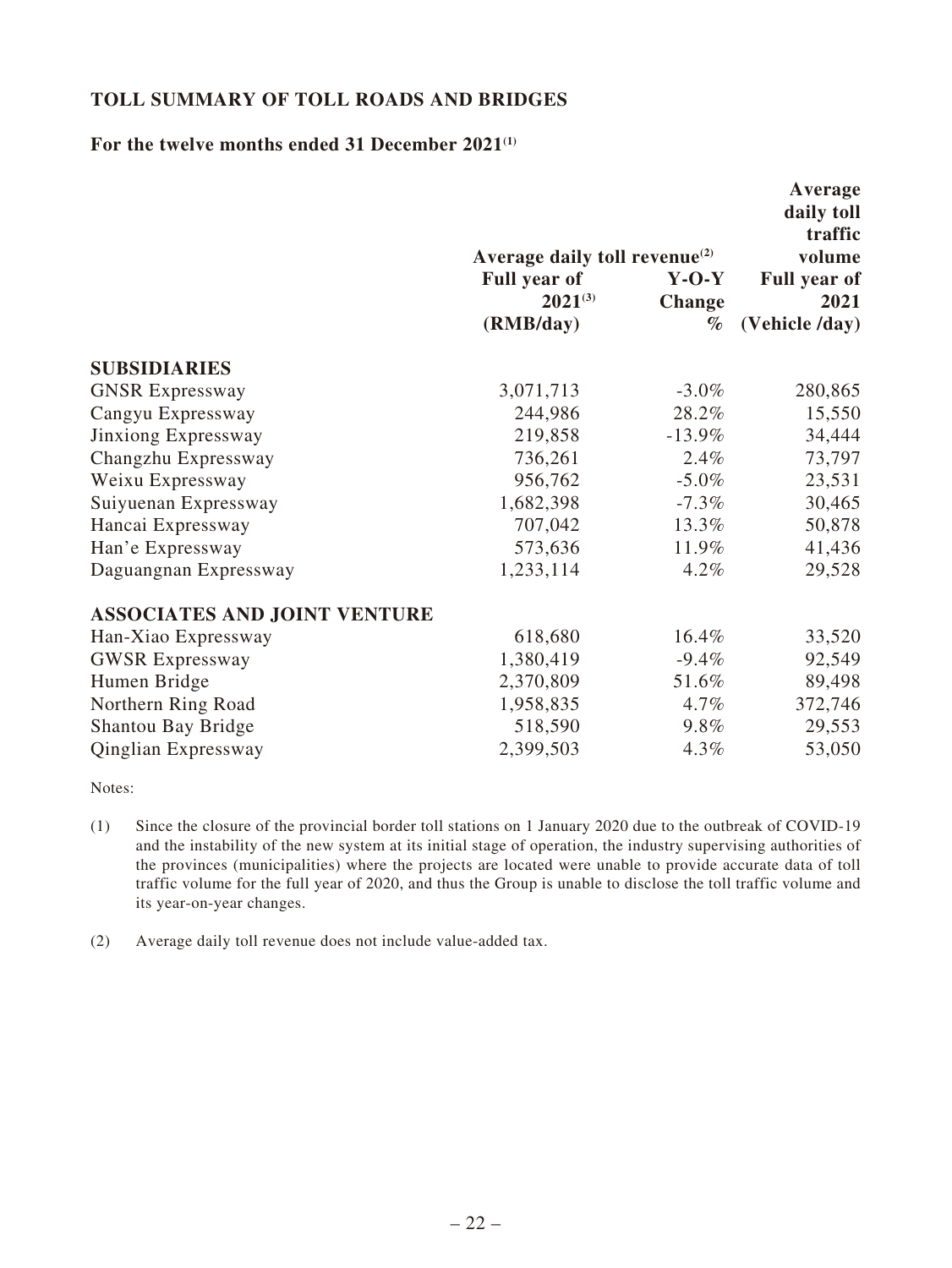(3) National toll fees of small passengers vehicles on toll roads were waived from 0:00 on 24 January 2020 to 24:00 on 8 February (extended by 9 days on the original basis) during the 2020 Spring Festival Holiday according to the "Notice of the Work Related to Exempting Toll Fee for Small Passengers Vehicles During the 2020 Spring Festival Holiday" (關於做好二○二○年春節假期免收小型客車通行費有關工作 的通知), the "Notice of Extension for the Free Toll Period of Small Passengers Vehicles During the 2020 Spring Festival Holiday" (關於延長二○二○年春節假期小型客車免費通行時段的通知) and the "Notice of Extension for the Period of Exempting Toll Fee of Small Passengers Vehicles on Toll Roads during the Spring Festival Holiday" (關於延長春節假期收費公路免收小型客車通行費時段的通知). According to the "Notice on Waiver of Tolls on Toll Roads During the Prevention and Control of Epidemic Caused by the Novel Coronavirus Pneumonia" (《關於新冠肺炎疫情防控期間免收收費公路車輛通行費的通 知》), toll fee for all vehicles on toll roads nationwide was exempted from 0:00 on 17 February 2020 until the end of the disease prevention and control. According to the "Announcement on Resumption of Toll Collection for Toll Roads" (《關於恢復收費公路收費的公告》), toll collection for legally approved toll roads is resumed from 0:00 a.m. on 6 May 2020 (79 toll-free days in total). All projects of the Group have been resumed for normal toll collection. The average daily toll revenue of the Group for the full year of 2021 was calculated based on the calendar days of the full year (365 days), and the average daily toll revenue of the Group for the full year of 2020 was calculated based on the number of calendar days in the full year (366 days) less the number of the days exempting toll fees (79 days), which is equivalent to 287 days.

#### **TOLL ROADS AND BRIDGES**

#### **Quarterly analysis of average daily toll traffic volume for 2021**

|                                               | Average<br>daily<br>toll traffic<br>volume of<br>the First<br>quarter<br>in 2021<br>(Vehicle/day) | Average<br>daily<br>toll traffic<br>volume of<br>the Second<br>quarter<br>in 2021<br>(Vehicle/day) | Average<br>daily<br>toll traffic<br>volume of<br>the Third<br>quarter<br>in 2021<br>(Vehicle/day) | Average<br>daily<br>toll traffic<br>volume of<br>the Fourth<br>quarter<br>in 2021<br>(Vehicle/day) |
|-----------------------------------------------|---------------------------------------------------------------------------------------------------|----------------------------------------------------------------------------------------------------|---------------------------------------------------------------------------------------------------|----------------------------------------------------------------------------------------------------|
| <b>SUBSIDIARIES</b>                           |                                                                                                   |                                                                                                    |                                                                                                   |                                                                                                    |
| <b>GNSR Expressway</b>                        | 260,996                                                                                           | 270,187                                                                                            | 307,775                                                                                           | 283,955                                                                                            |
| Cangyu Expressway                             | 18,858                                                                                            | 13,320                                                                                             | 16,059                                                                                            | 14,010                                                                                             |
| Jinxiong Expressway                           | 29,001                                                                                            | 38,503                                                                                             | 38,325                                                                                            | 31,872                                                                                             |
| Changzhu Expressway                           | 74,087                                                                                            | 73,869                                                                                             | 74,277                                                                                            | 72,961                                                                                             |
| Weixu Expressway                              | 25,636                                                                                            | 22,845                                                                                             | 23,214                                                                                            | 22,467                                                                                             |
| Suiyuenan Expressway                          | 36,895                                                                                            | 28,225                                                                                             | 29,898                                                                                            | 26,958                                                                                             |
| Hancai Expressway                             | 48,739                                                                                            | 50,404                                                                                             | 52,955                                                                                            | 51,361                                                                                             |
| Han'e Expressway                              | 41,686                                                                                            | 43,342                                                                                             | 40,283                                                                                            | 40,460                                                                                             |
| Daguangnan Expressway                         | 35,141                                                                                            | 29,882                                                                                             | 29,916                                                                                            | 23,301                                                                                             |
| <b>ASSOCIATES AND</b><br><b>JOINT VENTURE</b> |                                                                                                   |                                                                                                    |                                                                                                   |                                                                                                    |
| Han-Xiao Expressway                           | 36,309                                                                                            | 32,955                                                                                             | 34,133                                                                                            | 30,738                                                                                             |
| <b>GWSR Expressway</b>                        | 88,614                                                                                            | 88,153                                                                                             | 99,675                                                                                            | 93,621                                                                                             |
| Humen Bridge                                  | 86,308                                                                                            | 83,535                                                                                             | 101,981                                                                                           | 86,036                                                                                             |
| Northern Ring Road                            | 354,997                                                                                           | 344,355                                                                                            | 407,160                                                                                           | 383,780                                                                                            |
| Shantou Bay Bridge                            | 27,993                                                                                            | 29,344                                                                                             | 32,737                                                                                            | 28,100                                                                                             |
| Qinglian Expressway                           | 60,169                                                                                            | 47,105                                                                                             | 57,787                                                                                            | 47,228                                                                                             |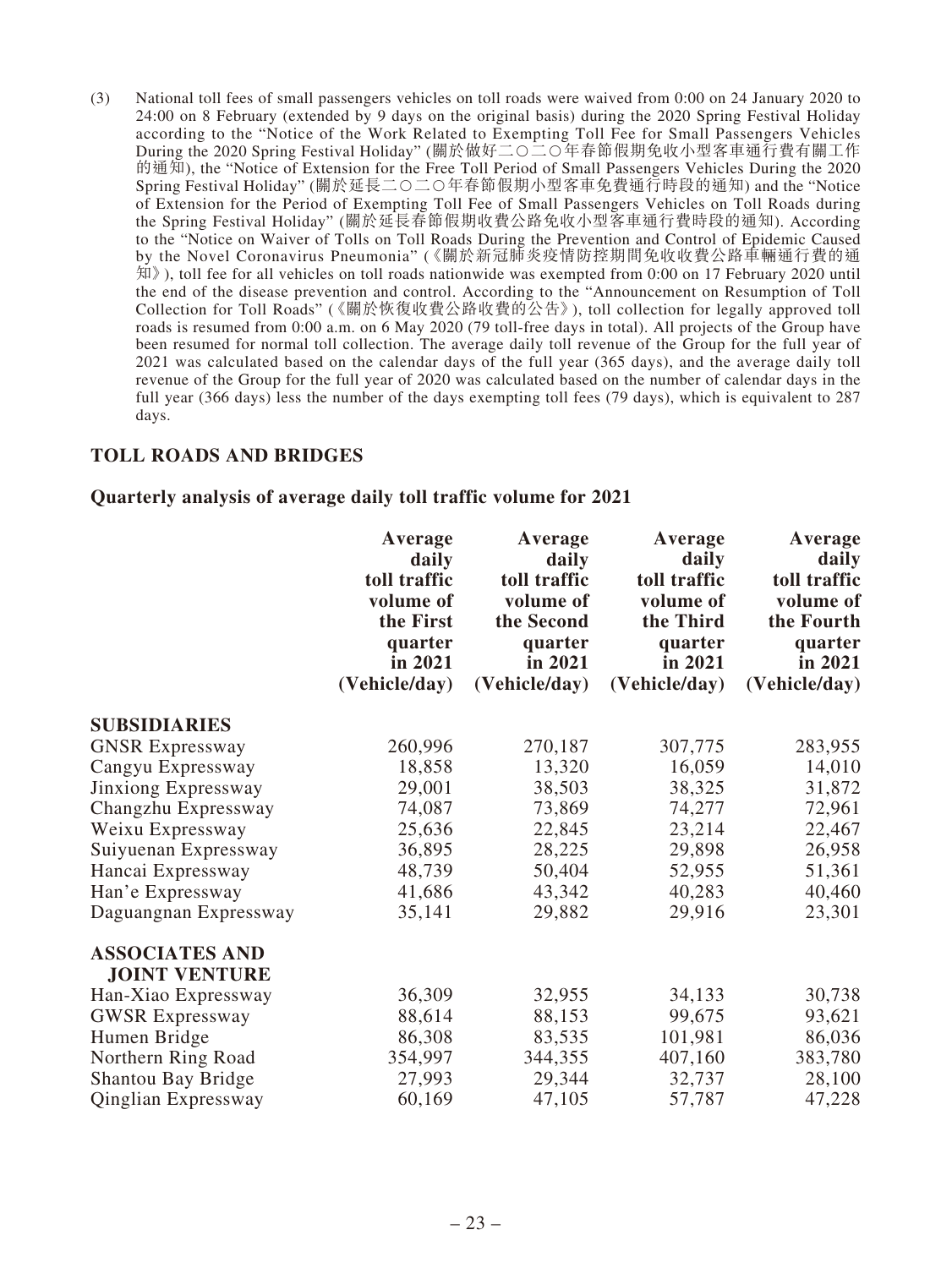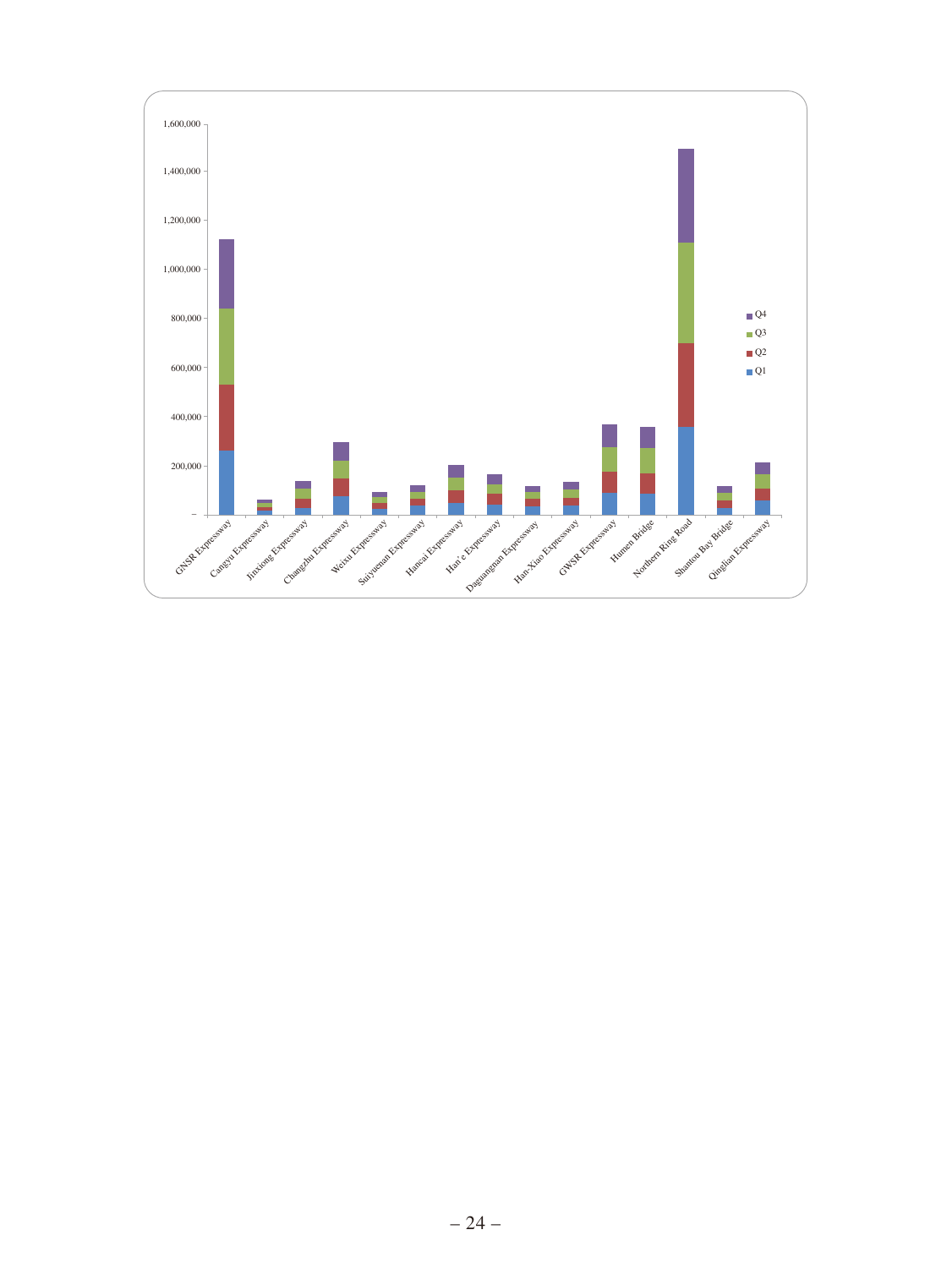# **VEHICLE TYPE ANALYSIS (BY TRAFFIC VOLUME)**

During the Reporting Period, the Group's operating projects were primarily located in six provinces/municipalities including Guangdong, Guangxi, Hunan, Hubei, Henan and Tianjin. In accordance with the industry standard of "Vehicle Classification of the Toll Highway" implemented on 1 January 2020, in the regions where the Group's investment and operating projects are located, all vehicles are classified into three categories in a standardized way: passenger cars, trucks, and special purpose vehicles.



Note: (1) Special purpose vehicle refers to the cars with the installation of special equipment or apparatus, in the design and manufacture of vehicles used in engineering special projects, health care and other operations.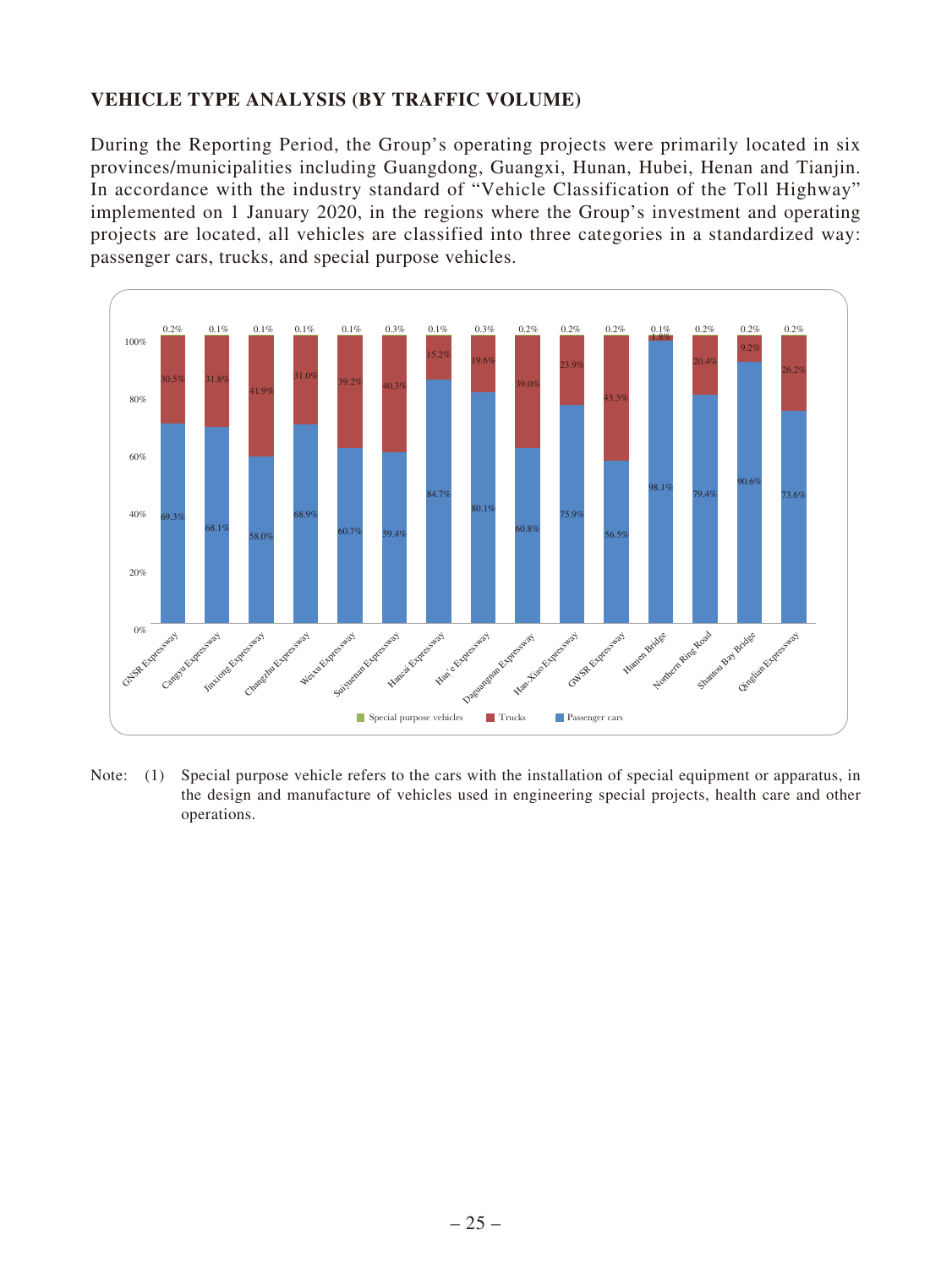# **SUMMARY OF OPERATING PERFORMANCE**

## **MACROECONOMIC ENVIRONMENT**

During the Reporting Year, in spite of the uncertainty brought from coronavirus pandemic and external environment, China's economy still experienced a continued recovery. According to the information released by the National Bureau of Statistics, the gross domestic product (GDP) for the year of 2021 amounted to RMB114,367.0 billion, representing a year-on-year increase of 8.1%. By quarter, the GDP for the 1st quarter, the 2nd quarter, the 3rd quarter and the 4th quarter recorded a year-on-year increase of 18.3%, 7.9%, 4.9% and 4.0% respectively.

During the Reporting Year, main indexes of the sector showed an improving trend. From January to November 2021, investment on fixed assets in highway construction amounted to RMB2,392.6 billion, representing a year-on-year increase of 6.0%. Form January to December 2021, highway passenger and cargo turnover decreased by 21.8% and increased by 14.8% year-on-year, respectively.

During the Reporting Year, domestic car ownership maintained a steady growth momentum. As of 31 December 2021, domestic car ownership reached 302 million vehicles, representing a year-on-year increase of 7.5%.

The projects invested and operated by the Group are distributed throughout Guangdong, Tianjin, Guangxi, Hunan, Hubei and Henan. The GDP of these regions throughout 2021 increased by 8.0%, 6.6%, 7.5%, 7.7%, 12.9% and 6.3% year-on-year, respectively.

#### (Unit: RMB100 million)

|                               | Guangxi         |                       |                                |                             |                   |                   |                   |
|-------------------------------|-----------------|-----------------------|--------------------------------|-----------------------------|-------------------|-------------------|-------------------|
|                               | <b>National</b> | Guangdong<br>Province | Tianjin<br><b>Municipality</b> | <b>Autonomous</b><br>Region | Hunan<br>Province | Hubei<br>Province | Henan<br>Province |
| GDP for the year 2021         | 1,143,670       | 124,370               | 15.695                         | 24,741                      | 46,063            | 50,013            | 58,887            |
| GDP changes for the year 2021 | $8.1\%$         | 8.0%                  | 6.6%                           | $7.5\%$                     | 7.7%              | 12.9%             | 6.3%              |
| GDP changes for the year 2020 | 2.3%            | 2.3%                  | $.5\%$                         | 3.7%                        | 3.8%              | $-5.0\%$          | $1.3\%$           |

Source: National and Provincial Bureaus of Statistics, Ministry of Transport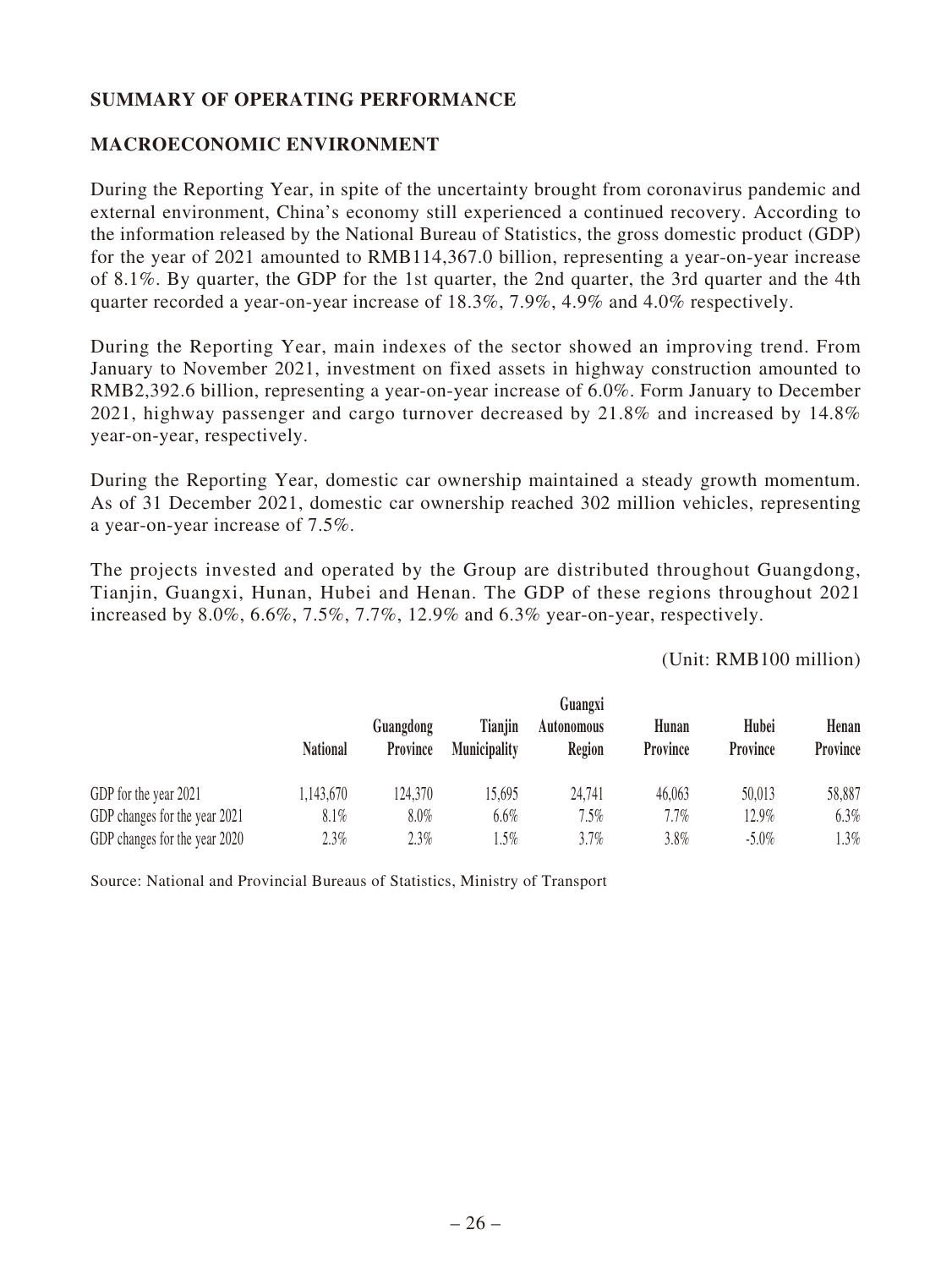# **REGULATORY ENVIRONMENT OF THE SECTOR**

During the Reporting Year, the COVID-19 infection cases surged in some regions across the country. To prevent and cope with the pandemic, the local governments have adopted some measures of travel restriction, which would affect the Group's local and periphery projects. In order to actively cooperate with the epidemic prevention and control work, all operating projects of the Group actively take various measures such as disinfection of the office space and toll station area, establishment of prevention and control isolation areas and body temperature detection points, priority access for the emergency relief vehicles and maintaining close communication with local hygiene and health authorities.

During the Reporting Year, according to the "Notice of Exempting Toll Fees on Toll Roads During the Period of Prevention and Control of Novel Coronavirus" (《關於新冠肺炎疫情防 控期間免收收費公路車輛通行費的通知》), supporting policies will be issued separately to protect the interests of all parties. The safeguard policies have been launched in Guangdong, Guangxi, Hunan and Hubei among the provinces (cities) where the Group's projects operate, while those in other provinces were still under research and formulation. The Group continues to actively communicate with competent authorities of expressway industry and its counterparts to strive for favorable safeguard policies and ensure the benefits of the Company.

During the Reporting Year, highway toll for trucks in Henan, Hubei and Guangxi was reduced, which would have certain impact on toll revenue of the Group's operating projects in Henan, Hubei and Guangxi in short term period.

During the Reporting Year, the Ministry of Transport, the National Development and Reform Commission and the Ministry of Finance jointly promulgated the "Implementation Plan of Full Implementation of Differentiation of Highway Tolls", which further promotes the differentiation of standard highway toll rates for trucks, adheres to government guidance and encourages independent participation by operators, with the aim of improving road network efficiency, reducing logistics costs, and effectively protecting the legitimate rights of highway investors.

In order to further improve the legal and regulatory governance system and promote the sustainable development of toll roads, amendments to the Highway Law and the Regulations on the Administration of Toll Roads have been included in the legislative plan in 2022 of the Ministry of Transport.

# **BUSINESS IMPROVEMENTS AND INNOVATIONS**

During the Reporting Year, the Group proactively expanded the source of revenue. Firstly, the Group continued to commence combined marketing strategies including "navigating and introducing traffic, linking scenic spots, optimizing road signs, advertising and promoting, ensuring smooth traffic flow" to attract traffic and increase toll revenue. Secondly, the Group continued to reinforce the idea of "Expressway+" as well as actively enhanced the quality of service area in the expressway and promoted the liquidation and utilization of resources such as lands along the expressway and billboards to diversify its source of revenue. Thirdly, the Group strengthened its routine inspection and prohibited tax evasion and tax avoidance. In addition, the Group optimized various contingency mechanisms on an ongoing basis to ensure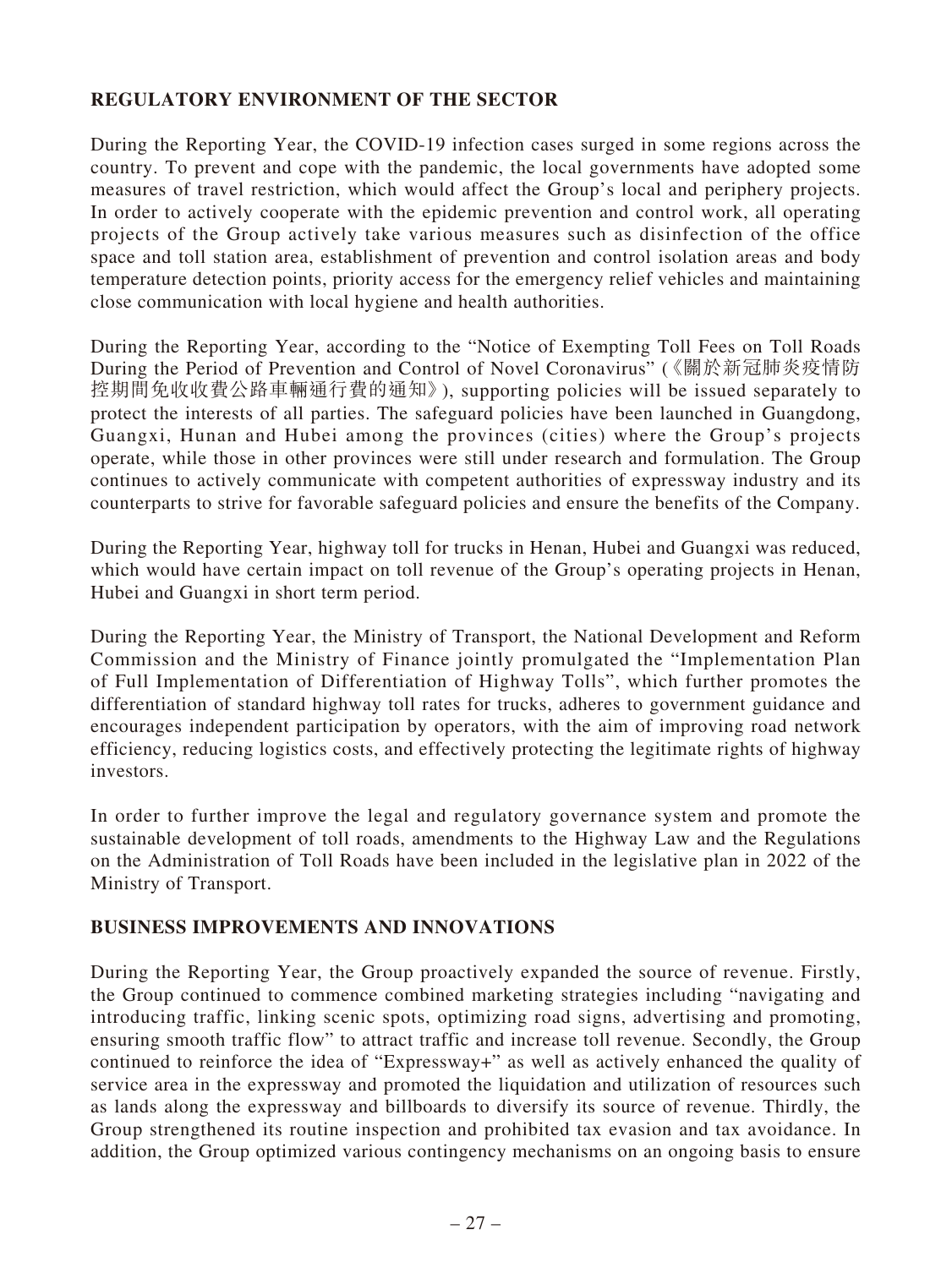smooth operation, carried out unmanned charging pilot scheme, optimized service quality and increased the efficiency and service level of expressway and toll stations. It also put more effort in the maintenance, adjustment and optimization of key toll collection facilities and equipment, so as to ensure a stable operation. Several indicators including ETC calculation successful rate and car plate automatic identification rate were better than the industry averages.

During the Reporting Year, the Group strived for improving management quality and effectiveness. The Group continued to optimize its organizational management model with benchmarking against top enterprises to improve internal control efficiency. Furthermore, it further refined the diverse incentive system at all levels and types, and officially implemented the share option long-term incentive plan. Moreover, it improved the management system of professional managers to build a solid foundation for the Company's development in the long run.

During the Reporting Year, the Group continued to advance the application in innovative technology. The Group implemented preventive maintenance measures by vigorously promoting new technology, new materials, new processes and new equipment and application to increase the quality of work effectively and save costs of maintenance. Meanwhile, the Group invested more in technology for putting smart operating management platform and engineering maintenance system into operation, in order to increase the level of operation and maintenance management informatization.

# **PROGRESS OF INVESTMENT**

During the Reporting Year, the Group continued to put efforts in acquisition of high-quality expressway projects of large and medium scales in order to strengthen its assets under management and scale up the core business. Geographically, the Group has successfully set its foothold in Guangdong, Hong Kong and Macau Greater Bay Area and will expand its presence in developing areas benefiting from continued urbanization and industrialization going forward. The Group will also seek for development opportunities of other infrastructure projects with stable cash flows and projects in the upstream and downstream of expressway value chain.

During the Reporting Year, the Group pushed forward the construction work in the first phase of the Guangzhou Pazhou Port Project. The water terminal and land area works have been completed while various operational support work underwent improvement. Two carbon fiber high-speed passenger ferries have been delivered for use.

During the Reporting Year, the Group successfully had its Huaxia Yuexiu Expressway REIT listed on Shenzhen Stock Exchange with Wuhan-Xiaogan Expressway as its underlying asset. Such listing indicates that the Group successfully built its public offering REITs platform and gained access to capital recycling to achieve innovation in business model.

# **POSSIBLE RISK EXPOSURE**

During the Reporting Year, the Group further improved the comprehensive risk management system which covered all aspects of corporate strategies, operation and investment. The Group will continue to monitor the following risks and will adopt effective tackling measures proactively in the future.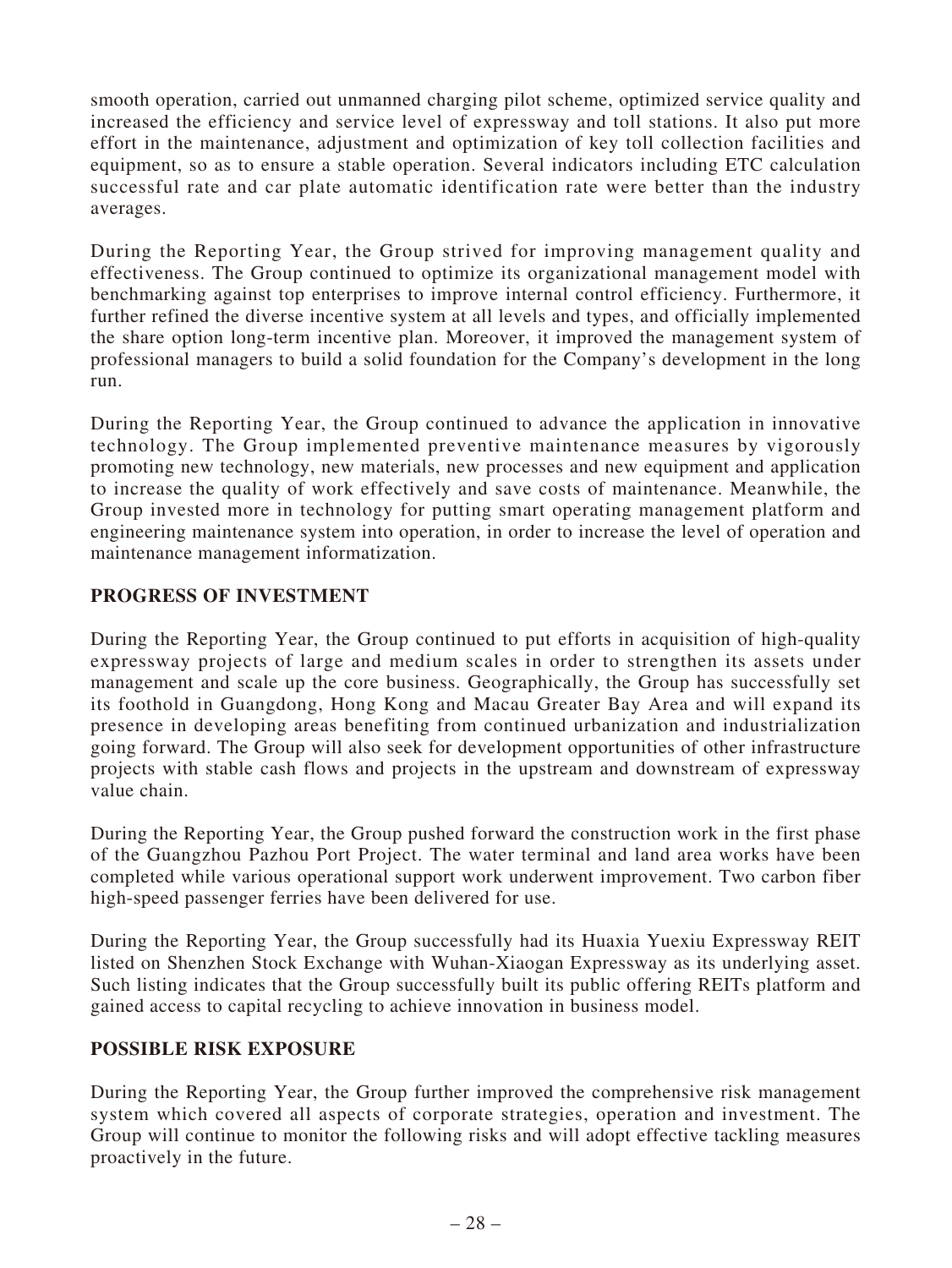## **Risk of Sectoral and Economic Policies**

Risk analysis: The "Regulation on the Administration of Toll Roads" will further strengthen the reform of the toll road system. The downward pressure on the domestic macro economy has increased, and the adjustment of the transportation structure has continued, which may affect the transportation demand, particularly the freight demand. In line with the prevention and control of the COVID-19 pandemic, the toll roads were exempted for 79 days nationwide in 2020, with the corresponding compensation policy not yet released in some provinces. In order to lower the costs of logistics, the State ministries issued the "Comprehensive Promotion on the Implementation Scheme of Differentiated Highway Toll Collection" (《全面推廣高速 公路差異化收費實施方案》) to further promote the standard deviation of expressway truck rates. Some local governments had released concessionary toll reduction policy for freight vehicles to reduce truck toll rates. The road access requirements and maintenance standards continue to improve. From short term perspective, those measures bring pressure on the operation and management, income and costs of the Company.

Counter measures: Pay close attention to the conditions of provinces where the project companies operate, including transportation industry policies, regional economic policies and macroeconomic changes, collect and collate the relevant information regularly to establish a database for carrying out analysis and research to formulate tackling measures; strengthen interaction between peer entities and supervising authorities to understand the most recent direction of the industry, exchange management experience, establish good cooperation relationship and launch relevant compensation measures. Pay close attention to the changes in the toll road policies of various regions, conduct timely measurement and analysis, and formulate counter measures to maximize the Company's core interests.

# **Risk of Changes in the Planning of Road Networks**

Risk analysis: The road network surrounding the Group's expressways continues to be upgraded. The number of parallel roads or alternative routes may increase, coupled with improvement in road condition of local highways and surrounding roads. As a result, the growth of toll revenue in the Group's projects may be affected.

Counter measures: Actively communicate with the competent authorities of the industry, utilize such information gathered through the Internet and on-site visits, and conduct timely assessments and analysis, so as to formulate the corresponding strategies in response.

# **PERFORMANCE OF EXPRESSWAYS AND BRIDGES**

Since the revenue for the year of 2020 recorded a low base due to COVID-19 and related prevention and control measures (e.g. Spring Festival holiday was extended for 9 days apart from the original plan, expressway tolls were exempted for 79 days nationwide, etc.), the toll revenue of the Group's projects for the year of 2021 generally represents a year-on-year increase.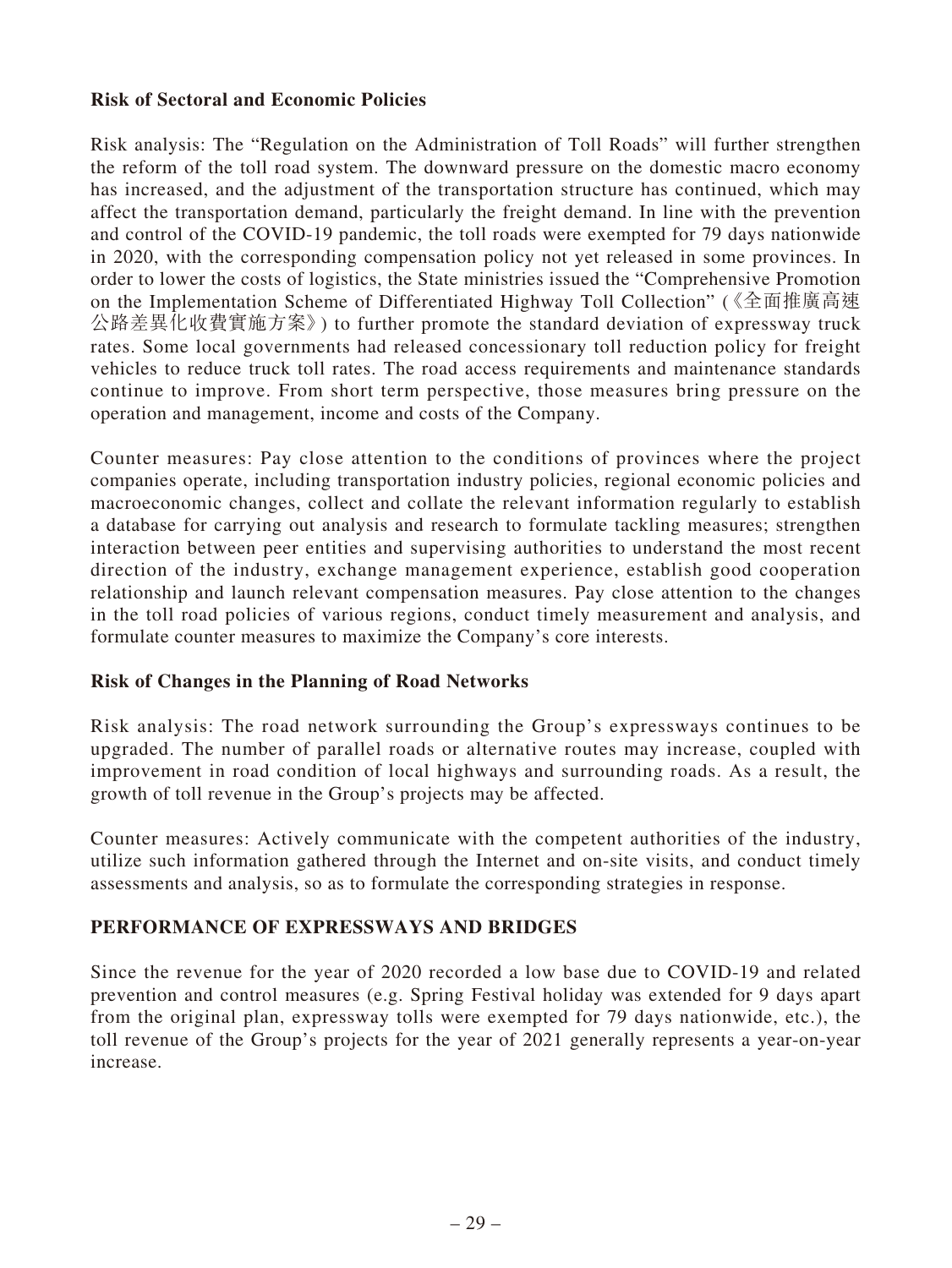# **SUBSIDIARIES**

### *GNSR Expressway*

During the Reporting Year, the average daily toll revenue was RMB3,072,000, representing a year-on-year decrease of 3% from 2020. During the Reporting Year, the average daily traffic volume was 280,865 vehicles.

The year-on-year decrease of average daily toll revenue in the Reporting Year was mainly due to (1) the diversion of traffic from the Guangzhou-Foshan-Zhaoqing Expressway, which was completed and commenced operation on 28 December 2020; and (2) the temporary control measures for epidemic prevention in the relevant areas of Guangdong in May and December 2021.

### *Cangyu Expressway*

During the Reporting Year, the average daily toll revenue was RMB245,000, representing a year-on-year increase of 28.2% from 2020. During the Reporting Year, the average daily traffic volume was 15,550 vehicles.

The year-on-year increase of average daily toll revenue in the Reporting Year was mainly attributable to the increase in traffic volume on this road section as a result of (1) the implementation of traffic control for construction undertaken in closed section of Guangkun Expressway (for the section between Liujing and Xingye and from Nanning to Yulin) from September 2020 to March 2021; and (2) the commencement of operation of the Huaiyang Expressway in December 2020.

#### *Jinxiong Expressway*

During the Reporting Year, the average daily toll revenue was RMB220,000, representing a year-on-year decrease of 13.9% from 2020. During the Reporting Year, the average daily traffic volume was 34,444 vehicles.

The year-on-year decrease of average daily toll revenue in the Reporting Year was mainly due to (1) the diversion of the Jinshi Expressway, which was completed and commenced operation on 22 December 2020; and (2) the temporary control measures for epidemic prevention in the relevant areas of Tianjin in January and August 2021.

#### *Changzhu Expressway*

During the Reporting Year, the average daily toll revenue was RMB736,000, representing a year-on-year increase of 2.4% from 2020. During the Reporting Year, the average daily traffic volume was 73,797 vehicles.

The year-on-year increase of average daily toll revenue in the Reporting Year was mainly boosted by the economic recovery in the region. In addition, the Changzhu Expressway was also affected by the temporary control measures in the relevant areas of Hunan due to epidemic prevention in August and October 2021.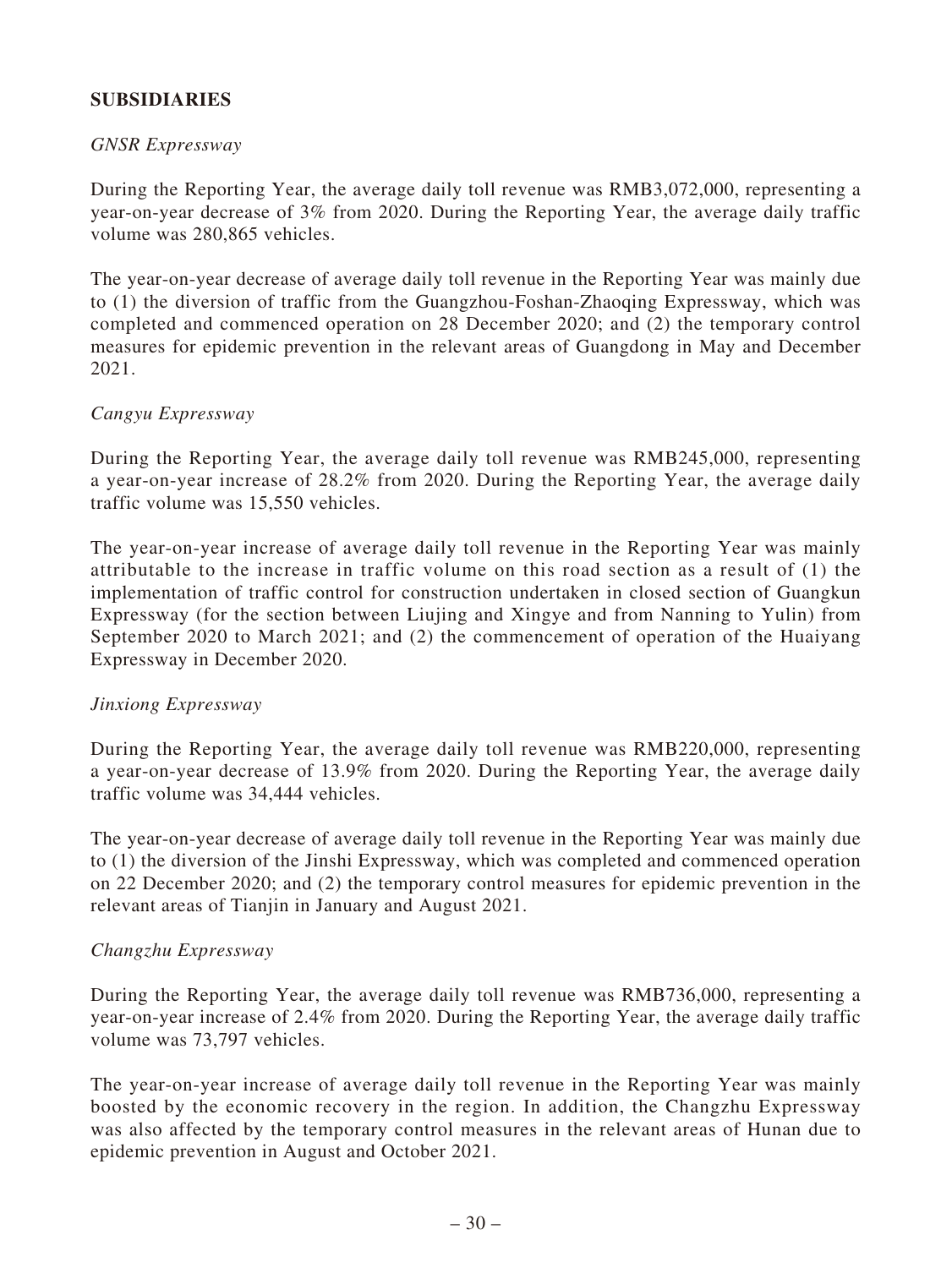# *Weixu Expressway*

During the Reporting Year, the average daily toll revenue was RMB957,000, representing a year-on-year decrease of 5.0% from 2020. During the Reporting Year, the average daily traffic volume was 23,531 vehicles.

The year-on-year decrease of average daily toll revenue in the Reporting Year was mainly due to (1) the return of trucks to the surrounding local roads; and (2) the short-term diversion of traffic from the K156+450 middle bridge of the Zhumadian-Biyang section of the Xuguang Expressway from 6 May to 15 August 2021.

### *Suiyuenan Expressway*

During the Reporting Year, the average daily toll revenue was RMB1,682,000, representing a year-on-year decrease of 7.3% from 2020. During the Reporting Year, the average daily traffic volume was 30,465 vehicles.

The year-on-year decrease of average daily toll revenue in the Reporting Year was mainly due to (1) the ongoing impact of the opening of the Zaoqian Expressway and Shishou Bridge; (2) the short term diversion of the oneway closure of the K156+450 medium bridge in Biyang Section of Zhumadian of the XuGuang Expressway for construction work from 6 May to 15 August 2021; and (3) the temporary control measures for epidemic prevention in the relevant areas of Hubei in August and October 2021.

#### *Hancai Expressway*

During the Reporting Year, the average daily toll revenue was RMB707,000, representing a year-on-year increase of 13.3% from 2020. During the Reporting Year, the average daily traffic volume was 50,878 vehicles.

The year-on-year increase of average daily toll revenue in the Reporting Year was mainly attributable to the increase in traffic volume on this road section as a result of the commencement of operation of the Wuhan Sihuan Line in 30 April 2021. In addition, the Hancai Expressway was also affected by the temporary control measures in the relevant areas of Hubei due to epidemic prevention in August and October 2021.

#### *Han'e Expressway*

During the Reporting Year, the average daily toll revenue was RMB574,000, representing a year-on-year increase of 11.9% from 2020. During the Reporting Year, the average daily traffic volume was 41,436 vehicles.

The year-on-year increase of average daily toll revenue in the Reporting Year was mainly attributable to the increase in traffic volume on this road section as a result of the commencement of operation of the Wuhan Sihuan Line in 30 April 2021. In addition, the Han'e Expressway was also affected by the temporary control measures in the relevant areas of Hubei due to epidemic prevention in August and October 2021.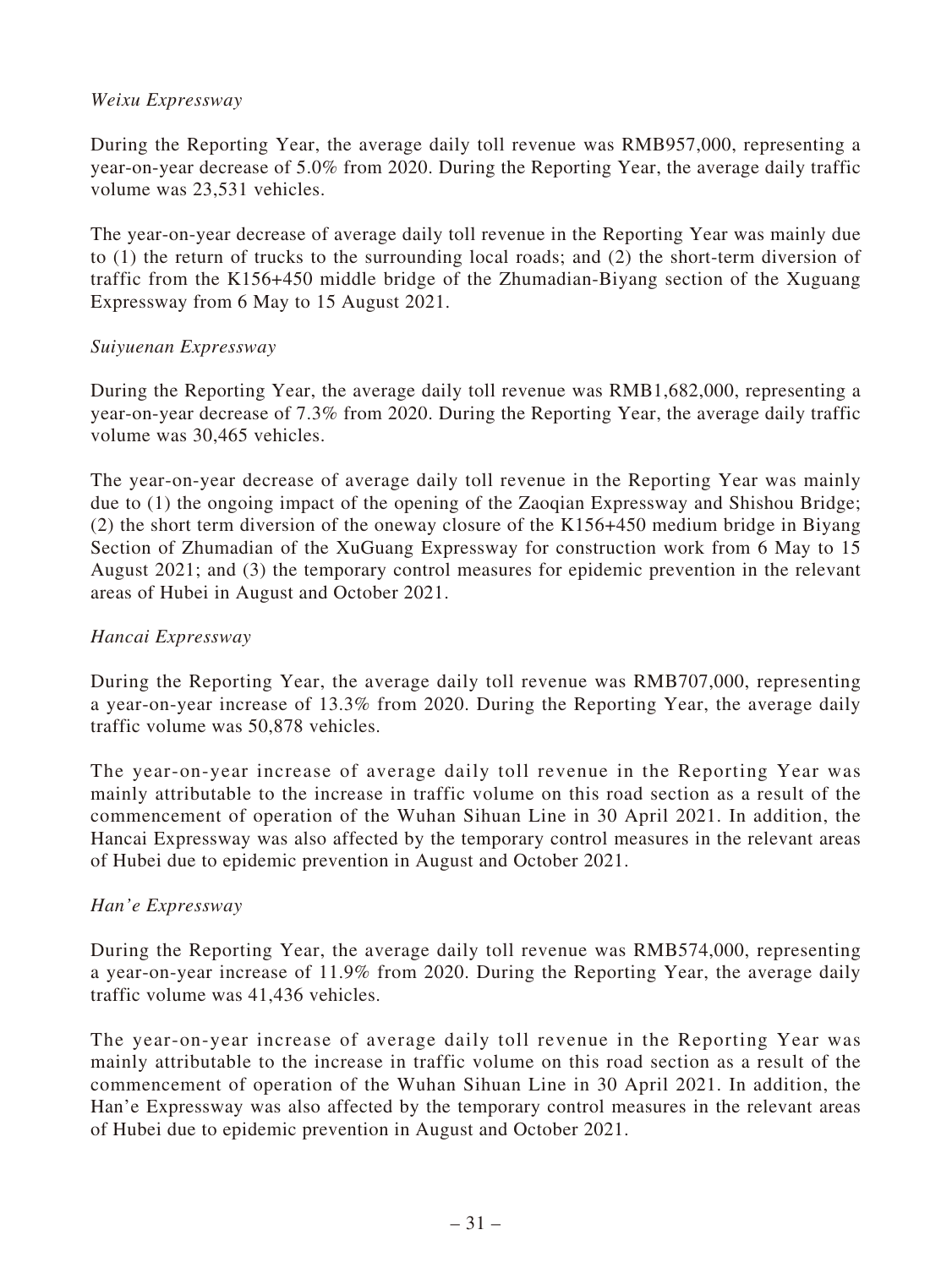# *Daguangnan Expressway*

During the Reporting Year, the average daily toll revenue was RMB1,233,000, representing a year-on-year increase of 4.2% from 2020. During the Reporting Year, the average daily traffic volume was 29,528 vehicles.

The year-on-year increase of average daily toll revenue in the Reporting Year was mainly attributable to the increase in traffic volume on this road section as a result of the commencement of operation of the Wuhan Sihuan Line in 30 April 2021. In addition, the Daguangnan Expressway was also affected by the temporary control measures in the relevant areas of Hubei due to epidemic prevention in August and October 2021.

# **ASSOCIATES AND JOINT VENTURE**

# *Han-Xiao Expressway*

During the Reporting Year, the average daily toll revenue was RMB619,000, representing a year-on-year increase of 16.4% from 2020. During the Reporting Year, the average daily traffic volume was 33,520 vehicle.

The year-on-year increase of average daily toll revenue in the Reporting Year was mainly attributable to the increase in traffic volume on this road section as a result of the commencement of operation of the Wuhan Sihuan Line in 30 April 2021. In addition, the Han-Xiao Expressway was also affected by the temporary control measures in the relevant areas of Hubei due to epidemic prevention in August and October 2021.

# *GWSR Expressway*

During the Reporting Year, the average daily toll revenue was RMB1,380,000, representing a year-on-year decrease of 9.4% from 2020. During the Reporting Year, the average daily traffic volume was 92,549 vehicle.

The year-on-year decrease of average daily toll revenue in the Reporting Year was mainly due to (1) the diversion of traffic from the Guangzhou-Foshan-Zhaoqing Expressway, which was completed on 28 December 2020; and (2) the temporary control measures for epidemic prevention in the relevant areas of Guangdong in May and December 2021.

# *Humen Bridge*

During the Reporting Year, the average daily toll revenue was RMB2,371,000, representing a year-on-year increase of 51.6% from 2020. During the Reporting Year, the average daily traffic volume was 89,498 vehicle.

The year-on-year increase of average daily toll revenue in the Reporting Year was mainly attributable to (1) lower revenue base in 2020 resulting from traffic control as a result of the vortex vibration phenomenon on Humen Bridge during 5 to 15 May 2020 and traffic control on the traffic lanes towards the Guangzhou-Zhuhai-East Expressway on Humen Bridge for construction works in October and November 2020; and (2) the return of some passenger cars to Humen Bridge as benefited from the denser traffic flow in nearby roads. In addition, the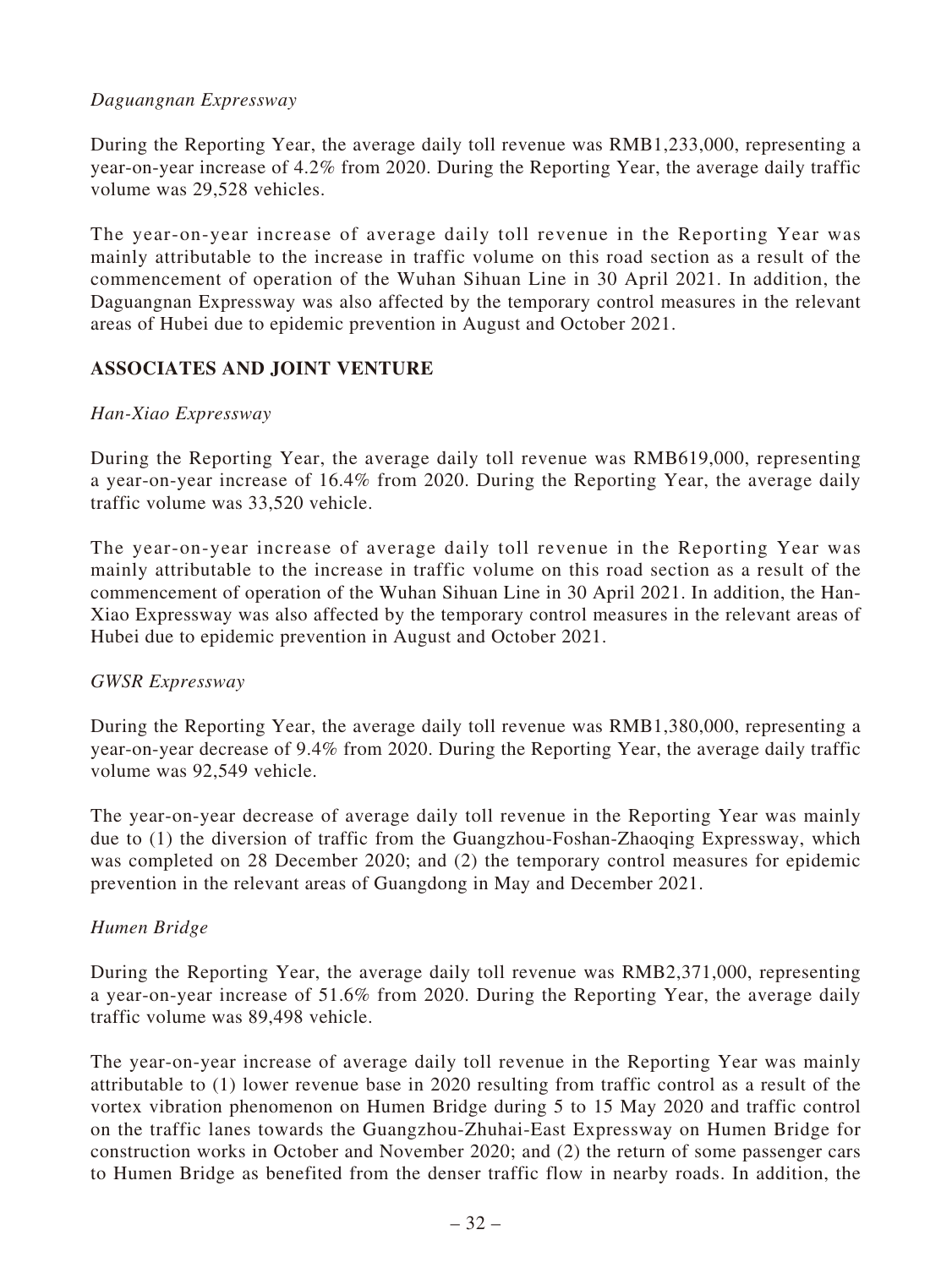Humen Bridge was also affected by the temporary control measures in the relevant areas of Guangdong due to epidemic prevention in May and December 2021.

## *Northern Ring Road*

During the Reporting Year, the average daily toll revenue was RMB1,959,000, representing a year-on-year increase of 4.7% from 2020. During the Reporting Year, the average daily traffic volume was 372,746 vehicle.

The year-on-year increase of average daily toll revenue in the Reporting Year was mainly boosted by the economic recovery in the region. In addition, the Northern Ring Road was also affected by the temporary control measures in the relevant areas of Guangdong due to epidemic prevention in May and December 2021.

### *Shantou Bay Bridge*

During the Reporting Year, the average daily toll revenue was RMB519,000, representing a year-on-year increase of 9.8% from 2020. During the Reporting Year, the average daily traffic volume was 29,553 vehicle.

The year-on-year increase of average daily toll revenue in the Reporting Year was mainly boosted by the economic recovery in the region. In addition, the Shantou Bay Bridge was also affected by the temporary control measures in the relevant areas of Guangdong due to epidemic prevention in May and December 2021.

# *Qinglian Expressway*

During the Reporting Year, the average daily toll revenue was RMB2,400,000, representing a year-on-year increase of 4.3% from 2020. During the Reporting Year, the average daily traffic volume was 53,050 vehicle.

The year-on-year increase of average daily toll revenue in the Reporting Year was mainly boosted by the economic recovery in the region. In addition, the Qinglian Expressway was also affected by the temporary control measures in the relevant areas of Guangdong due to epidemic prevention in May and December 2021.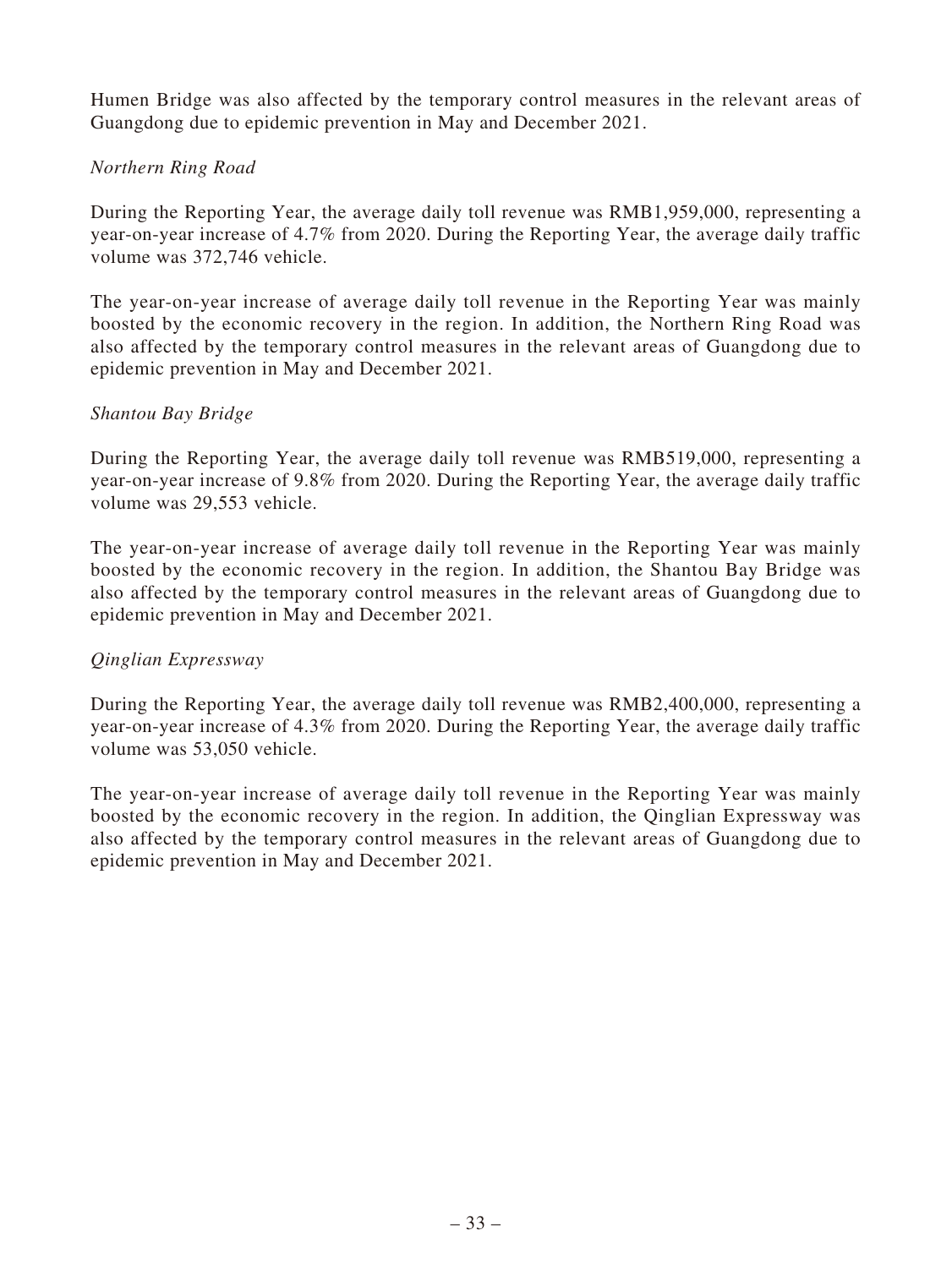# **FINANCIAL REVIEW**

## **Key operating results figures**

|                                                | <b>Reporting Year</b><br><b>RMB'000</b> | 2020<br><b>RMB'000</b> | Change<br>$\%$ |
|------------------------------------------------|-----------------------------------------|------------------------|----------------|
| Revenue                                        | 3,702,276                               | 2,919,838              | 26.8           |
| Gross profit                                   | 2,223,246                               | 1,559,261              | 42.6           |
| Operating profit                               | 2,653,702                               | 1,337,464              | 98.4           |
| Earnings before interests, tax, depreciation   |                                         |                        |                |
| and amortisation ("EBITDA") <sup>(1)</sup>     | 3,292,190                               | 2,452,006              | 34.3           |
| Finance costs                                  | (743, 027)                              | (805,757)              | $-7.8$         |
| Share of result of a joint venture, net of tax | 76,917                                  | 56,533                 | 36.1           |
| Share of results of associates, net of tax     | 186,874                                 | 67,822                 | 175.5          |
| Profit attributable to shareholders of         |                                         |                        |                |
| the Company                                    | 1,464,984                               | 160,491                | 812.8          |
| Basic earnings per share                       | <b>RMB0.8756</b>                        | RMB0.0959              | 812.8          |
| Diluted earnings per share                     | <b>RMB0.8752</b>                        | RMB0.0959              | 812.6          |
| Dividend                                       | 833,323                                 | 97,706                 | 752.9          |

(1) EBITDA includes share of results of associates and a joint venture, net of tax, and excludes non-cash gains and losses.

### **I. Overview of operating results**

The Group's revenue increased by 26.8 percent to RMB3,702.3 million, operating profit increased by 98.4 percent to RMB2,653.7 million and profit attributable to shareholders of the Company increased by 812.8 percent to RMB1,465.0 million in 2021 ("Reporting Year").

The increase in the Group's revenue was mainly attributed to low overall base in 2020 resulting from temporary toll exemption measures (including free toll of small passengers vehicles during Spring Festival holiday extended for 9 days on original basis and exempted tolls collection for 79 days nationwide from 17 February 2020 to 5 May 2020).

The increase in the profit attributable to shareholders of the Company was due to the revenue increment for the year and the gain on disposal recognized as a result of the spin off of the Han-Xiao Expressway minus the respective impairment loss on Jinxiong Expressway and Humen Bridge made during the Reporting Year.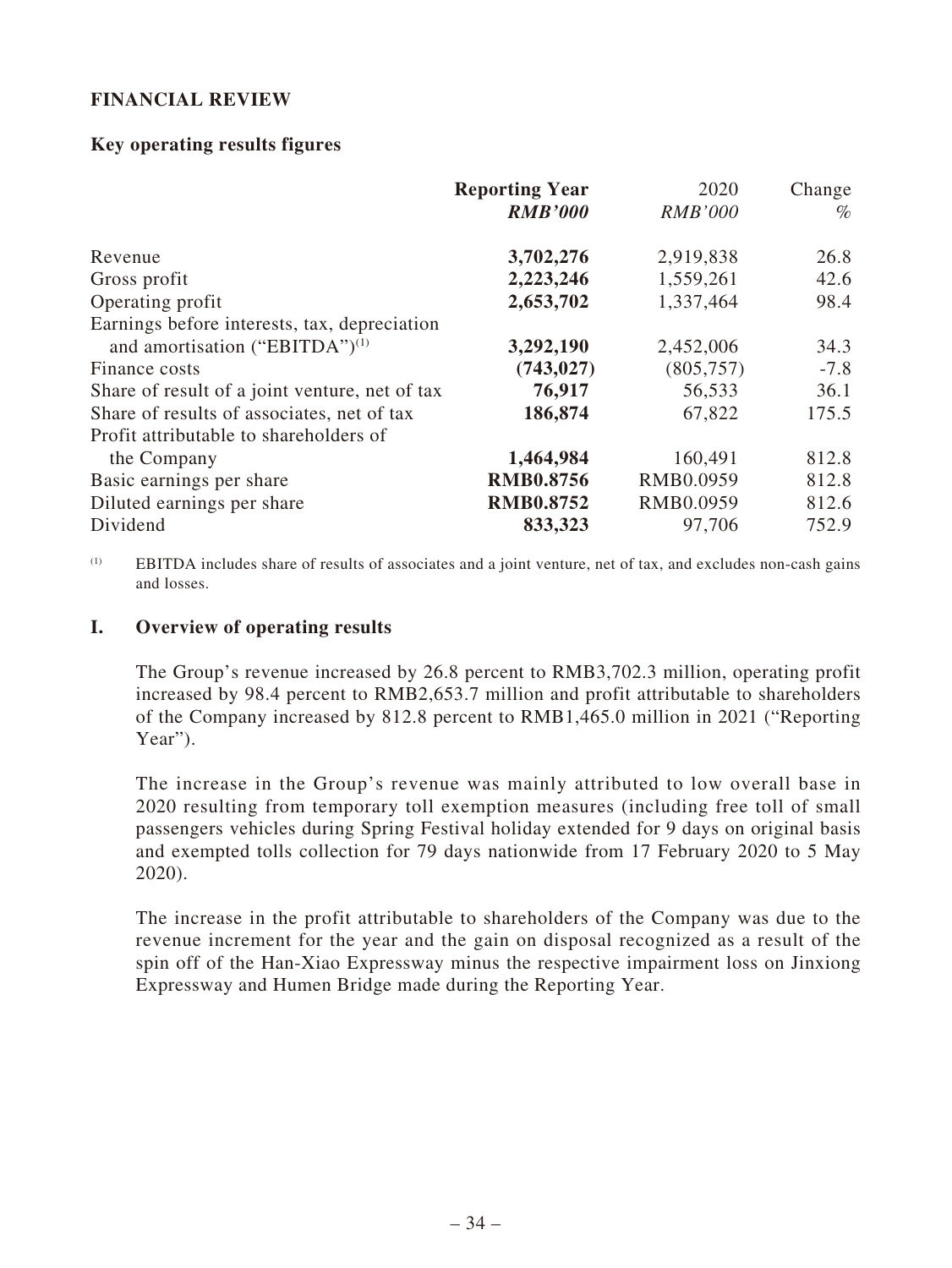The Directors have recommended the payment of final dividend for 2021 of HK\$0.41 which is equivalent to approximately RMB0.3317 (2020: HK\$0.07 which was equivalent to approximately RMB0.0584) per share. Together with the interim dividend of HK\$0.20 which was equivalent to approximately RMB0.1663 (2020: Nil) per share, the total dividend for the year ended 31 December 2021 amounts to HK\$0.61 which is equivalent to approximately RMB0.4980 (2020: HK\$0.07 which was equivalent to approximately RMB0.0584) per share, representing a dividend payout ratio of 56.9 percent (2020: 60.9 percent).

## **II. Analysis of operating results**

### *Revenue*

The Group recorded total revenue of RMB3,702.3 million in the Reporting Year, which comprised total toll revenue of RMB3,649.8 million and other revenue related to normal toll roads operation of RMB52.5 million.

### **Toll revenue**

The Group recorded total toll revenue of RMB3,649.8 million in the Reporting Year, representing an increase of 27.1 percent as compared with 2020. The increase was mainly attributed to low overall base in 2020 resulting from temporary toll exemption measures, with more details on the toll revenue of each expressway and bridge stated in "Business Review – Performance of Expressways and Bridges".

#### **Analysis of toll revenue by each controlled project**

|                                    | <b>Reporting</b> | Percentage<br>of total toll |                | Percentage<br>of total toll |        |
|------------------------------------|------------------|-----------------------------|----------------|-----------------------------|--------|
| <b>Controlled Projects</b>         | Year             | revenue                     | 2020           | revenue                     | Change |
|                                    | <b>RMB'000</b>   | $\%$                        | <b>RMB'000</b> | $\%$                        | $\%$   |
| <b>GNSR Expressway</b>             | 1,121,176        | 30.7                        | 909,122        | 31.7                        | 23.3   |
| Suiyuenan Expressway               | 614,075          | 16.8                        | 520,911        | 18.1                        | 17.9   |
| Daguangnan Expressway              | 450,087          | 12.3                        | 339,748        | 11.8                        | 32.5   |
| Weixu Expressway                   | 349,218          | 9.6                         | 288,990        | 10.1                        | 20.8   |
| Changzhu Expressway                | 268,735          | 7.4                         | 206,381        | 7.2                         | 30.2   |
| Hancai Expressway                  | 258,070          | 7.1                         | 179,100        | 6.2                         | 44.1   |
| Han'e Expressway                   | 209,377          | 5.7                         | 147,171        | 5.1                         | 42.3   |
| Han-Xiao Expressway <sup>(1)</sup> | 209,348          | 5.7                         | 152,521        | 5.3                         | 37.3   |
| Cangyu Expressway                  | 89,420           | 2.5                         | 54,840         | 1.9                         | 63.1   |
| Jinxiong Expressway                | 80,248           | 2.2                         | 73,257         | 2.6                         | 9.5    |
| Total toll revenue                 | 3,649,754        | 100.0                       | 2,872,041      | 100.0                       | 27.1   |

(1) Toll revenue accounted for the period from 1 January 2021 to 6 December 2021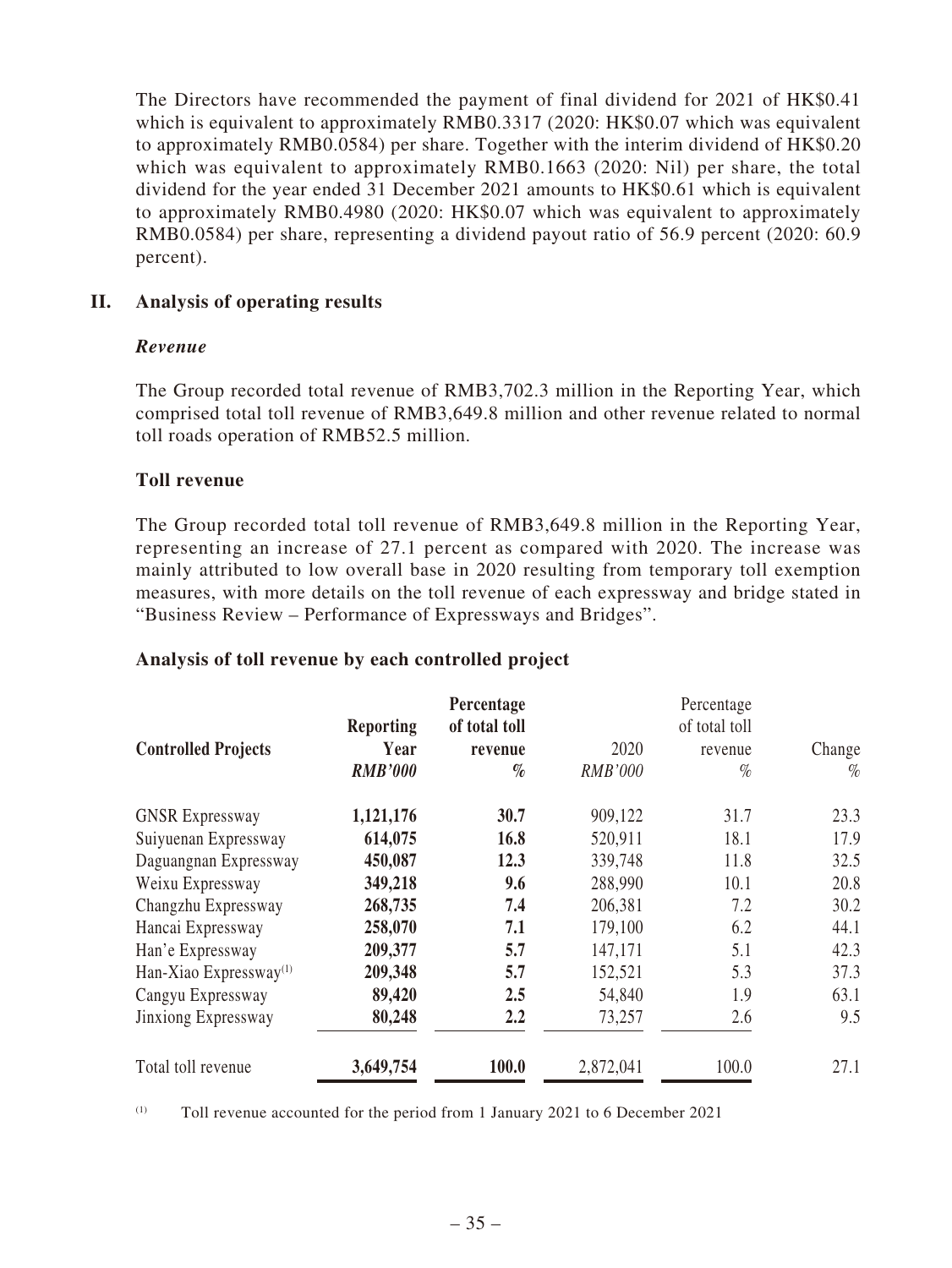### **Other revenue**

In the Reporting Year, other revenue related to normal toll roads operation of RMB52.5 million (2020: RMB47.8 million) mainly consisted of the income from service area and gas station of RMB40.5 million (2020: RMB36.2 million).

## *Cost of services*

In the Reporting Year, the total cost of services of the Group amounted to RMB1,479.0 million (2020: RMB1,360.6 million), representing an increase of RMB118.4 million or 8.7 percent as compared with 2020. Cost ratio (cost of services/revenue) was 39.9 percent in the Reporting Year, representing a decrease of 6.7 percentage point lower than 2020.

#### **Analysis of cost of services by each controlled project**

|                                    | <b>Reporting</b> | Percentage |                | Percentage |         |  |
|------------------------------------|------------------|------------|----------------|------------|---------|--|
| <b>Controlled Projects</b>         | Year             | of total   | 2020           | of total   | Change  |  |
|                                    | <b>RMB'000</b>   | $\%$       | <b>RMB'000</b> | $\%$       | $\%$    |  |
| <b>GNSR Expressway</b>             | 355,745          | 24.0       | 340,095        | 25.0       | 4.6     |  |
| Suiyuenan Expressway               | 202,401          | 13.7       | 181,097        | 13.3       | 11.8    |  |
| Daguangnan Expressway              | 195,741          | 13.2       | 178,295        | 13.1       | 9.8     |  |
| Weixu Expressway                   | 157,681          | 10.7       | 140,056        | 10.3       | 12.6    |  |
| Changzhu Expressway                | 125,626          | 8.5        | 114,822        | 8.4        | 9.4     |  |
| Hancai Expressway                  | 160,840          | 10.9       | 136,808        | 10.1       | 17.6    |  |
| Han'e Expressway                   | 125,365          | 8.5        | 101,369        | 7.4        | 23.7    |  |
| Han-Xiao Expressway <sup>(1)</sup> | 63,282           | 4.3        | 78,928         | 5.8        | $-19.8$ |  |
| Cangyu Expressway                  | 35,670           | 2.4        | 32,352         | 2.4        | 10.3    |  |
| Jinxiong Expressway                | 56,679           | 3.8        | 56,755         | 4.2        | $-0.1$  |  |
| Total                              | 1,479,030        | 100.0      | 1,360,577      | 100.0      | 8.7     |  |

(1) Cost of services accounted for the period from 1 January 2021 to 6 December 2021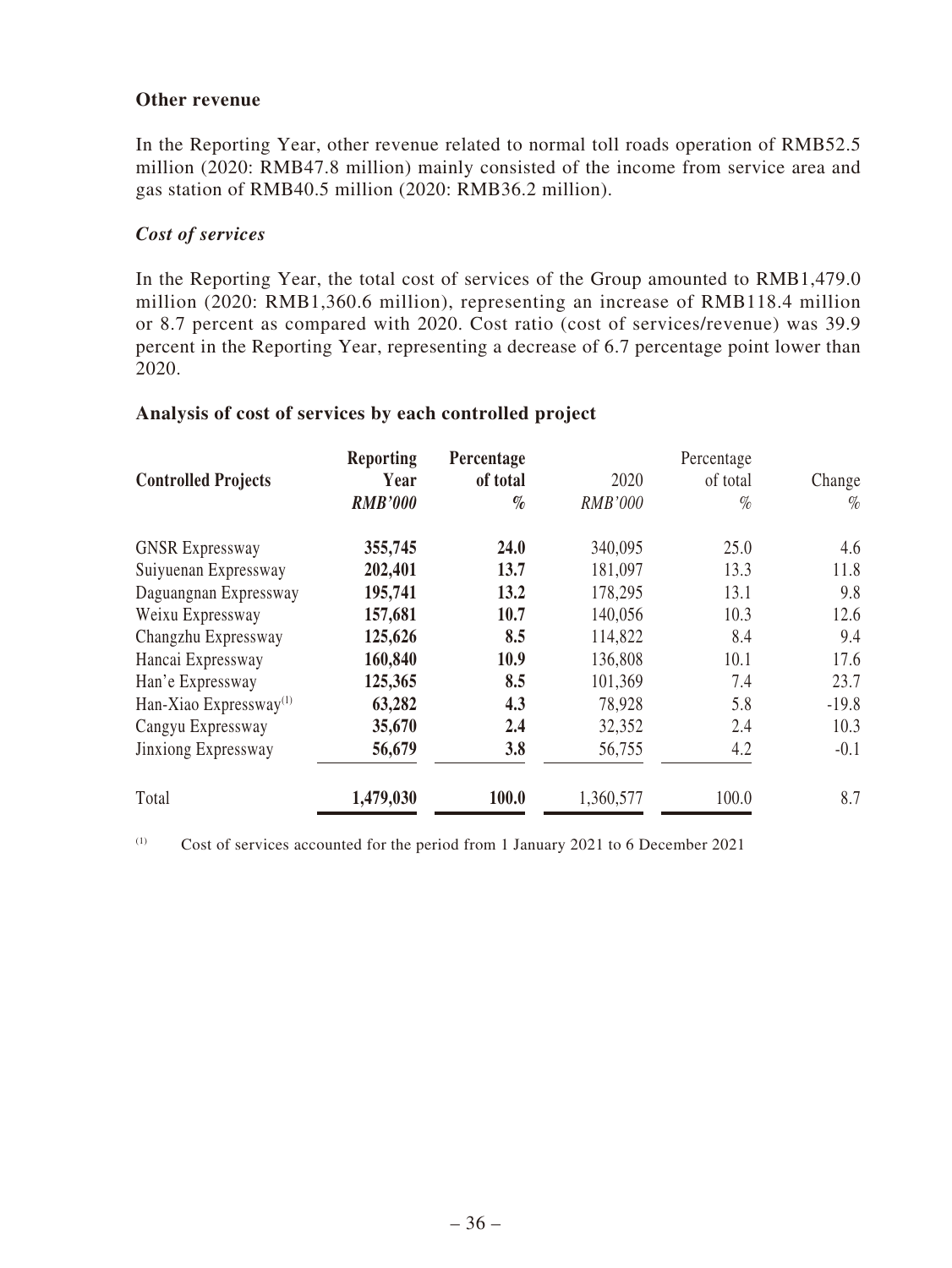# **Analysis of cost of services by nature**

|                            |                       |          |                | Percentage |         |  |
|----------------------------|-----------------------|----------|----------------|------------|---------|--|
|                            | <b>Reporting Year</b> | of total | 2020           | of total   | Change  |  |
|                            | <b>RMB'000</b>        | $\%$     | <b>RMB'000</b> | $\%$       | $\%$    |  |
| Amortisation of intangible |                       |          |                |            |         |  |
| operating rights           | 1,061,270             | 71.8     | 949,918        | 69.8       | 11.7    |  |
| Staff costs                | 165,840               | 11.2     | 145,690        | 10.7       | 13.8    |  |
| Toll highways and bridges  |                       |          |                |            |         |  |
| maintenance expenses       | 121,334               | 8.2      | 139,151        | 10.3       | $-12.8$ |  |
| Toll highways and bridges  |                       |          |                |            |         |  |
| operating expenses         | 105,737               | 7.1      | 102,257        | 7.5        | 3.4     |  |
| Taxes and surcharges       | 19,073                | 1.3      | 15,074         | 1.1        | 26.5    |  |
| Depreciation of other      |                       |          |                |            |         |  |
| fixed assets               | 5,776                 | 0.4      | 8,487          | 0.6        | $-31.9$ |  |
| Total                      | 1,479,030             | 100.0    | 1,360,577      | 100.0      | 8.7     |  |

# *Gross profit*

Gross profit in the Reporting Year was RMB2,223.2 million, which was RMB664.0 million higher than that for 2020. Gross profit margin in the Reporting Year was 60.1 percent, which was 6.7 percentage point higher than that for 2020.

# **Analysis of gross profit by each controlled project**

|                                    |                | <b>Reporting Year</b>                    | 2020                           |                    |  |
|------------------------------------|----------------|------------------------------------------|--------------------------------|--------------------|--|
| <b>Controlled Projects</b>         | <b>RMB'000</b> | Gross Profit Gross Margin <sup>(1)</sup> | Gross Profit<br><b>RMB'000</b> | Gross Margin $(1)$ |  |
| <b>GNSR Expressway</b>             | 775,429        | 68.6%                                    | 575,644                        | 62.9%              |  |
| Suiyuenan Expressway               | 423,960        | $67.7\%$                                 | 349,936                        | 65.9%              |  |
| Daguangnan Expressway              | 265,778        | 57.6%                                    | 172,674                        | 49.2%              |  |
| Weixu Expressway                   | 194,079        | 55.2%                                    | 150,670                        | 51.8%              |  |
| Changzhu Expressway                | 143,903        | 53.4%                                    | 93,087                         | 44.8%              |  |
| Hancai Expressway                  | 99,411         | 38.2%                                    | 44,809                         | 24.7%              |  |
| Han'e Expressway                   | 91,250         | 42.1%                                    | 53,040                         | 34.4%              |  |
| Han-Xiao Expressway <sup>(2)</sup> | 150,912        | $70.5\%$                                 | 79,048                         | 50.0%              |  |
| Cangyu Expressway                  | 53,828         | $60.1\%$                                 | 22,603                         | $41.1\%$           |  |
| Jinxiong Expressway                | 24,696         | $30.3\%$                                 | 17,750                         | 23.8%              |  |
| Total                              | 2,223,246      | $60.1\%$                                 | 1,559,261                      | 53.4%              |  |

(1) Gross margin = Gross profit/revenue<br>  $\frac{1}{2}$  Gross profit accounted for the period

Gross profit accounted for the period from 1 January 2021 to 6 December 2021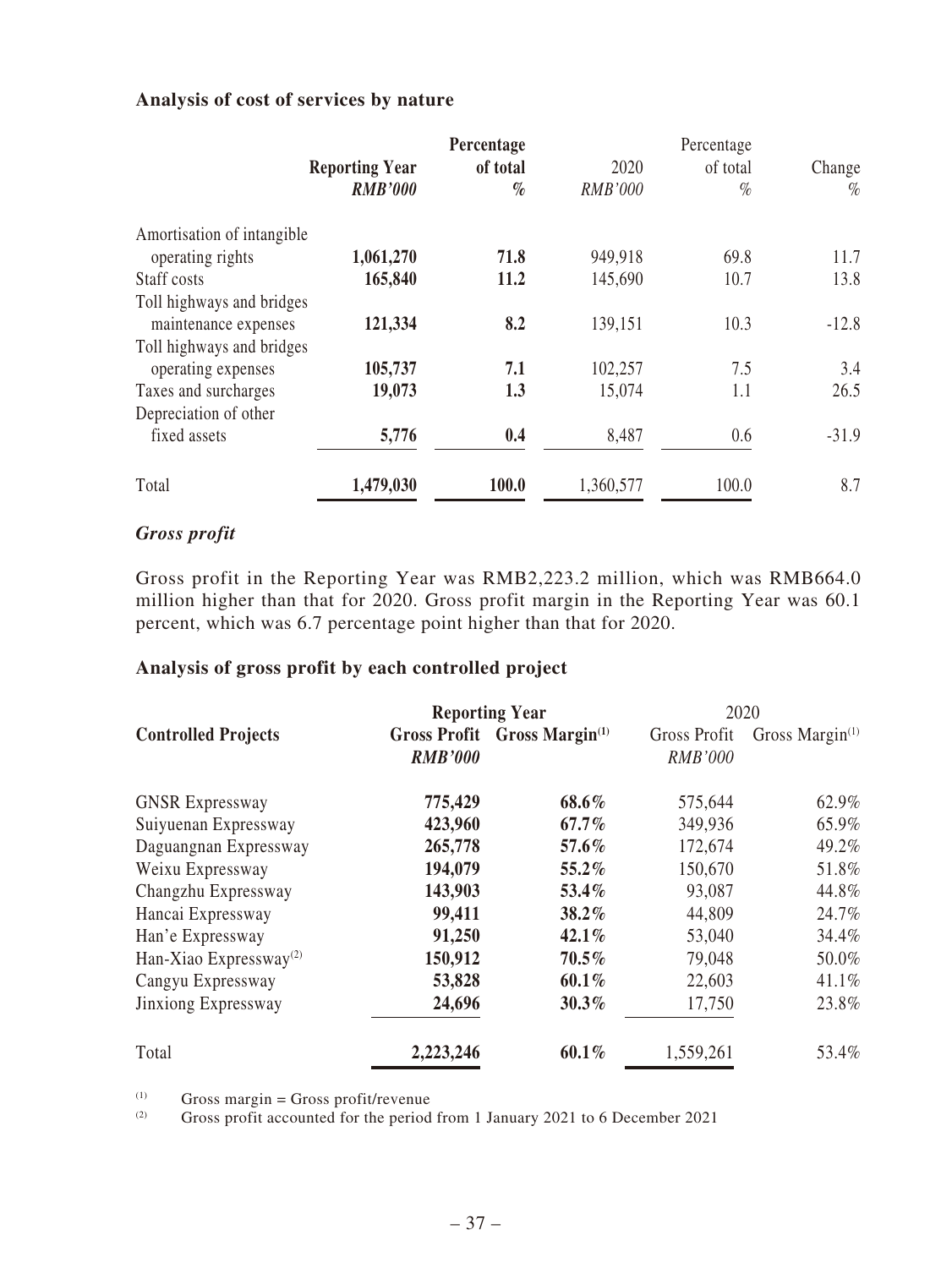# *General and administrative expenses*

The Group's general and administrative expenses in the Reporting Year amounted to RMB369.7 million, representing an increase of 49.7 percent from RMB246.9 million in 2020, mainly due to increase in staff cost of RMB97.3 million and legal and professional fee of RMB20.0 million in the Reporting Year.

#### *Other income, gains and losses – net*

The Group's other income, gains and losses – net was RMB800.1 million in the Reporting Year (2020: RMB25.1 million), which was 3,082.0 percent higher than 2020. The change was mainly due to (1) the gain on disposal of RMB961.0 million recognized as a result of the spin off of the Han-Xiao Expressway during the Reporting Year minus (2) the respective impairment loss on Jinxiong Expressway and Humen Bridge of RMB97.3 million and RMB128.2 million based on the assessments made by independent Traffic Consultants and Independent Valuer.

### *Finance income/Finance costs*

The Group's finance income in the Reporting Year amounted to RMB43.9 million (2020: RMB26.4 million), which was 66.5 percent higher than 2020. The increase was mainly due to the increase in interest income from bank during the Reporting Year.

The Group's finance costs in the Reporting Year decreased by 7.8 percent to RMB743.0 million as compared with RMB805.8 million in 2020, mainly due to management continuous effort in reducing the debt level. The Group's overall weighted average interest rate in the Reporting Year was 3.87 percent (2020: 4.15 percent).

#### *Share of results of associates and a joint venture, net of tax*

The Group's share of results of associates and a joint venture, net of tax, increased by 112.1 percent to RMB263.8 million in the Reporting Year (2020: RMB124.4 million). The increase was mainly due to low overall base in 2020 resulting from the temporary toll exemption measures, with more details on the toll revenue of each expressway and bridge stated in "Business Review – Performance of Expressways and Bridges".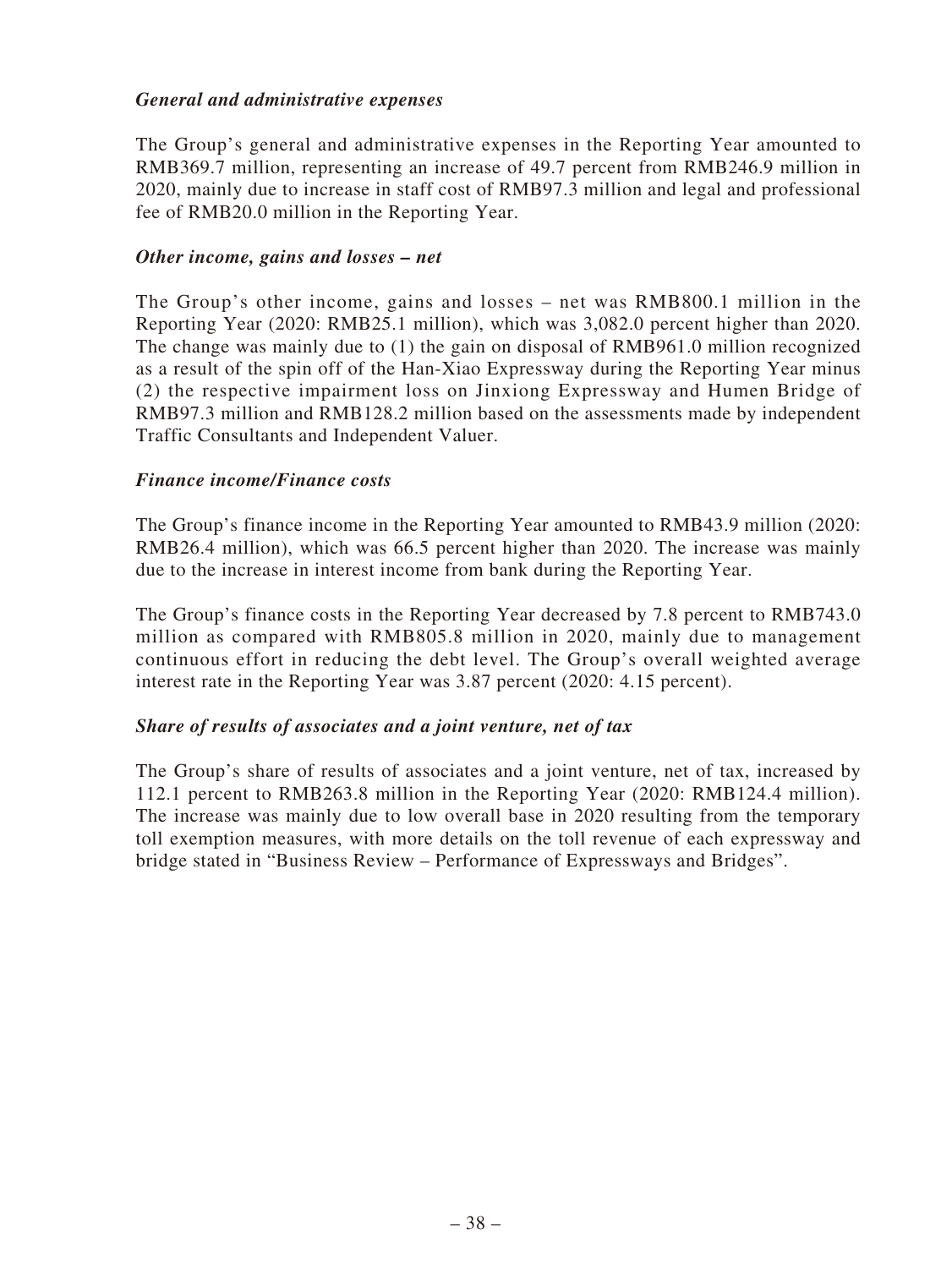Share of post-tax profit of Northern Ring Road in the Reporting Year increased by 58.8 percent to RMB69.7 million. Northern Ring Road has extended its status as eligible entity to enjoy three years' preferential tax treatment of income tax, at a preference income tax rate of 15%, starting from 2021 to 2023. Share of post-tax profit of Humen Bridge in the Reporting Year increased by 224.7 percent to RMB68.0 million. Share of post-tax profit of Shantou Bay Bridge in the Reporting Year increased by 68.9 percent to RMB29.7 million. Share of post-tax profit of Qinglian Expressway in the Reporting Year amounted to RMB28.9 million (2020: share of post-tax loss of RMB7.8 million). Share of post-tax loss of Pazhou Port in the Reporting Year was RMB9.4 million (2020: RMB6.8 million). Pazhou Port was under construction during the Reporting Year and there was no revenue recognized in the Reporting Year. The share of posttax loss mainly represented the general and administrative expense recorded during the Reporting Year. Upon the completion of the spin off, the Group effectively holds 30% equity interest in the Han-Xiao Expressway through the REIT. Share of post-tax profit of REIT in the Reporting Year was RMB0.03 million. Share of post-tax profit of GWSR Expressway in the Reporting Year increased by 36.1 percent to RMB76.9 million.

|                        |               | Revenue          |        | Share of results, net of tax |               |
|------------------------|---------------|------------------|--------|------------------------------|---------------|
|                        | Profit        | <b>Reporting</b> | YoY    | <b>Reporting</b>             | YoY           |
|                        | Sharing ratio | Year             | change | Year                         | change        |
|                        | $\%$          | <b>RMB'000</b>   | $\%$   | <b>RMB'000</b>               | $\%$          |
| <b>Associates</b>      |               |                  |        |                              |               |
| Northern Ring Road     | 24.3          | 750,649          | 30.7   | 69,656                       | 58.8          |
| Humen Bridge           | 18.446        | 890,214          | 90.2   | 67,969                       | 224.7         |
| Shantou Bay Bridge     | 30.0          | 189,628          | 39.5   | 29,745                       | 68.9          |
| Qinglian Expressway    | 23.63         | 879,347          | 32.3   | 28,904                       | turned profit |
| Pazhou Port            | 45.0          |                  |        | (9, 426)                     | 39.1          |
| Joint venture          |               |                  |        |                              |               |
| <b>GWSR Expressway</b> | 35.0          | 509,220          | 15.1   | 76,917                       | 36.1          |

#### **Analysis of share of results of associates and a joint venture, net of tax, and the revenue of their respective entities**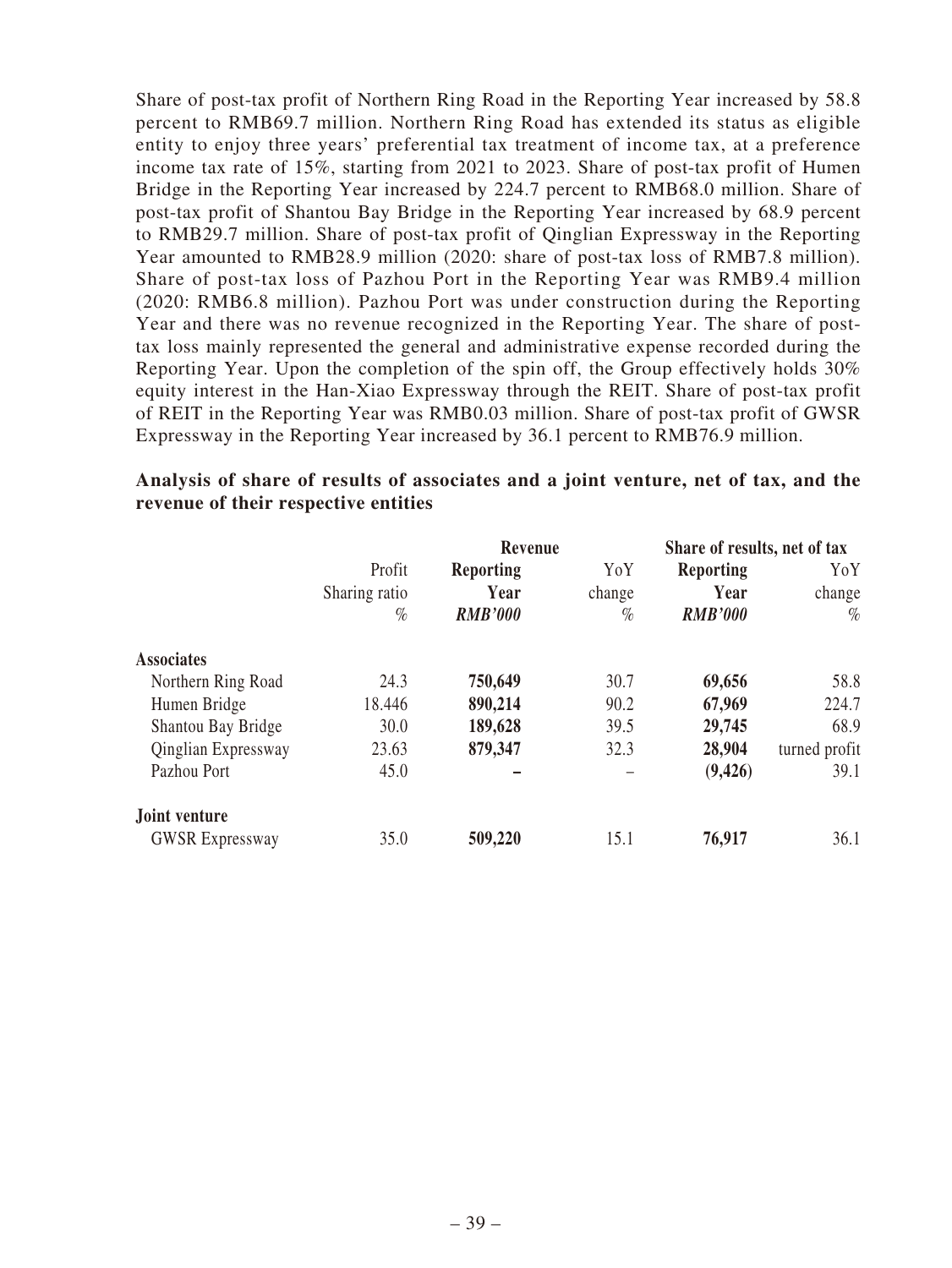#### *Income tax expense*

Total income tax expense of the Group in the Reporting Year increased by 53.1 percent to RMB425.7 million. It was because profit before tax increased after resumption of toll fee collection and there was an one-off income tax expense of RMB83.0 million incurred due to the spin off of the Han-Xiao Expressway during the Reporting Year. GNSR Expressway has extended its status as eligible entity to enjoy three years' preferential tax treatment of income tax, at a preference income tax rate of 15%, starting from 2021 to 2023.

#### *Profit attributable to shareholders of the Company*

The Company reported profit attributable to its shareholders of RMB1,465.0 million in the Reporting Year, representing an increase of 812.8 percent as compared with 2020. The increase mainly results from revenue increment and the gain on disposal of the spin off of the Han-Xiao Expressway minus the respective impairment loss on Jinxiong Expressway and Humen Bridge during the Reporting Year.

The management team continues to optimize the overall debt structure of the Group. During this process, inter-company loan interests were incurred at the controlled projects level and the holding companies level, and such interests would be eliminated ultimately at the consolidated level.

|                                                                                                                                                    | <b>Reporting</b><br>Year<br><b>RMB'000</b>               | Percentage<br>of total<br>$\%$ | 2020<br><b>RMB'000</b>                                   | Percentage<br>of total<br>$\%$ | Change<br>$\%$                            |
|----------------------------------------------------------------------------------------------------------------------------------------------------|----------------------------------------------------------|--------------------------------|----------------------------------------------------------|--------------------------------|-------------------------------------------|
| Net profit from controlled projects<br>Net profit from non-controlled projects <sup>(1)</sup>                                                      | 1,186,286<br>135,604                                     | 89.7<br>10.3                   | 637,359<br>124,355                                       | 83.7<br>16.3                   | 86.1<br>9.0                               |
| Net profit from projects                                                                                                                           | 1,321,890                                                | 100.0                          | 761,714                                                  | 100.0                          | 73.5                                      |
| Withholding tax on PRC dividend/income<br>Corporate expenses<br>Corporate income/gains, net<br>Corporate finance income<br>Corporate finance costs | (17, 816)<br>(366,171)<br>15,118<br>21,250<br>(470, 263) |                                | (29, 054)<br>(177, 127)<br>5,168<br>10,747<br>(410, 957) |                                | $-38.7$<br>106.7<br>192.5<br>97.7<br>14.4 |
| Profit before disposal gain<br>Gain on disposal of a subsidiary                                                                                    | 504,008<br>960,976                                       |                                | 160,491                                                  |                                | 214.0<br>N/A                              |
| Profit attributable to shareholders of<br>the Company                                                                                              | 1,464,984                                                |                                | 160,491                                                  |                                | 812.8                                     |

#### **Analysis of the profit attributable to shareholders of the Company after elimination of inter-company loan interests**

(1) Representing share of results of associates and a joint venture, net of tax, less impairment loss on investment in an associate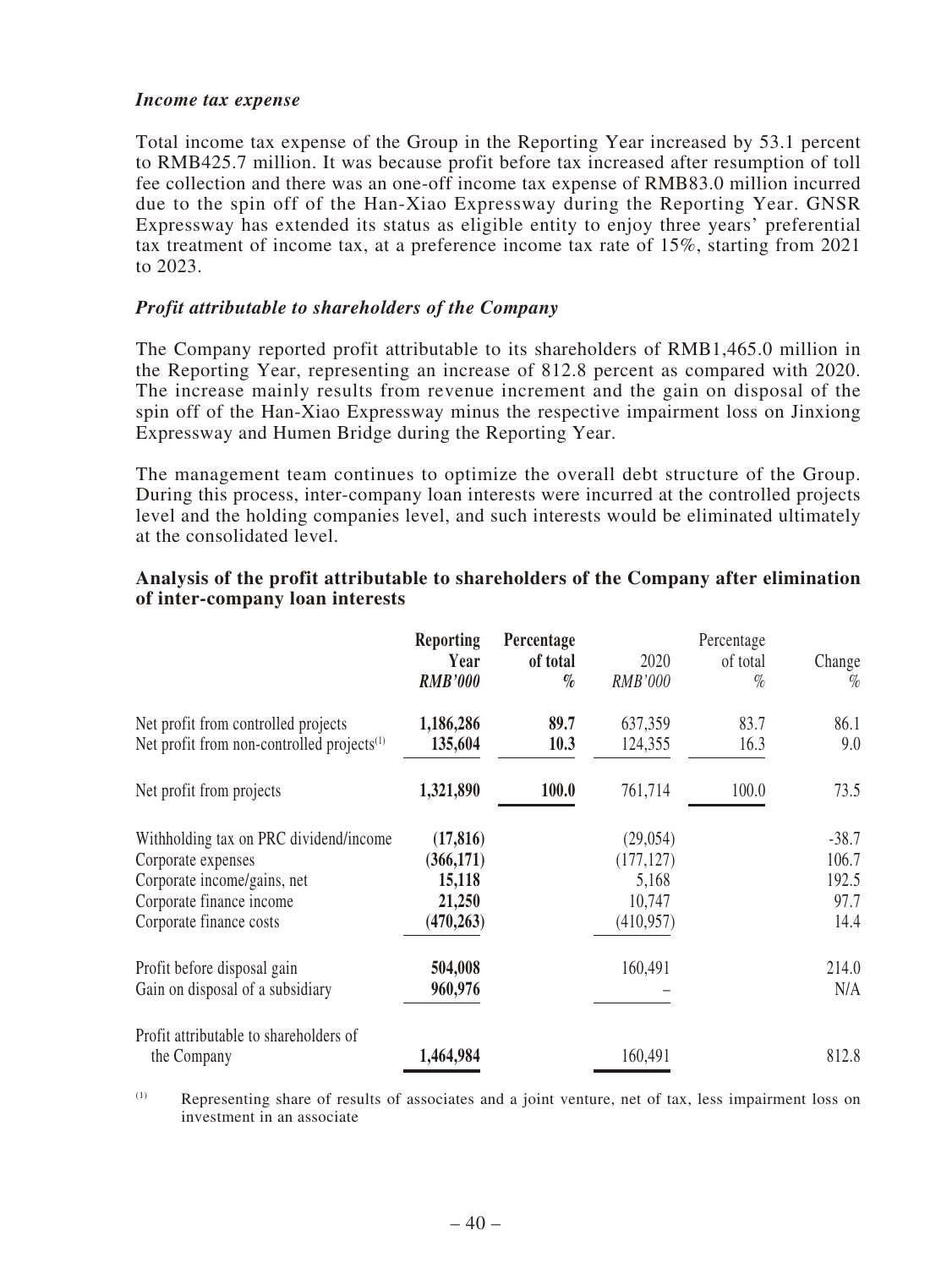| <b>Controlled Projects</b>               | <b>Reporting</b><br>Year<br><b>RMB'000</b> | Percentage<br>of total<br>$\%$ | 2020<br><b>RMB'000</b> | Percentage<br>of total<br>$\%$ | Change<br>$\%$ |
|------------------------------------------|--------------------------------------------|--------------------------------|------------------------|--------------------------------|----------------|
| <b>GNSR Expressway</b>                   | 403,157                                    | 30.5                           | 304,245                | 39.9                           | 32.5           |
| Suiyuenan Expressway                     | 173,303                                    | 13.1                           | 132,480                | 17.4                           | 30.8           |
| Weixu Expressway                         | 148,212                                    | 11.2                           | 103,107                | 13.5                           | 43.7           |
| Han-Xiao Expressway                      | 100,359                                    | 7.6                            | 35,105                 | 4.6                            | 185.9          |
| Daguangnan Expressway                    | 160,134                                    | 12.1                           | 30,255                 | 4.0                            | 429.3          |
| Changzhu Expressway                      | 112,675                                    | 8.5                            | 32,370                 | 4.3                            | 248.1          |
| Cangyu Expressway                        | 59,962                                     | 4.5                            | 17,594                 | 2.3                            | 240.8          |
| Hancai Expressway<br>Jinxiong Expressway | 58,263                                     | 4.4                            | 15,131                 | 2.0                            | 285.1          |
| - operation                              | 8,752                                      | 0.7                            | 5,678                  | 0.8                            | 54.1           |
| - impairment loss                        | (43,786)                                   | $-3.3$                         |                        |                                | N/A            |
| Han'e Expressway                         | 5,255                                      | 0.4                            | (38,606)               | $-5.1$                         | turned profit  |
| Total                                    | 1,186,286                                  | 89.7                           | 637,359                | 83.7                           | 86.1           |

**Analysis of net profit by each controlled project after elimination of inter-company loan interests**

**Analysis of net profit by each controlled project before elimination of inter-company loan interests**

|                            | <b>Reporting</b> | Percentage |           | Percentage |                |
|----------------------------|------------------|------------|-----------|------------|----------------|
| <b>Controlled Projects</b> | Year             | of total   | 2020      | of total   | Change         |
|                            | <b>RMB'000</b>   | $\%$       | RMB'000   | %          | $\%$           |
| <b>GNSR Expressway</b>     | 403,157          | 37.7       | 304,245   | 52.2       | 32.5           |
| Suiyuenan Expressway       | 189,924          | 17.7       | 140,889   | 24.2       | 34.8           |
| Weixu Expressway           | 150,945          | 14.1       | 106,464   | 18.2       | 41.8           |
| Han-Xiao Expressway        | 105,534          | 9.9        | 44,385    | 7.6        | 137.8          |
| Daguangnan Expressway      | 13,625           | 1.3        | (68, 566) | $-11.8$    | turned profit  |
| Changzhu Expressway        | 61,264           | 5.7        | 8,614     | 1.5        | 611.2          |
| Cangyu Expressway          | 60,870           | 5.7        | 17,594    | 3.0        | 246.0          |
| Hancai Expressway          | 13,390           | 1.2        | (24, 562) | $-4.2$     | turned profit  |
| Jinxiong Expressway        |                  |            |           |            |                |
| - operation                | 9,064            | 0.8        | 6,020     | 1.0        | 50.6           |
| - impairment loss          | (43,786)         | $-4.1$     |           |            | N/A            |
| Han'e Expressway           | (29,082)         | $-2.7$     | (76,050)  | $-13.0$    | loss decreased |
| Total                      | 934,905          | 87.3       | 459,033   | 78.7       | 103.7          |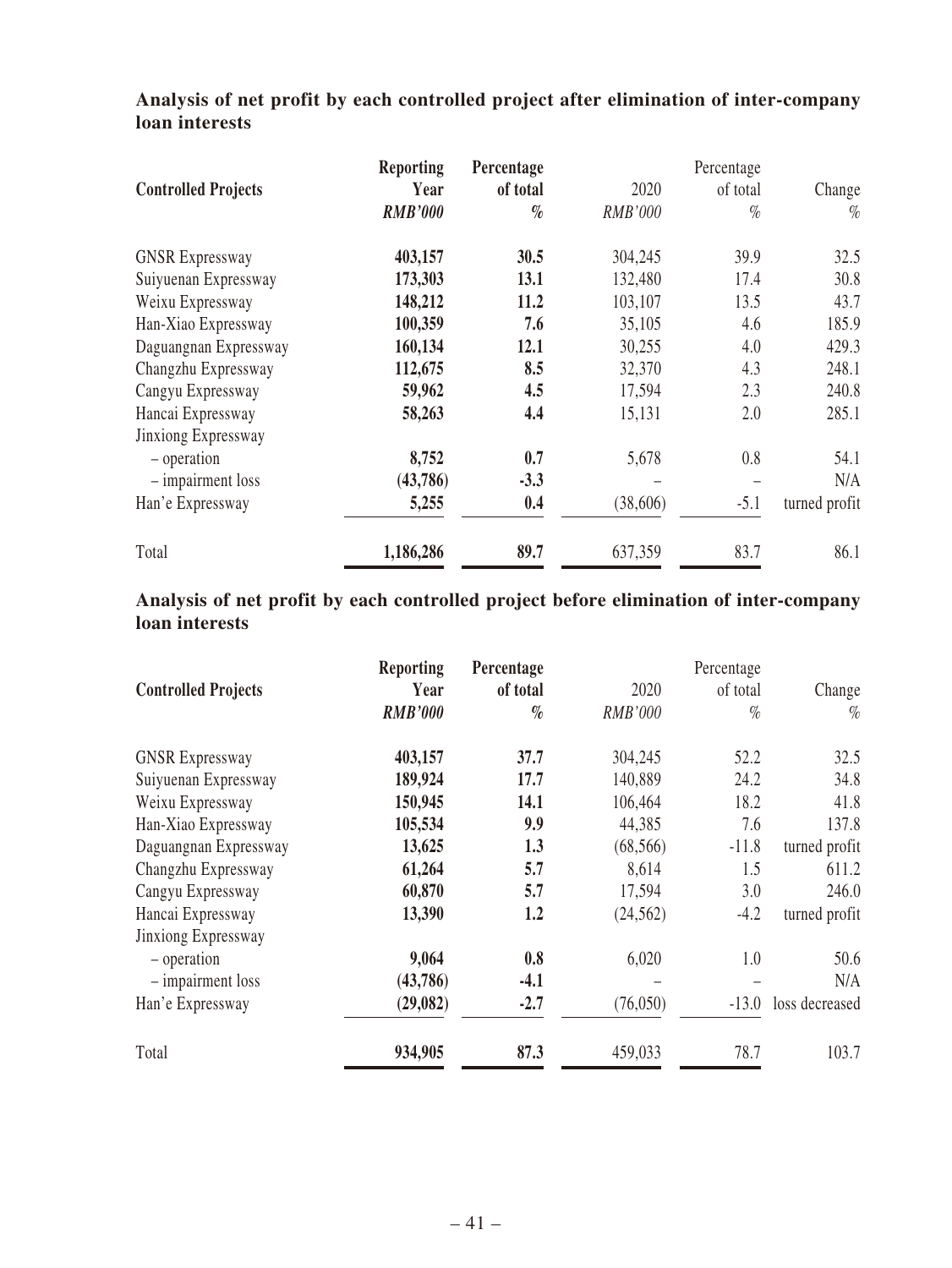In the Reporting Year, net profit from non-controlled projects has increased by 9.0 percent to RMB135.6 million as compared with 2020. The net profit from non-controlled projects included the impairment loss on investment in an associate during the Reporting Year.

At the corporate level, the withholding tax on PRC dividend/income decreased by RMB11.2 million during the Reporting Year. The corporate expense increased by RMB189.0 million mainly due to the increase in staff cost during the Reporting Year. In addition, the corporate finance cost increased by RMB59.3 million mainly due to increase of corporate bonds and notes payable issued at the corporate level to partially refinance the loan at the controlled projects level, as compared to that in 2020. The corporate income/gain, net increased by RMB10.0 million during the Reporting Year. The corporate finance income increased by RMB10.5 million mainly due to the increase in interest income from banks at corporate level during the Reporting Year.

# *Final dividend*

The Directors have recommended the payment of final dividend for 2021 of HK\$0.41 which is equivalent to approximately RMB0.3317 (2020: HK\$0.07 which was equivalent to approximately RMB0.0584) per share payable to shareholders whose names appear on the register of members of the Company on 10 June 2022. Subject to the approval of shareholders at the Annual General Meeting to be held on 31 May 2022, the final dividend will be paid on or about 29 June 2022. Together with the interim dividend of HK\$0.20 which was equivalent to approximately RMB0.1663 (2020: Nil) per share, the total dividend for the year ended 31 December 2021 amounts to HK\$0.61 which is equivalent to approximately RMB0.4980 (2020: HK\$0.07 which was equivalent to approximately RMB0.0584) per share, representing a dividend payout ratio of 56.9 percent (2020: 60.9 percent).

Dividend payable to shareholders will be paid in Hong Kong dollars ("HK\$"). The exchange rate adopted by the Company for its dividend payable is the average middle rate of HK\$ to RMB, as announced by the People's Bank of China, for the five business days preceding the date of declaration of dividend.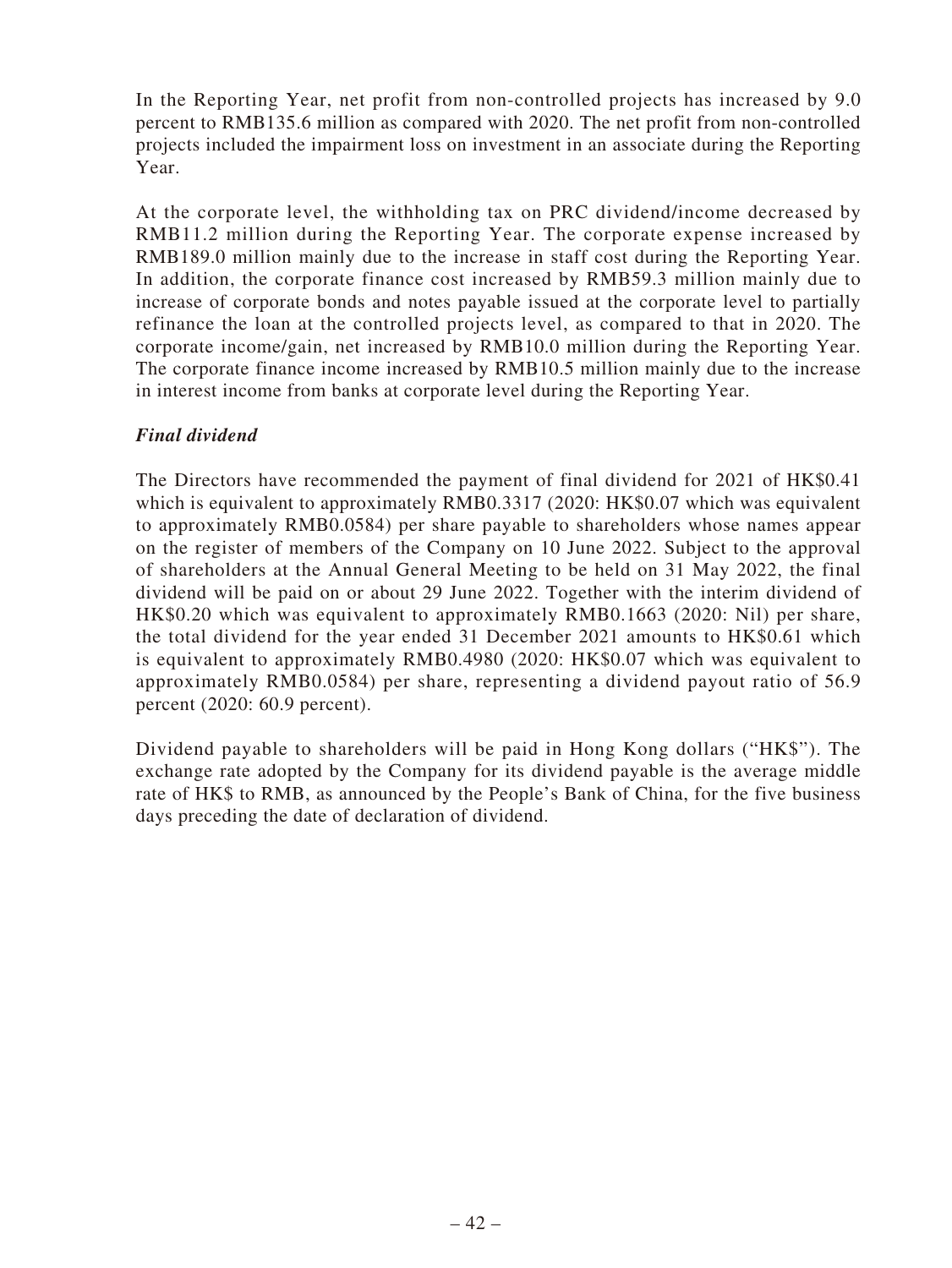## **III. Analysis of financial position**

### **Key financial position figures**

|                                         | <b>Reporting Year</b><br><b>RMB'000</b> | 2020<br><b>RMB'000</b> | Change<br>$\%$ |
|-----------------------------------------|-----------------------------------------|------------------------|----------------|
| Total assets                            | 35,661,108                              | 36,367,600             | $-1.9$         |
| <b>Total liabilities</b>                | 21,188,359                              | 22,713,855             | $-6.7$         |
| Cash and cash equivalents               | 2,918,574                               | 1,516,004              | 92.5           |
| Total debts                             | 16,543,589                              | 17,731,090             | $-6.7$         |
| Of which: bank borrowings*              | 9,590,774                               | 12,874,275             | $-25.5$        |
| Other borrowing*                        | 200,000                                 | 200,000                |                |
| Corporate bonds*                        | 3,112,693                               | 1,909,152              | 63.0           |
| Notes payable*                          | 3,493,891                               | 2,492,974              | 40.1           |
| Current ratio                           | 0.7 times                               | $0.4 \times$           |                |
| <b>EBITDA</b> interest coverage         | 4.6 times                               | 3.1 times              |                |
| Equity attributable to the shareholders |                                         |                        |                |
| of the Company                          | 11,511,515                              | 10,424,891             | 10.4           |

\* excluding interest payable

#### *Assets, Liabilities and Equity*

As at 31 December 2021, the Group's total assets amounted to RMB35.7 billion which was 1.9 percent lower than the balance as at 31 December 2020. The Group's total assets comprised mainly of intangible operating rights of RMB29.2 billion (31 December 2020: RMB31.7 billion); investments in a joint venture and associates of RMB2.6 billion (31 December 2020: RMB2.0 billion); and cash and cash equivalents of RMB2.9 billion (31 December 2020: RMB1.5 billion).

As at 31 December 2021, the Group's total liabilities amounted to RMB21.2 billion which was 6.7 percent lower than the balance as at 31 December 2020. The Group's total liabilities comprised mainly of bank borrowings of RMB9.6 billion (31 December 2020: RMB12.9 billion); other borrowing of RMB0.2 billion (31 December 2020: RMB0.2 billion); corporate bonds of RMB3.1 billion (31 December 2020: RMB1.9 billion); notes payable of RMB3.5 billion (31 December 2020: RMB2.5 billion); loans from noncontrolling interests of RMB72.3 million (31 December 2020: RMB77.7 million); loan from a joint venture of RMB52.5 million (31 December 2020: RMB147.0 million); and deferred income tax liabilities of RMB3.0 billion (31 December 2020: RMB3.3 billion).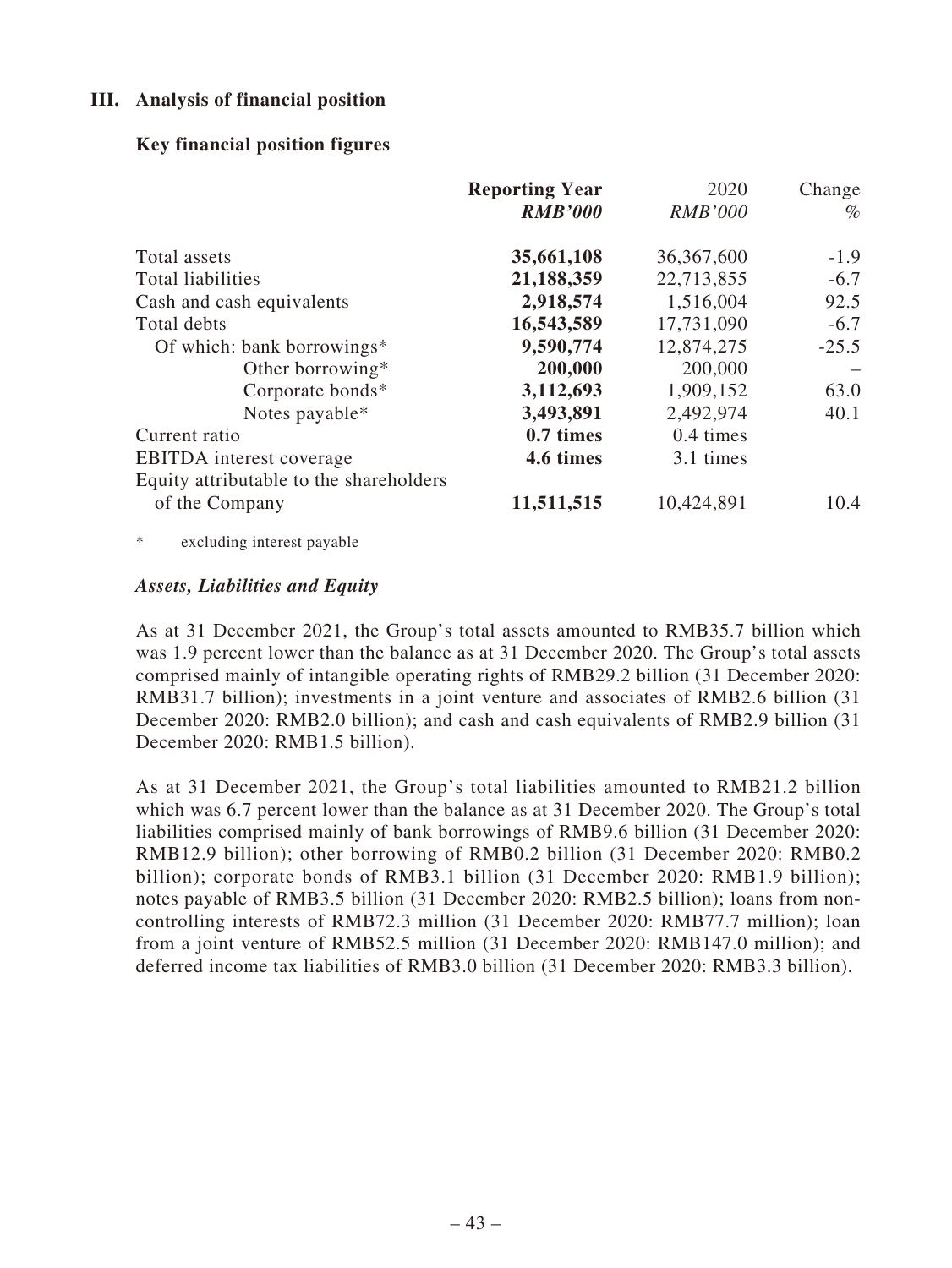As at 31 December 2021, the Group's total equity increased by RMB819.0 million to RMB14.5 billion (31 December 2020: RMB13.7 billion), of which RMB11.5 billion was attributable to the shareholders of the Company (31 December 2020: RMB10.4 billion).

## **Analysis of major assets, liabilities and equity items**

|                                                   | <b>Reporting</b> |            |          |
|---------------------------------------------------|------------------|------------|----------|
|                                                   | Year             | 2020       | Change   |
| <b>Items</b>                                      | <b>RMB'000</b>   | RMB'000    | $\%$     |
| <b>Total assets</b>                               | 35,661,108       | 36,367,600 | $-1.9$   |
| Approximately 90.0% of which:                     |                  |            |          |
| Intangible operating rights                       | 29,186,460       | 31,712,956 | $-8.0$   |
| Investments in a joint venture and associates     | 2,560,928        | 2,023,718  | 26.5     |
| Cash and cash equivalents                         | 2,918,574        | 1,516,004  | 92.5     |
| <b>Total liabilities</b>                          | 21,188,359       | 22,713,855 | $-6.7$   |
| Approximately 90.0% of which:                     |                  |            |          |
| Bank borrowings* – due within 1 year              | 2,039,815        | 878,482    | 132.2    |
| - long-term portion                               | 7,550,959        | 11,995,793 | $-37.1$  |
| Other borrowing $*$ – due within 1 year           | 200,000          |            | N/A      |
| $-$ long-term portion                             |                  | 200,000    | $-100.0$ |
| Corporate bonds* – due within 1 year              |                  | 1,909,152  | $-100.0$ |
| - long-term portion                               | 3,112,693        |            | N/A      |
| Notes payable* – due within 1 year                | 995,671          |            | N/A      |
| $-$ long-term portion                             | 2,498,220        | 2,492,974  | 0.2      |
| Loans from non-controlling                        |                  |            |          |
| interests – due within 1 year                     | 10,000           | 4,318      | 131.6    |
| $-$ long-term portion                             | 62,287           | 73,350     | $-15.1$  |
| Loan from a joint venture $-$ due within 1 year   | 52,500           | 94,500     | $-44.4$  |
| - long-term portion                               |                  | 52,500     | $-100.0$ |
| Deferred income tax liabilities                   | 3,046,469        | 3,300,573  | $-7.7$   |
| <b>Total equity</b>                               | 14,472,749       | 13,653,745 | 6.0      |
| Of which: Equity attributable to the shareholders |                  |            |          |
| of the Company                                    | 11,511,515       | 10,424,891 | 10.4     |

\* excluding interest payable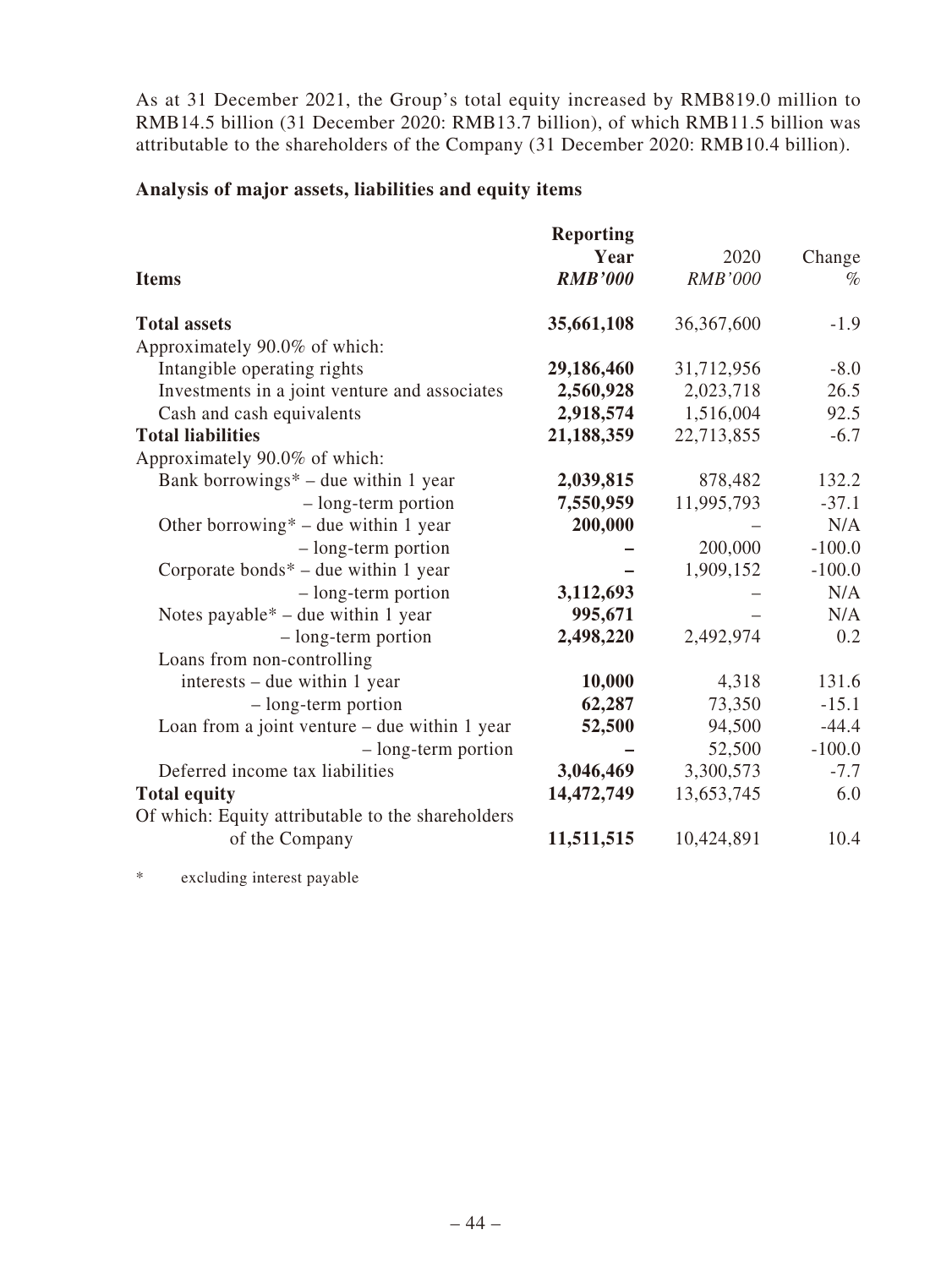# *Cash flows*

It has been the primary objective of the Group to focus on preventing risk and improving liquidity. The Group has maintained an appropriate level of cash on hand so as to prevent liquidity risk. As at the end of the Reporting Year, the Group's cash and cash equivalents amounted to RMB2.9 billion which was 92.5 percent higher than the level at 31 December 2020. The Group's cash was deposited in commercial banks, with no deposit in non-bank institutions.

#### **Analysis of cash flow movement**

|                                                              | <b>Reporting</b><br>Year<br><b>RMB'000</b> | 2020<br><b>RMB'000</b> |
|--------------------------------------------------------------|--------------------------------------------|------------------------|
| Net cash generated from operating activities                 | 2,569,950                                  | 2,103,180              |
| Net cash generated from/(used in) investing activities       | 1,285,411                                  | (238, 526)             |
| Net cash used in financing activities                        | (2,450,825)                                | (1,782,840)            |
| Increase in cash and cash equivalents                        | 1,404,536                                  | 81,814                 |
| Cash and cash equivalents at 1 January                       | 1,516,004                                  | 1,435,062              |
| Effect of exchange rate changes on cash and cash equivalents | (1,966)                                    | (872)                  |
| Cash and cash equivalents at 31 December                     | 2,918,574                                  | 1,516,004              |

Net cash generated from operating activities during the Reporting Year amounted to RMB2,570.0 million (2020: RMB2,103.2 million), which was the sum of cash generated from operations of RMB3,069.1 million (2020: RMB2,320.8 million) less PRC enterprise income tax and withholding tax paid of RMB499.1 million (2020: RMB217.6 million).

Net cash generated from investing activities during the Reporting Year amounted to RMB1,285.4 million (2020: net cash used in: RMB238.5 million). The inflow mainly consisted of the disposal of Han-Xiao Expressway amounting to RMB2,031.1 million, dividend distributions from associates and a joint venture of RMB201.7 million (2020: RMB47.3 million); interest received in aggregate of RMB38.1 million (2020: RMB23.6 million); proceeds from compensation arrangement of RMB27.1 million (2020: RMB27.5 million) and proceeds from disposal of property, plant and equipment of RMB0.1 million (2020: RMB1.2 million). The outflow mainly consisted of capital expenditures of RMB1,012.7 million (2020: RMB338.1 million).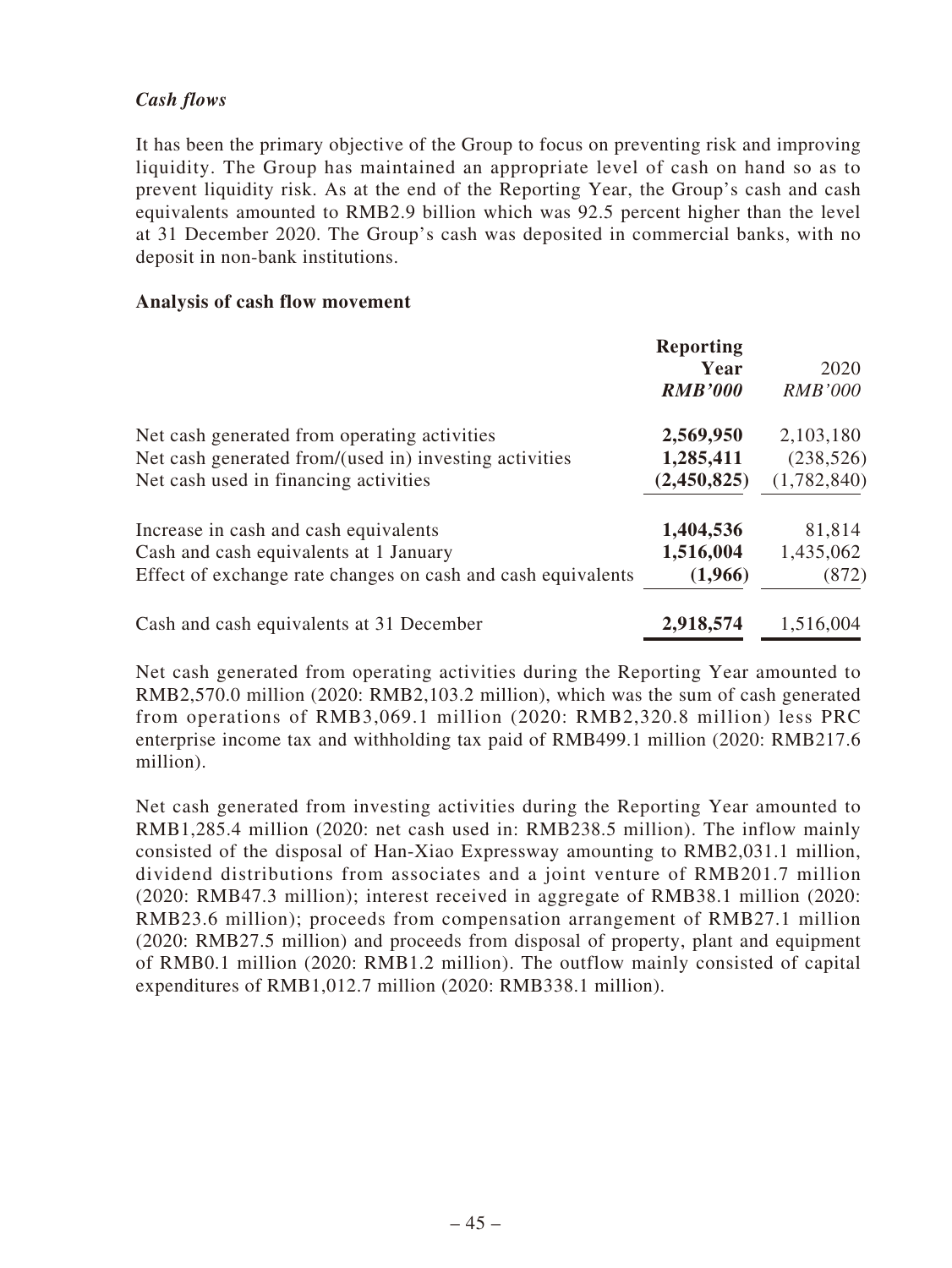Net cash used in financing activities during the Reporting Year amounted to RMB2,450.8 million (2020: RMB1,782.8 million). The outflow mainly included repayment of bank borrowings of RMB7,100.3 million (2020: RMB2,389.7 million); repayment of corporate bonds of RMB1,293.0 million (2020: Nil); payment of finance costs and related fees of RMB633.5 million (2020: RMB755.3 million); dividend paid to the shareholders of the Company of RMB376.0 million (2020: RMB314.5 million); dividend paid to noncontrolling interests of RMB595.3 million (2020: RMB72.1 million); repayment of loan from joint venture of RMB94.5 million (2020: Nil); repayments of loans from noncontrolling interest of subsidiaries of RMB8.5 million (2020: RMB4.6 million); payment for lease liabilities (including interest) of RMB11.9 million (2020: RMB11.4 million) and no repayment of other borrowings (2020: RMB500.0 million). The inflow mainly included the drawdown of bank borrowings of RMB4,171.0 million (2020: RMB771.0 million), net proceed from corporate bond of RMB2,494.5 million (2020: Nil) and net proceed from notes payable of RMB996.7 million (2020: RMB1,493.8 million).

# *Current ratio*

The current ratio (current assets over current liabilities) as at 31 December 2021 was 0.7 times (31 December 2020: 0.4 times). As at 31 December 2021, current assets balance was RMB3,293.0 million (31 December 2020: RMB1,878.0 million) and current liabilities balance was RMB4,593.8 million (31 December 2020: RMB4,232.9 million). Cash and cash equivalents were the major components of the Group's current assets and amounted to RMB2,918.6 million as at 31 December 2021 (31 December 2020: RMB1,516.0 million). The Group's current liabilities as at 31 December 2021 mainly included external debts with maturities within one year (excluding interest payable) of RMB3,235.5 million (31 December 2020: RMB2,787.6 million), which consisted of bank borrowings of RMB2,039.8 million, notes payable of RMB995.7 million and other borrowing of RMB200.0 million (31 December 2020: bank borrowings of RMB878.4 million and corporate bonds of RMB1,909.2 million). Management will continue to take a prudent approach to effectively match capital and debt commitments with the existing cash, future operating cash flow and cash return from investments to manage liquidity risk.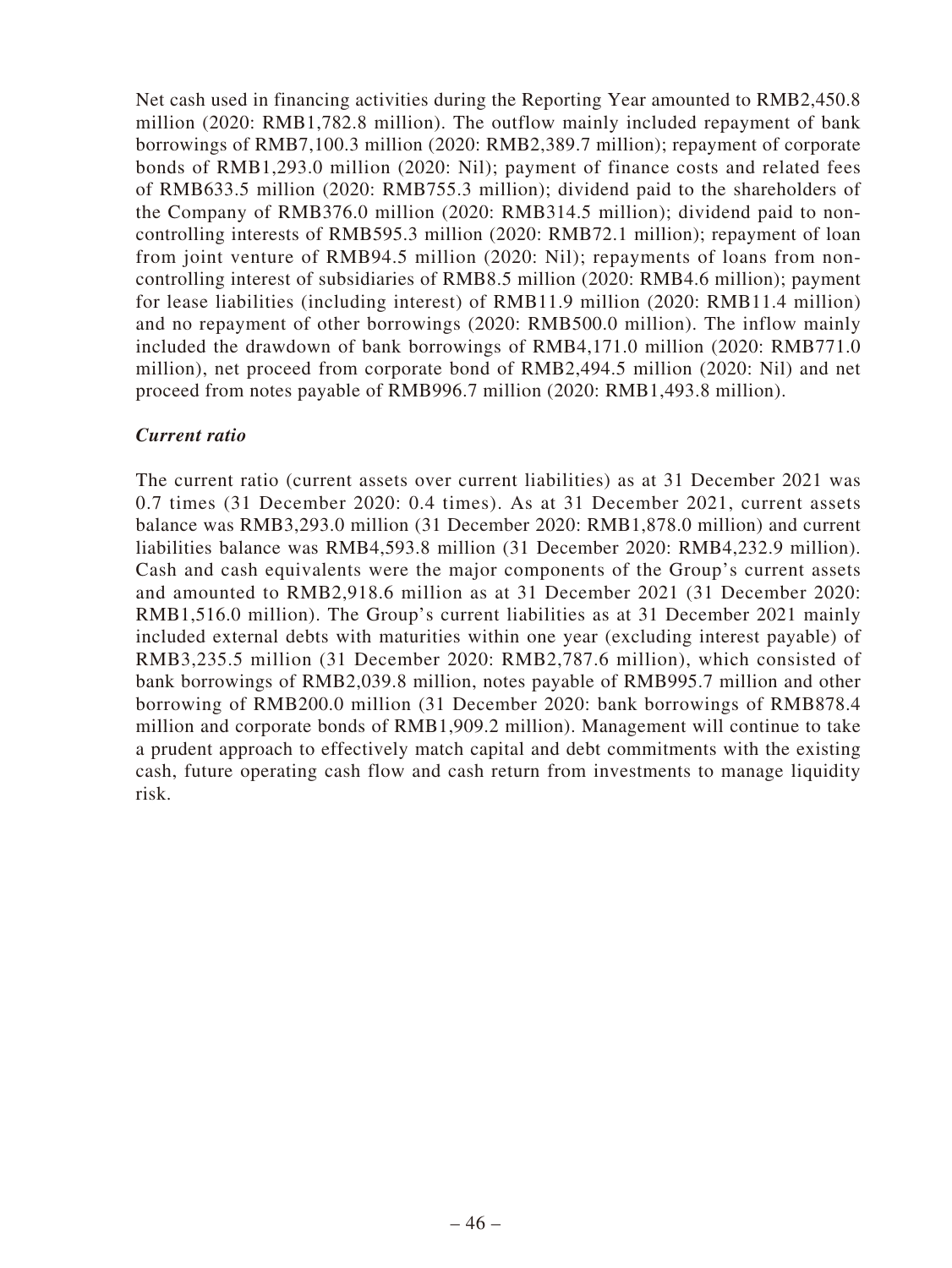# *EBITDA interest coverage and other financial ratios*

EBITDA interest coverage for the year ended 31 December 2021 was 4.6 times (31 December 2020: 3.1 times) which was measured as the ratio of earnings before interests, tax, depreciation and amortisation ("EBITDA") to interest expenses (profit and loss impact).

EBITDA to total external debt ratio for the year ended 31 December 2021 was 20.1 percent (31 December 2020: 14.0 percent) which was measured as the ratio of EBITDA to the aggregate balance of bank borrowings, other borrowing, corporate bonds and notes payable ("total external debts").

Profit before interest and income tax interest coverage for the year ended 31 December 2021 was 3.1 times (31 December 2020: 1.9 times) which was measured as the ratio of profit before interest and tax to interest expenses (profit and loss impact).

Cash interest coverage for the year ended 31 December 2021 was 5.8 times (31 December 2020: 4.1 times) which was measured as the ratio of cash generated from operating activities and interest expense (cashflow impact) to interest expenses (cashflow impact).

### *Capital expenditures and investments*

During the Reporting Year, total capital expenditures amounted to RMB1,012.7 million (2020: RMB338.1 million). Capital expenditures related to intangible operating rights and fixed assets included (1) payments of construction costs of toll highways and bridges upgrade services of RMB351.7 million (2020: RMB247.4 million) and (2) purchase of property, plant and equipment of RMB22.0 million (2020: RMB14.7 million). During the Reporting Year, the Group's subscription of REIT led to an increase in investment in associate by RMB639.0 million (2020: the Group's capital injection in Guangzhou Pazhou Port Company Limited led to an increase in investment in associate by RMB76.0 million). Apart from the aforementioned, no material capital expenditure was incurred during the Reporting Year. Going forward, the management believes that the Group's steady operating cash flow and appropriate financing arrangements can satisfy its future capital expenditures and investments needs.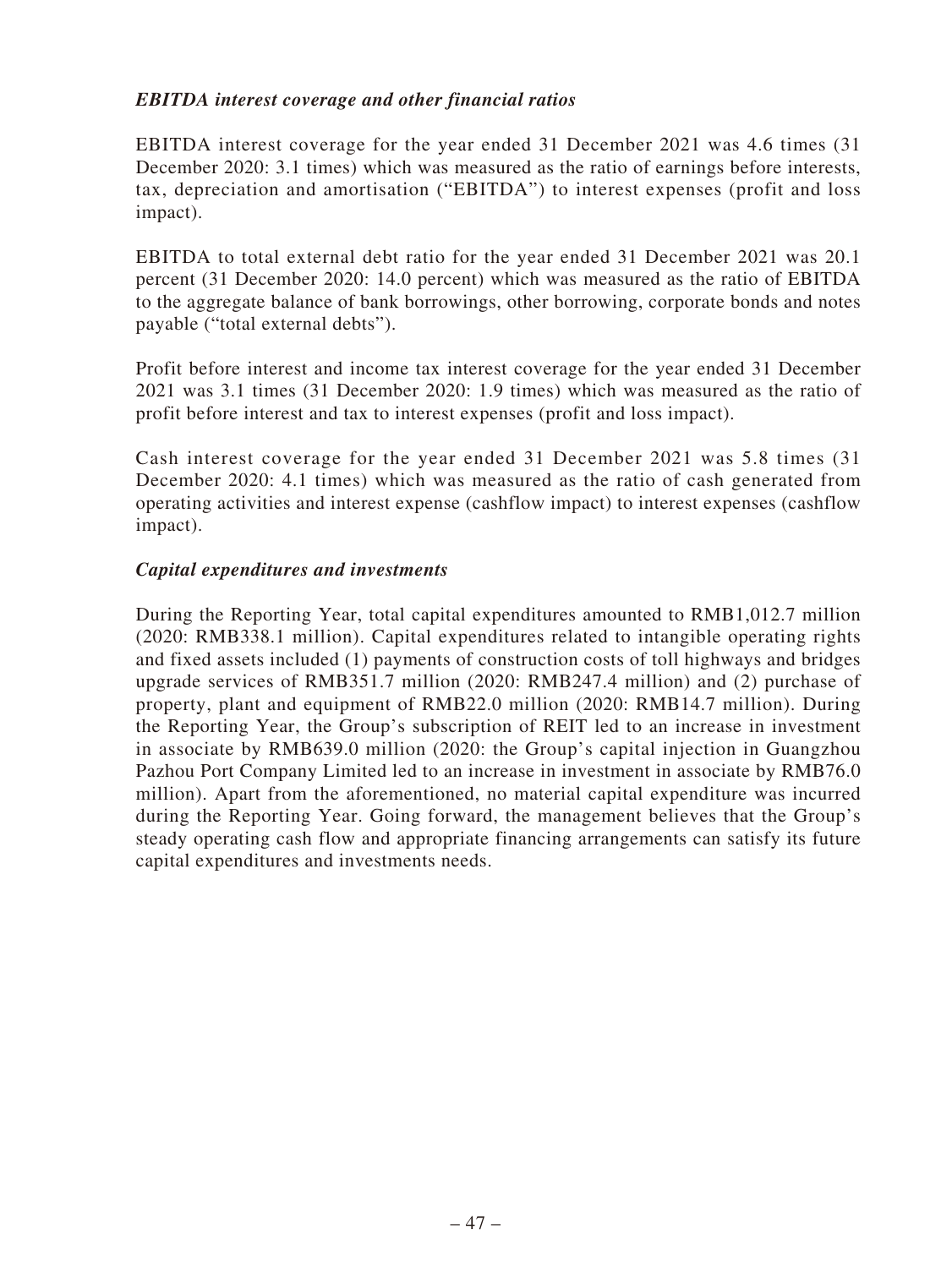# *Capital structures*

It is also one of the Group's financial policies to maintain a rational capital structure which aims to enhance profitability on one hand and to ensure financial leverage ratios to remain at safe levels on the other hand.

# **Analysis of capital structures**

|                                                                     | <b>Reporting</b><br>Year<br><b>RMB'000</b> | 2020<br><b>RMB'000</b> |
|---------------------------------------------------------------------|--------------------------------------------|------------------------|
| Total external debts*                                               |                                            |                        |
| <b>Bank borrowings</b>                                              | 9,590,774                                  | 12,874,275             |
| Other borrowing                                                     | 200,000                                    | 200,000                |
| Corporate bonds <sup>(1)</sup>                                      | 3,112,693                                  | 1,909,152              |
| Notes payable <sup>(2)</sup>                                        | 3,493,891                                  | 2,492,974              |
| Loans from non-controlling interests                                | 72,287                                     | 77,668                 |
| Loan from a joint venture                                           | 52,500                                     | 147,000                |
| Lease liabilities                                                   | 21,444                                     | 30,021                 |
| Total debts                                                         | 16,543,589                                 | 17,731,090             |
| Less: cash and cash equivalents                                     | (2,918,574)                                | (1,516,004)            |
| Net debt                                                            | 13,625,015                                 | 16,215,086             |
| <b>Total Equity</b>                                                 | 14,472,749                                 | 13,653,745             |
| Of which: Equity attributable to the shareholders of<br>the Company | 11,511,515                                 | 10,424,891             |
| Total capitalization (Net debt + Total equity)                      | 28,097,764                                 | 29,868,831             |
| *<br>excluding interest payable                                     |                                            |                        |
| <b>Financial ratios</b>                                             |                                            |                        |
| Gearing ratio (net debt/total capitalization)                       | 48.5%                                      | 54.3%                  |
| Debt to Equity ratio (net debt/total equity)                        | 94.1%                                      | 118.8%                 |
| Total liabilities/Total assets ratio                                | 59.4%                                      | 62.5%                  |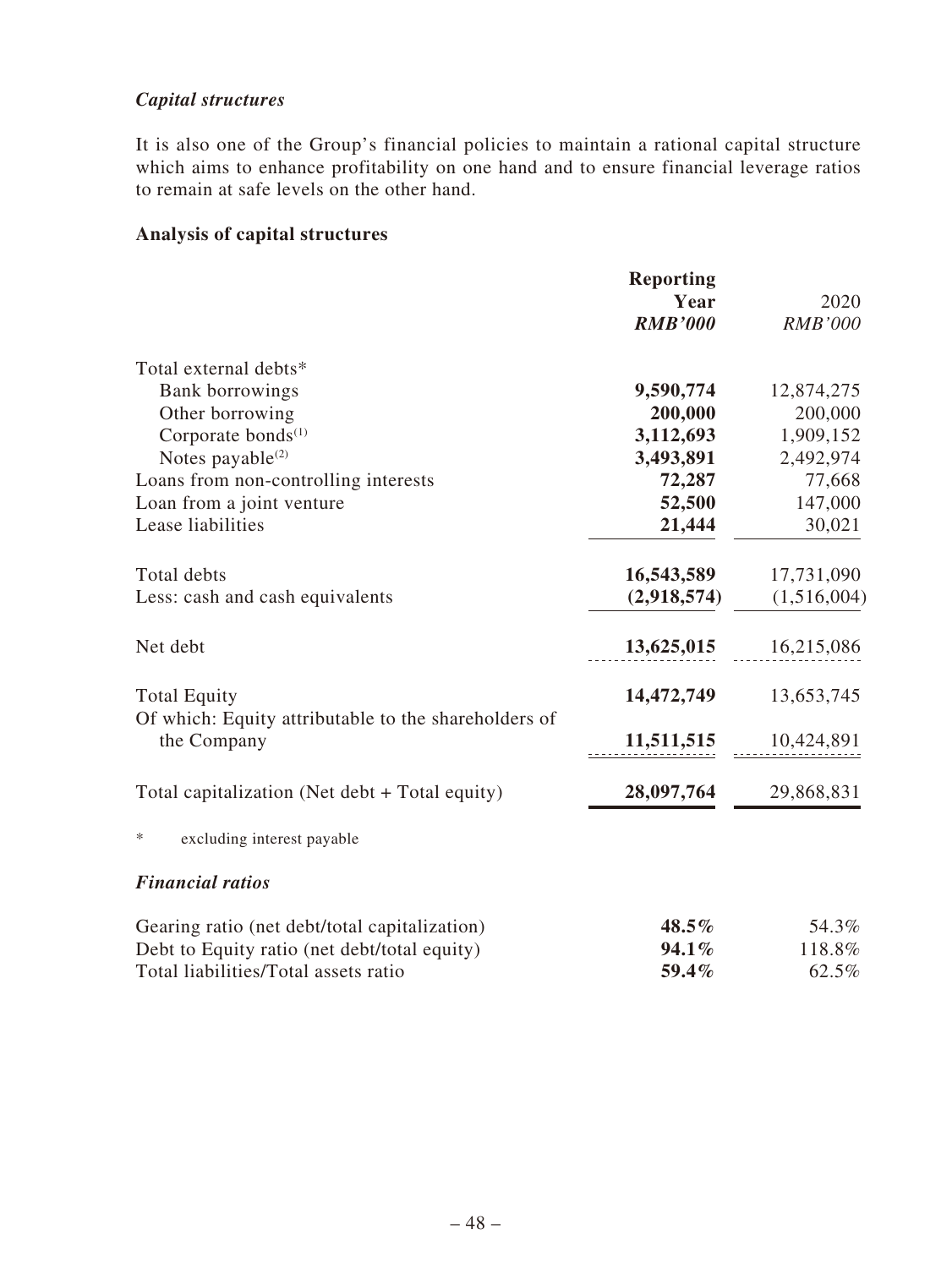(1) As at 31 December 2021, the details of the corporate bonds issued in The Shanghai Stock Exchange:

|                                                              | Drawdown date:  | Principal:       | Principal<br>repayment date: | Coupon rate<br>${\rm (per\ annum)}$ : | Next interest<br>payment date: |
|--------------------------------------------------------------|-----------------|------------------|------------------------------|---------------------------------------|--------------------------------|
| RMB700 million seven-year<br>corporate bonds (2016 Phase 1)  | 22 March 2016   | RMB87 million    | 21 March 2023                | 3.60%                                 | 21 March 2022                  |
| RMB800 million seven-year<br>corporate bonds (2016 Phase 2)  | 28 October 2016 | RMB530 million   | 26 October 2023              | 3.18%                                 | 26 October 2022                |
| RMB1,000 million five-year<br>corporate bonds (2021 Phase 1) | 25 January 2021 | RMB1,000 million | 25 January 2026              | 3.63%                                 | 25 January 2022                |
| RMB1,000 million five-year<br>corporate bonds (2021 Phase 2) | 13 May 2021     | RMB1,000 million | 13 May 2026                  | 3.48%                                 | 13 May 2022                    |
| RMB500 million seven-year<br>corporate bonds (2021 Phase 2)  | 13 May 2021     | RMB500 million   | 13 May 2028                  | 3.84%                                 | 13 May 2022                    |

(2) As at 31 December 2021, the details of the notes payable issued in National Association of Financial Market Institutional Investors:

|                                                                               | Drawdown date:  | Principal:       | Principal<br>repayment date: | Coupon rate<br>(per annum): | Next interest<br>payment date: |
|-------------------------------------------------------------------------------|-----------------|------------------|------------------------------|-----------------------------|--------------------------------|
| RMB1,000 million three-year<br>medium term notes<br>$(2019$ Phase 1)          | 2 December 2019 | RMB1,000 million | 2 December 2022              | 3.58%                       | 2 December 2022                |
| RMB1,000 million three-year<br>medium term notes<br>$(2020 \text{ Phase } 1)$ | 10 January 2020 | RMB1,000 million | 10 January 2023              | 3.47%                       | 10 January 2022                |
| RMB500 million three-year<br>medium term notes<br>$(2020$ Phase 2)            | 14 August 2020  | RMB500 million   | 14 August 2023               | 3.54%                       | 14 August 2022                 |
| RMB1,000 million five-year<br>medium term notes<br>$(2021$ Phase 1)           | 28 January 2021 | RMB1,000 million | 28 January 2026              | 3.78%                       | 28 January 2022                |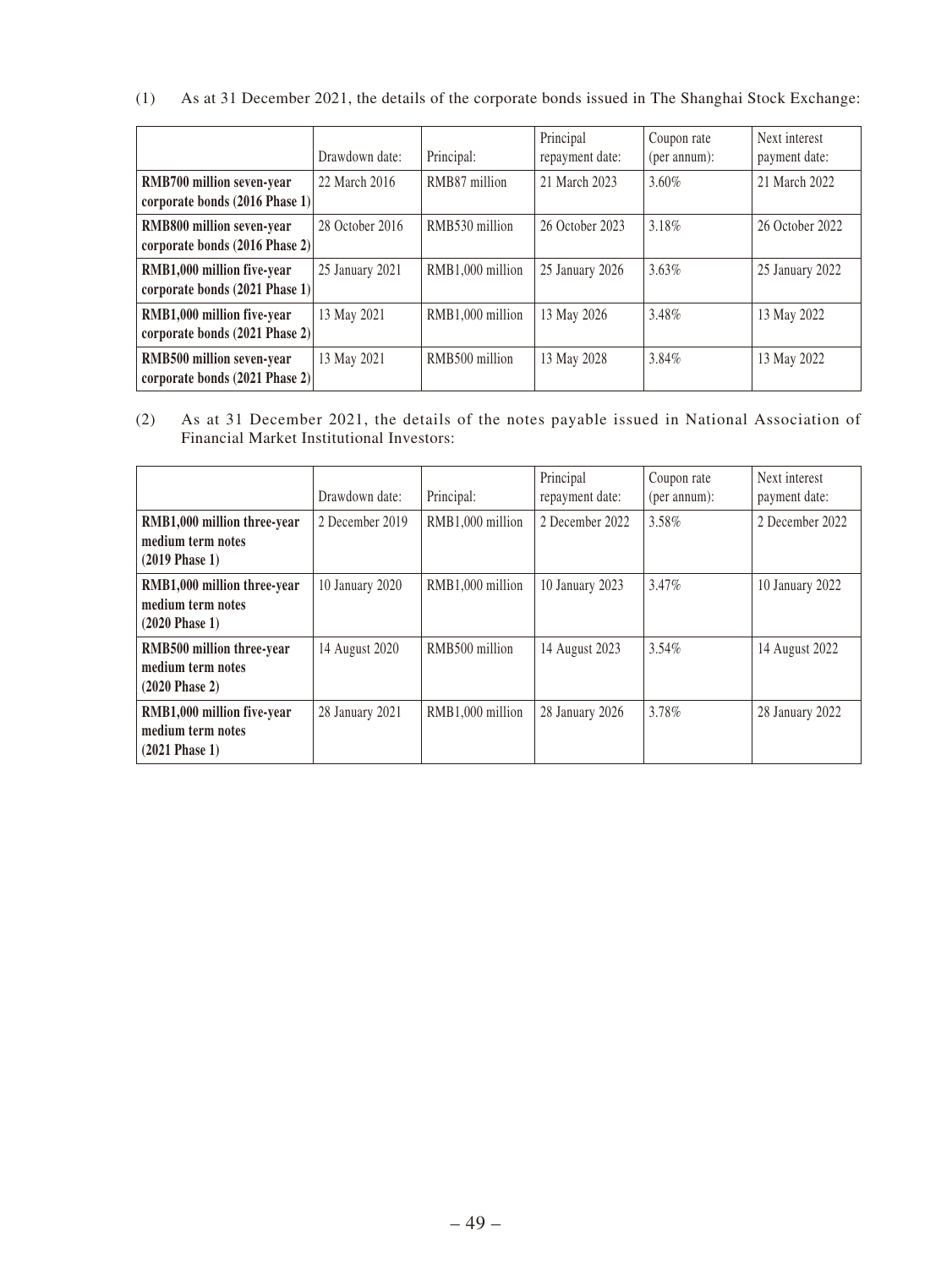### *Financing structures*

In a way to ensure that the Group is carrying out its financing activities at a safe leverage level, the Company is keeping a close watch on the Group's overall borrowing structure from time to time, so as to optimize its debt portfolio further. In order to effectively maintain cost-efficient funding, the Group, on one hand, continues to maintain close banking relationship with financial institutions both in Hong Kong and China to capitalize on the different levels of liquidity offered by, and to take advantage of the cost differentials, not only of these two markets but also of international markets; and on the other hand, strike a balance between lowering the interest rate and mitigating exchange risk exposure. As at the end of the Reporting Year, the Group's total debts comprised bank borrowings, other borrowing, corporate bonds, notes payable, loans from non-controlling interests, loan from a joint venture and lease liabilities. Debt with foreign exchange risk exposure as at 31 December 2021 was approximately RMB245.1 million (31 December 2020: approximately RMB419.8 million), where such exposure was managed with the forward contract dated 20 June 2019.

As at 31 December 2021, the Group's total external debts (excluding interest payable) in aggregate were RMB16.4 billion (31 December 2020: RMB17.5 billion) which consisted of bank borrowings of RMB9.6 billion (31 December 2020: RMB12.9 billion), other borrowing of RMB0.2 billion (31 December 2020: RMB0.2 billion), corporate bonds of RMB3.1 billion (31 December 2020: RMB1.9 billion) and notes payable of RMB3.5 billion (31 December 2020: RMB2.5 billion). Onshore and offshore debts ratio was 92.6 percent and 7.4 percent (31 December 2020: 92.7 percent and 7.3 percent). Secured external debt ratio was 33.3 percent (31 December 2020: 43.1 percent). The effective interest rate of total external debt at 31 December 2021 was 3.85 percent (31 December 2020: 4.00 percent). Of the bank borrowings, RMB8.6 billion was at floating rates and RMB966.4 million was at fixed rates with the overall effective interest rate of 3.88 percent at 31 December 2021 (31 December 2020: 4.08 percent). Other borrowing was at fixed rate with the effective interest rate of 6.4 percent at 31 December 2021 (31 December 2020: 6.4 percent). Corporate bonds (in five types) were at fixed rates with coupon rates of 3.60 percent, 3.18 percent, 3.63 percent, 3.48 percent and 3.84 percent respectively with overall effective interest rate at 3.65 percent as at 31 December 2021 (31 December 2020: 3.55 percent). Notes payable (in four tranches) was at fixed rates with coupon rate of 3.58 percent, 3.47 percent, 3.54 percent and 3.78 percent respectively with overall effective interest rate at 3.80 percent as at 31 December 2021 (31 December 2020: 3.73 percent).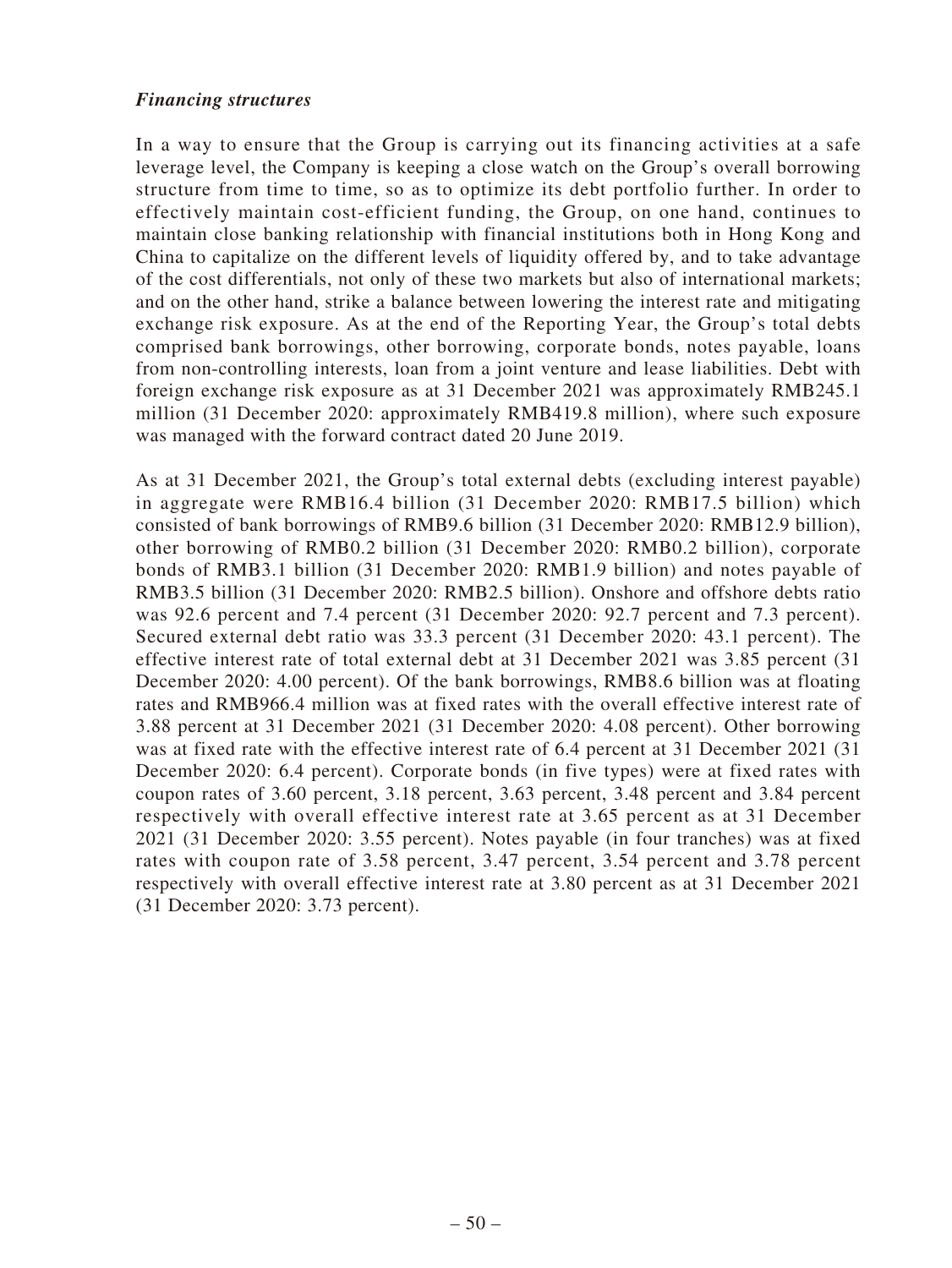**Analysis of total external debts\* (bank borrowings, other borrowing, corporate bonds and notes payable)**

|                                         | <b>Reporting Year</b><br>Percentage<br>of total | 2020<br>Percentage<br>of total |
|-----------------------------------------|-------------------------------------------------|--------------------------------|
| Source<br>Onshore<br>Offshore           | $92.6\%$<br>7.4%                                | 92.7%<br>7.3%                  |
|                                         | $100.0\%$                                       | 100.0%                         |
| Repayment term<br>Within 1 year         | $19.7\%$                                        | 16.0%                          |
| 1 to 2 year                             | 25.4%                                           | 16.6%                          |
| More than 2 years and less than 5 years | 36.8%                                           | 39.4%                          |
| Above 5 years                           | 18.1%                                           | 28.0%                          |
|                                         | $100.0\%$                                       | 100.0%                         |
| Currency                                |                                                 |                                |
| <b>RMB</b><br><b>HKD</b>                | 98.5%<br>$1.5\%$                                | 97.6%<br>2.4%                  |
|                                         | $100.0\%$                                       | 100.0%                         |
| Interest rate                           |                                                 |                                |
| Fixed                                   | 47.4%                                           | 32.6%                          |
| Floating                                | 52.6%                                           | 67.4%                          |
|                                         | 100.0%                                          | 100.0%                         |
| Terms of credit                         |                                                 |                                |
| Secured                                 | 33.3%                                           | 43.1%                          |
| Unsecured                               | 66.7%                                           | 56.9%                          |
|                                         | $100.0\%$                                       | 100.0%                         |
| Financing method                        |                                                 |                                |
| Direct financing                        | 40.3%                                           | 25.2%                          |
| Indirect financing                      | 59.7%                                           | 74.8%                          |
|                                         | $100.0\%$                                       | 100.0%                         |

\* excluding interest payable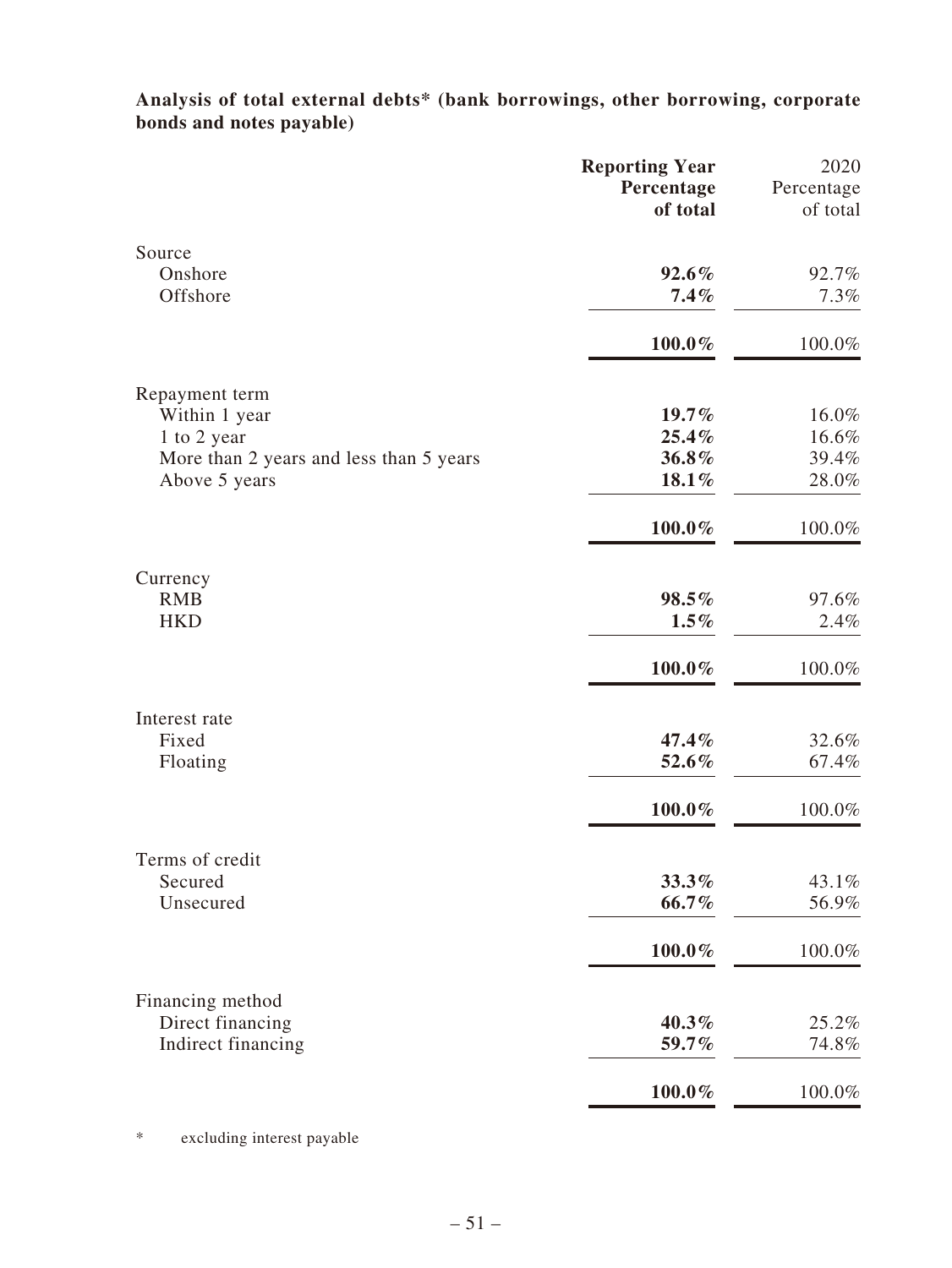Loans from non-controlling interests of certain subsidiaries were unsecured, interest-free and denominated in RMB. The carrying amounts of these loans approximated their fair values, calculated based on cash flows discounted at a rate of 4.35 percent (2020: 4.35 percent) per annum.

Loans from non-controlling interests of certain subsidiaries are repayable between one to six years, except for loan of RMB10.0 million which is due within one year.

Loans from a joint venture was unsecured, interest bearing at an annual rate of People's Bank of China Benchmark Interest Rates minus 10%, denominated in RMB and repayable in 2022.

### *Foreign-currency denominated assets and liabilities*

The Group's businesses are principally conducted in the PRC and its functional currency is RMB. Except that certain fund-raising exercises were conducted in Hong Kong, all of its revenue, operating expenses, capital expenditures and approximately 98.5 percent (2020: 97.6 percent) of its external debts are denominated in RMB. As at the end of the Reporting Year, the Group's foreign-currency denominated assets and liabilities mainly include external debt of HK\$299.8 million (equivalent to approximately RMB245.1 million). The Group had entered into forward contracts to hedge the external debt's foreign exchange risk. As the foreign exchange market is still volatile, the Group will continue to keep track of developments in the foreign exchange market, strike a balance between interest rate cost and foreign exchange risk, optimize its debt structure and control its foreign currency exposure.

# **IV. Capital commitments and contingent liabilities**

As at 31 December 2021, the Group had capital commitments related to intangible operating rights and property, plant and equipment, of which approximately RMB192.3 million was contracted but not provided for.

Except for the aforementioned, the Group had no material capital commitments as at 31 December 2021. There were no significant contingent liabilities as at 31 December 2021.

#### **V. Employees**

As at 31 December 2021, the Group had approximately 2,022 employees of whom about 1,801 were directly engaged in the daily operation, management and supervision of toll projects. The Group remunerates its employees largely based on industry practice, including contributory provident funds and other staff benefits.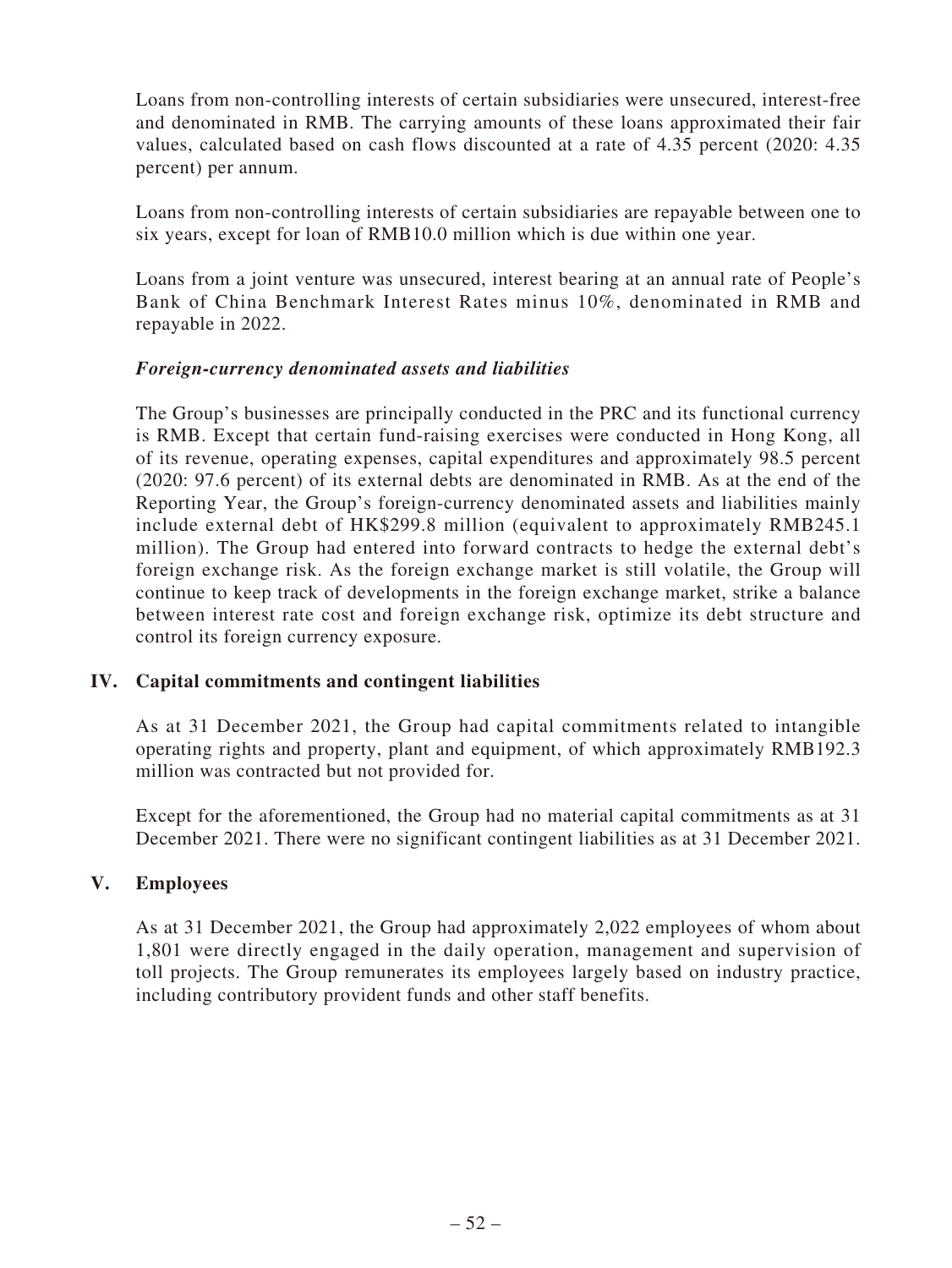# **INVESTOR RELATIONS REPORT**

# **INVESTOR RELATIONS AND COMMUNICATIONS**

The Group is committed to maintaining a high level of corporate governance as well as good and effective communication mechanism with capital markets. In this regards, the Group has been maintaining open dialogues with investors and industry researchers and, subject to compliance with disclosure requirements, will proactively provide timely and accurate information, including monthly operational data for each project and strategic business developments.

On the basis of strict compliance requirements on information disclosure of the regulatory authorities, the Group, including executive directors and senior management, initiated proactive communication continuously by meeting and communicating with shareholders, industry researchers, domestic and foreign investors who are concerned about the Group regularly through various platforms and channels, including conducting online conferences for results announcement, participating in online roadshows for results announcement and various industry seminars, to disseminate positive information and stabilize market confidence. Furthermore, in the process of communicating with investors and other groups, the Group extensively collected feedback and used it as a reference for improving its governance and management standards.

During the Reporting Year, investment banks such as HSBC, Dongxing Securities, HTSC, CICC and DBS Bank, released research coverage reports on the Group successively, and institutions such as HSBC, HTSC, Industrial Securities, Mizuho Securities and Daiwa Securities also organized market briefings on the Group successively and arranged meetings with international institutional investors, which was a sufficient reflection of the Group's popularity and impact in the capital market.

During the Reporting Year, major investor relations activities of the Group included the following:

- Provided feedback of investors' enquiries in a timely manner through e-mail, telephone and other forms, and released monthly operational data to investors on regular basis.
- Initiated in-depth communication with investors and industry researchers in the form of online meetings.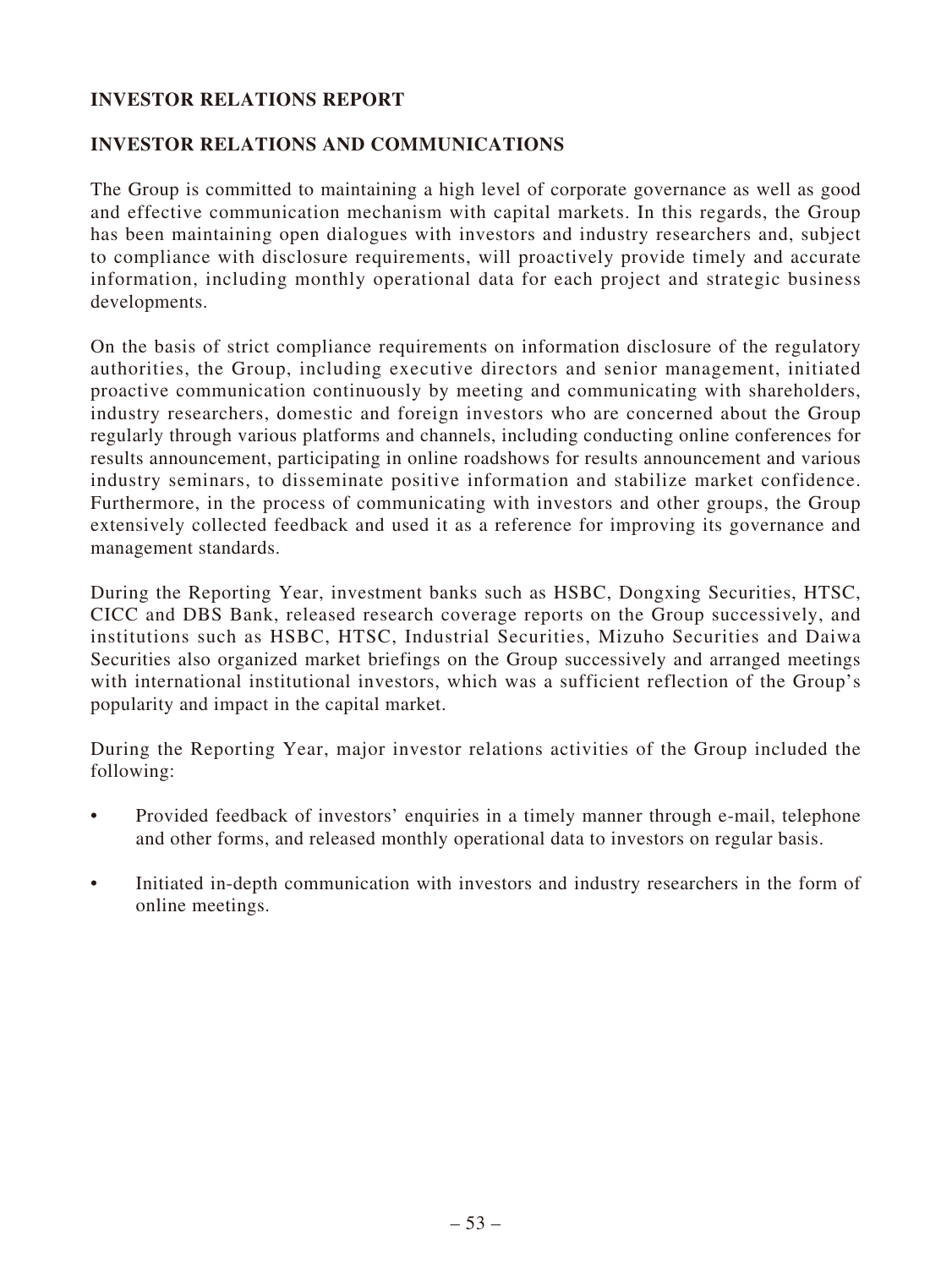• Communicated with domestic and worldwide investors through launching activities such as press conferences for results announcement, participating in results roadshows, industry seminars, which included:

| Month    | <b>Venue and Form</b>      | Event                                  | Organizer                    |
|----------|----------------------------|----------------------------------------|------------------------------|
| March    | Guangzhou Conference call  | 2020 Annual Results<br>Roadshow        | <b>HSBC</b>                  |
| March    | Guangzhou Conference call  | 2020 Annual Results<br>Roadshow        | Mizuho Securities            |
| April    | Guangzhou Conference call  | 2020 Annual Results<br>Roadshow        | <b>HTSC</b>                  |
| May      | Wuhan                      | <b>Analysts Reverse</b><br>Roadshow    | The Company                  |
| August   | Guangzhou Conference call  | 2021 Interim Results<br>Roadshow       | <b>HSBC</b>                  |
| August   | Guangzhou Conference call  | 2021 Interim Results<br>Roadshow       | <b>HTSC</b>                  |
| August   | Guangzhou Conference call  | 2021 Interim Results<br>Roadshow       | Daiwa Securities             |
| October  | Guangzhou Physical Meeting | 2021 Interim Results<br>Roadshow       | <b>Industrial Securities</b> |
| November | Guangzhou Conference call  | <b>HTSC</b> Annual Strategy<br>Meeting | <b>HTSC</b>                  |

During the Reporting Year, the Group participated in the award ceremony of Quamnet.com at the beginning of the year and was awarded the following honors for listed companies by renowned media outlets such as Bloomberg Business Weekly and Quamnet, which demonstrate market recognition for our performance, corporate governance standards and investor relations efforts:

# **Bloomberg Business Weekly:**

Listed Enterprises of the Year 2021

# **Quamnet.com:**

Outstanding Investment and Development of Infrastructure 2021

#### **ARC Awards for Annual Reports:**

Honors Awards 2021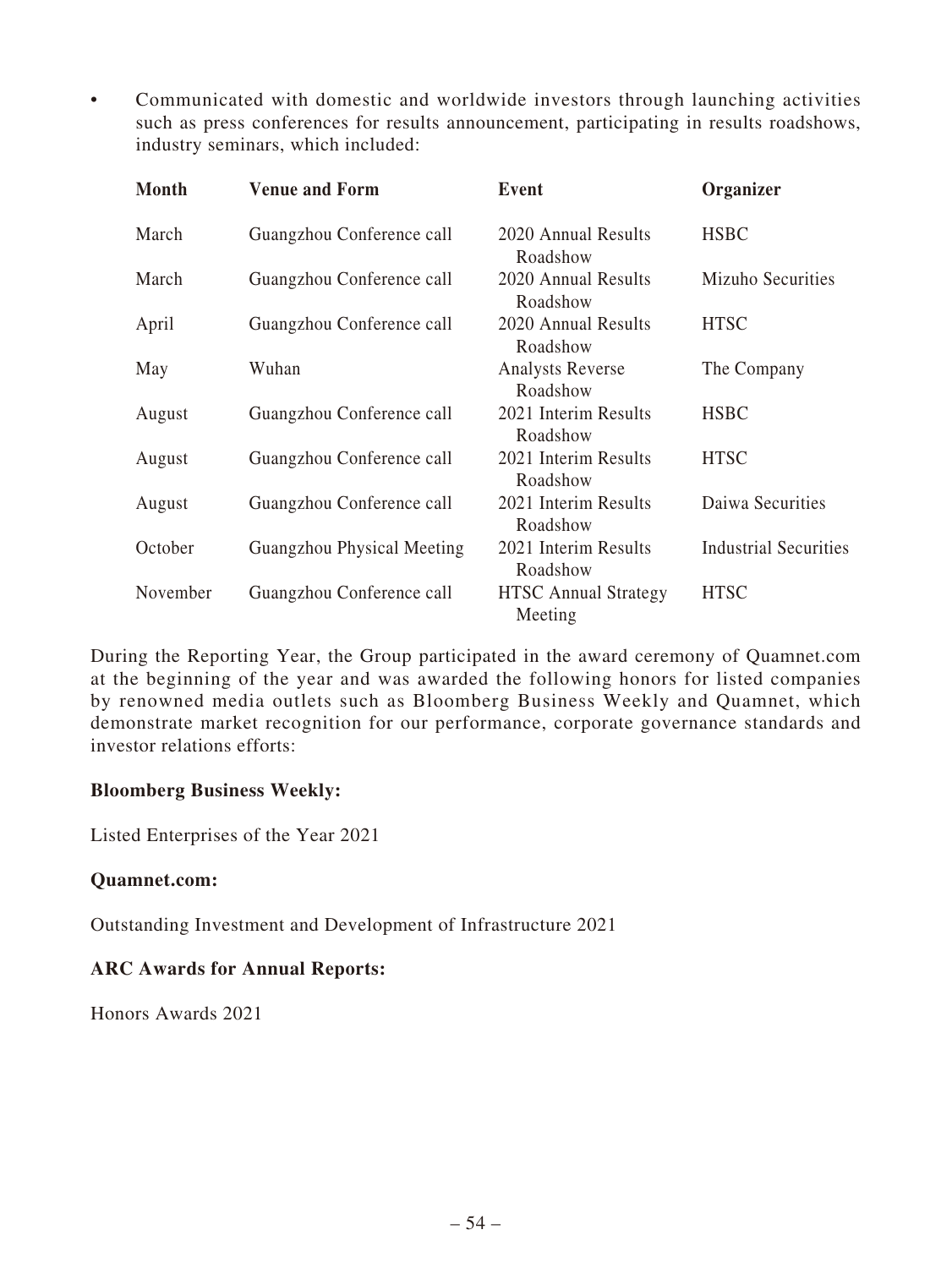# **CONSISTENT RETURN TO SHAREHOLDERS**

While leveraging on the capital market for rapid development, the Group also understands that a positive return to shareholders should be regarded as an important mission and the operation philosophy for an enterprise. Since listing, the Group has distributed cash dividends for over 20 consecutive years, which served as stable return to our shareholders while we recorded consistent growth of our operating results.

|                                 | 2015  | 2016   | 2017   | 2018   | 2019   | 2020     | 2021   |
|---------------------------------|-------|--------|--------|--------|--------|----------|--------|
| Earnings per share <i>(RMB)</i> | 0.318 | 0.5491 | 0.5666 | 0.6300 | 0.6799 | 0.0959   | 0.8756 |
| Dividend per share <i>(HKD)</i> | 0.28  | 0.33   | 0.36   | 0.39   | (1.39) | 0.07     | 0.61   |
| Dividend payout ratio           | 72.2% | 52.5%  | 52.4%  | 53.6%  | 51.5%  | $60.9\%$ | 56.9%  |

# **CORPORATE GOVERNANCE**

Throughout the year ended 31 December 2021, the Company has complied with the code provisions as set out in the Corporate Governance Code.

# **REVIEW OF ANNUAL RESULTS**

The annual results announcement has been reviewed by the audit committee of the Company.

The figures in respect of the Group's consolidated statement of financial position, consolidated statement of profit or loss, consolidated statement of comprehensive income and the related notes thereto for the year ended 31 December 2021 as set out in the preliminary announcement have been agreed by the Group's auditor, Ernst & Young, to the amounts set out in the Group's audited consolidated financial statements for the year ended 31 December 2021. The work performed by Ernst & Young in this respect did not constitute an assurance engagement in accordance with Hong Kong Standards on Auditing, Hong Kong Standards on Review Engagements or Hong Kong Standards on Assurance Engagements issued by the Hong Kong Institute of Certified Public Accountants and consequently no assurance has been expressed by Ernst & Young on the preliminary announcement.

# **PURCHASE, SALE OR REDEMPTION OF THE COMPANY'S SHARES**

During the year, the Company has not redeemed any of its shares. Neither the Company nor any of its subsidiaries has purchased or sold any of the Company's shares during the year.